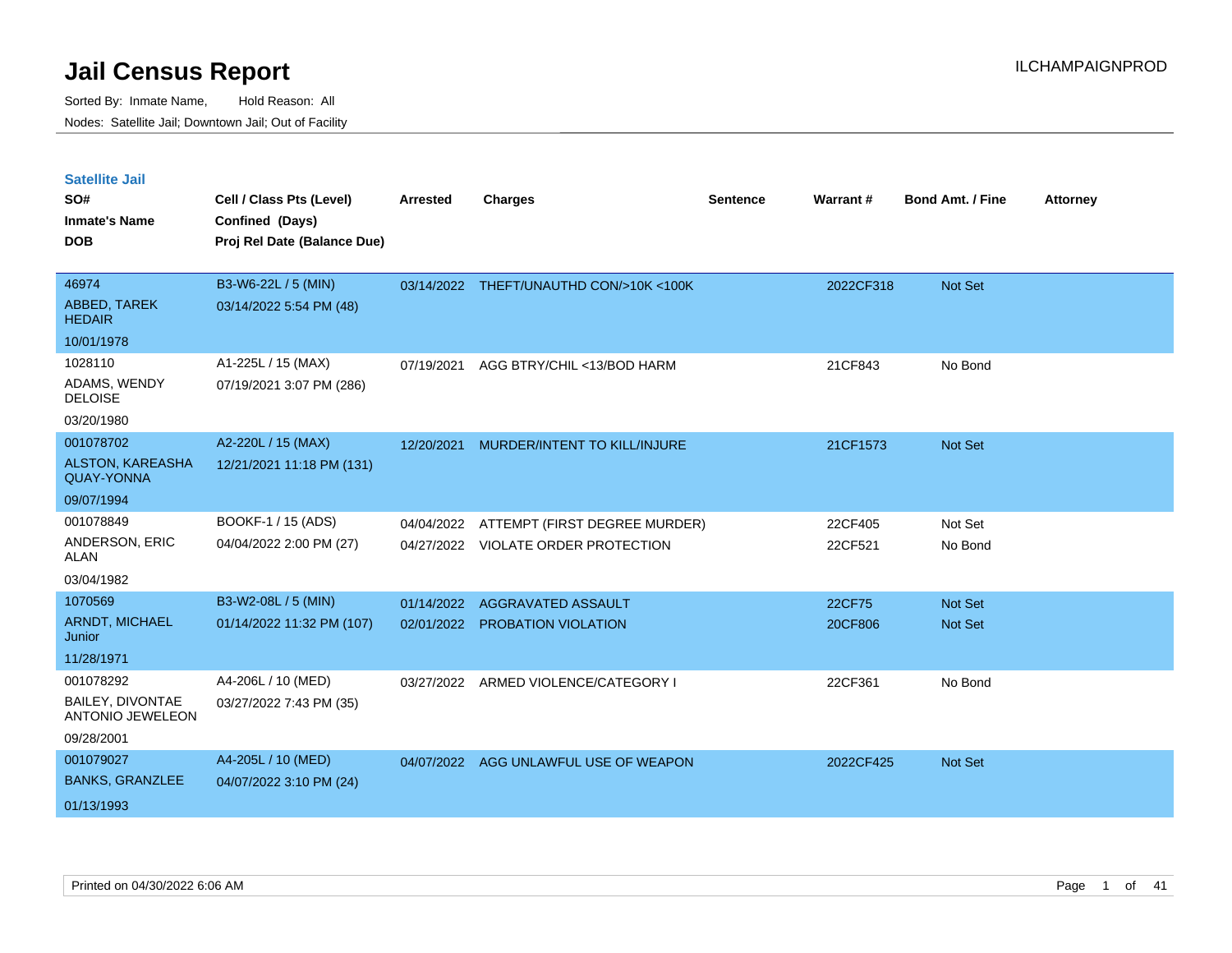| SO#<br><b>Inmate's Name</b><br><b>DOB</b> | Cell / Class Pts (Level)<br>Confined (Days)<br>Proj Rel Date (Balance Due) | Arrested                 | <b>Charges</b>                                  | <b>Sentence</b> | Warrant#               | <b>Bond Amt. / Fine</b>    | <b>Attorney</b> |                   |      |
|-------------------------------------------|----------------------------------------------------------------------------|--------------------------|-------------------------------------------------|-----------------|------------------------|----------------------------|-----------------|-------------------|------|
| 001078565<br><b>BARBER, MARK</b>          | B1-104U / 15 (MAX)                                                         | 11/05/2021               | POSSESSION OF STOLEN FIREARM                    |                 | 21CF1366               | Not Set                    |                 |                   |      |
| ANTHONY, Junior                           | 11/05/2021 7:40 AM (177)                                                   | 11/05/2021<br>11/05/2021 | RECEIVE/POSS/SELL STOLEN VEH<br><b>BURGLARY</b> |                 | 2021CF1309<br>21CF1369 | 25000.00<br><b>Not Set</b> |                 |                   |      |
| 09/24/2003                                |                                                                            |                          |                                                 |                 |                        |                            |                 |                   |      |
| 001078969                                 | B1-104L / 10 (MED)                                                         | 03/22/2022               | AGG UNLAWFUL USE WEAPON/PERSON                  |                 | 22CF345                | Not Set                    |                 |                   |      |
| BEVERLY, SAYVION<br><b>LAMONTE</b>        | 03/22/2022 10:20 PM (40)                                                   |                          |                                                 |                 |                        |                            |                 |                   |      |
| 11/20/2002                                |                                                                            |                          |                                                 |                 |                        |                            |                 |                   |      |
| 64848                                     | A3-214L / 10 (ADS)                                                         | 04/23/2022               | DOM BTRY/BOD HARM/4+ PRECONV                    |                 | 20CF1099               | 25000.00                   |                 |                   |      |
| <b>BLISSIT, ANTHONY</b>                   | 04/23/2022 1:31 AM (8)                                                     | 04/23/2022               | ESCAPE/VIOLATE ELEC MONITORING                  |                 | 21CF372                | 25000.00                   |                 |                   |      |
| <b>LATHEN</b>                             |                                                                            |                          | 04/23/2022 HRSMT/THREATEN PERSON/KILL           |                 | 21CF339                | 25000.00                   |                 |                   |      |
| 02/16/1985                                |                                                                            |                          |                                                 |                 |                        |                            |                 |                   |      |
| 923208                                    | B3-W7-26L / 10 (MED)                                                       | 01/22/2022               | <b>CRIM TRES TO RES/PERS PRESENT</b>            |                 | 22CF92                 | Not Set                    |                 |                   |      |
| BREADY, ANDREW<br><b>NICHOLAS</b>         | 01/22/2022 7:43 PM (99)                                                    |                          |                                                 |                 |                        |                            |                 |                   |      |
| 06/08/1988                                |                                                                            |                          |                                                 |                 |                        |                            |                 |                   |      |
| 25694                                     | A3-111L / 5 (ADS)                                                          |                          | 04/25/2022 BURGLARY                             |                 | 22CF506                | Not Set                    |                 |                   |      |
| <b>BROADWAY, ELLIS</b><br>Junior          | 04/25/2022 3:23 PM (6)                                                     |                          |                                                 |                 |                        |                            |                 |                   |      |
| 10/02/1960                                |                                                                            |                          |                                                 |                 |                        |                            |                 |                   |      |
| 61675                                     | B1-202L / 10 (MED)                                                         | 02/10/2022               | AGG DISCHARGE FIREARM/OCC BLDG                  |                 | 20CF374                | 100000.00                  |                 |                   |      |
| <b>BROWN, ANTONIO</b><br><b>BURNETT</b>   | 02/10/2022 3:28 PM (80)                                                    |                          |                                                 |                 |                        |                            |                 |                   |      |
| 03/04/1983                                |                                                                            |                          |                                                 |                 |                        |                            |                 |                   |      |
| 51247                                     | B1-202U / 10 (MED)                                                         | 04/15/2021               | FELON POSS/USE WEAPON/FIREARM                   |                 | 21CF411                | Not Set                    |                 |                   |      |
| <b>BROWN, DANTE</b><br><b>MAURICE</b>     | 04/15/2021 6:24 PM (381)                                                   |                          |                                                 |                 |                        |                            |                 |                   |      |
| 04/19/1979                                |                                                                            |                          |                                                 |                 |                        |                            |                 |                   |      |
| 1028966                                   | BOOKH-7                                                                    | 04/29/2022               | MFG/DEL CAN 30<500 GRAMS/SCH                    |                 | 22CMAWOW               | No Bond                    |                 |                   |      |
| <b>BROWN, DARRION</b><br><b>DEVON</b>     | 04/30/2022 1:10 AM (1)                                                     | 04/29/2022               | <b>IMPROPER USE REGIS/TITLE</b>                 |                 |                        | No Bond                    |                 |                   |      |
| 03/05/1994                                |                                                                            |                          | 04/29/2022 TRANSP/CARRY ALC LIQ/DRIVER          |                 |                        | Not Set                    |                 |                   |      |
| Printed on 04/30/2022 6:06 AM             |                                                                            |                          |                                                 |                 |                        |                            | Page            | $2^{\circ}$<br>of | - 41 |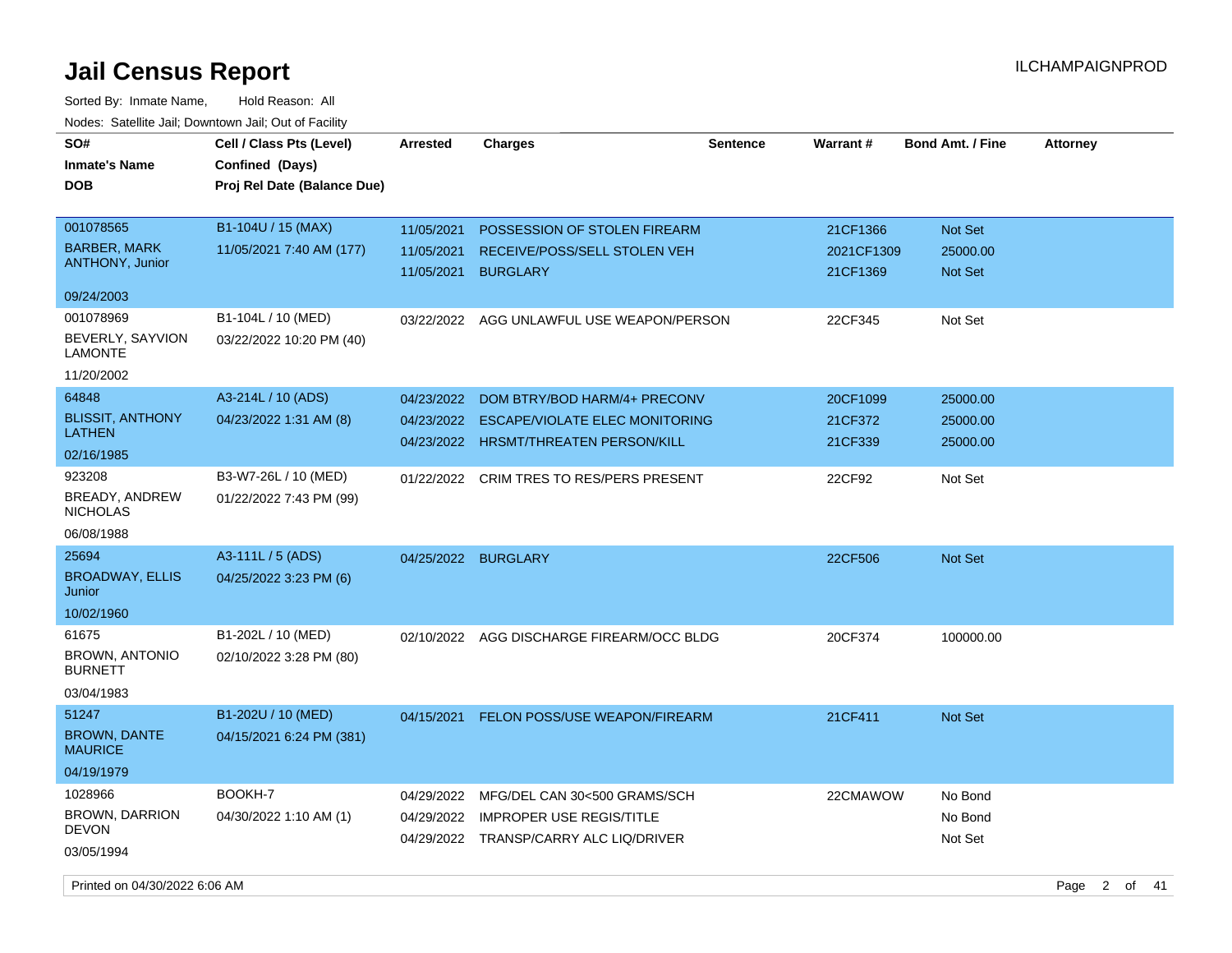Sorted By: Inmate Name, Hold Reason: All Nodes: Satellite Jail; Downtown Jail; Out of Facility

| SO#                                      | Cell / Class Pts (Level)                    | <b>Arrested</b>   | <b>Charges</b>                    | <b>Sentence</b> | Warrant#   | <b>Bond Amt. / Fine</b> | <b>Attorney</b> |
|------------------------------------------|---------------------------------------------|-------------------|-----------------------------------|-----------------|------------|-------------------------|-----------------|
| Inmate's Name                            | Confined (Days)                             |                   |                                   |                 |            |                         |                 |
| DOB                                      | Proj Rel Date (Balance Due)                 |                   |                                   |                 |            |                         |                 |
|                                          |                                             |                   |                                   |                 |            |                         |                 |
| 1015739                                  | A2-122U / 5 (MIN)                           | 04/14/2022        | <b>CRIMINAL TRESPASS BUILDING</b> |                 | 22CM114    | 100.00                  |                 |
|                                          | BROWN, JERI CHANCY 04/14/2022 10:11 PM (17) |                   | 04/19/2022 AGGRAVATED BATTERY     |                 | 2021CF1260 | <b>Not Set</b>          |                 |
|                                          |                                             |                   |                                   |                 |            |                         |                 |
| 03/07/1989                               |                                             |                   |                                   |                 |            |                         |                 |
| 990921                                   | B4-121L / 15 (MAX)                          | 01/20/2022        | MFG/DEL 1<15 GR COCAINE/ANLG      |                 | 19CF369    | 25000.00                |                 |
| <b>BROWN, QUINTIN</b><br><b>MARSHAUN</b> | 01/20/2022 7:19 PM (101)                    | 01/20/2022        | ARMED HABITUAL CRIMINAL           |                 | 21CF935    | 750000.00               |                 |
| 09/26/1991                               |                                             |                   |                                   |                 |            |                         |                 |
| 29957                                    | B4-222L / 15 (MAX)                          | 11/13/2021        | FELON POSS/USE WEAPON/FIREARM     |                 | 21CF1390   | <b>Not Set</b>          |                 |
| <b>BROWN, RODNEY</b><br>LOUIS            | 11/13/2021 8:57 PM (169)                    | 11/13/2021        | AGG CRIM SX AB/>5 YR OLDER VIC    |                 | 2019CF0718 | 250000.00               |                 |
| 01/07/1968                               |                                             |                   |                                   |                 |            |                         |                 |
| 981645                                   | B4-225L / 15 (MAX)                          | 01/27/2022 MURDER |                                   |                 | 22CF114    | 1000000.00              |                 |
| BRUMFIELD.<br>JONATHAN EZEKEIL           | 01/27/2022 8:15 PM (94)                     |                   |                                   |                 |            |                         |                 |
| 08/03/1989                               |                                             |                   |                                   |                 |            |                         |                 |
| 1047579                                  | A1-125U / 10 (MED)                          | 02/24/2022        | ARMED ROBBERY/NO FIREARM          |                 | 22CF232    | Not Set                 |                 |
| <b>BUTLER, TAMYRA</b><br><b>COSHAWN</b>  | 02/24/2022 5:40 AM (66)                     |                   |                                   |                 |            |                         |                 |
| 07/06/1988                               |                                             |                   |                                   |                 |            |                         |                 |
| 39474                                    | B1-101U / 10 (ADS)                          | 07/06/2021        | MFG/DEL 15<100 GR HEROIN/ANLG     |                 | 21CF792    | Not Set                 |                 |
| CAMPBELL, AARON<br><b>JACOB</b>          | 07/06/2021 11:56 PM (299)                   |                   |                                   |                 |            |                         |                 |
| 07/18/1974                               |                                             |                   |                                   |                 |            |                         |                 |
| 533450                                   | A2-223L / 5 (ADS)                           | 04/25/2022 THEFT  |                                   |                 | 22CF503    | <b>Not Set</b>          |                 |
| CAMPBELL,                                | 04/25/2022 7:24 PM (6)                      | 04/26/2022 THEFT  |                                   |                 | 22CF511    | Not Set                 |                 |
| <b>ELIZABETH TAEHEE</b>                  |                                             | 04/26/2022        | POSSESSION OF METH<5 GRAMS        |                 | 22CF512    | <b>Not Set</b>          |                 |
| 11/11/1979                               |                                             |                   |                                   |                 |            |                         |                 |
| 1060436                                  | B1-106U / 10 (MED)                          | 01/06/2022        | AGGRAVATED UNLAWFUL RESTRAINT     |                 | 22CF29     | Not Set                 |                 |
| CARTER, DERESHEO<br><b>DEWAYNE</b>       | 01/06/2022 8:43 PM (115)                    | 01/06/2022        | FELON ESCAPE/PEACE OFFICER        |                 | 22CF28     | Not Set                 |                 |
|                                          |                                             |                   |                                   |                 |            |                         |                 |

09/10/1991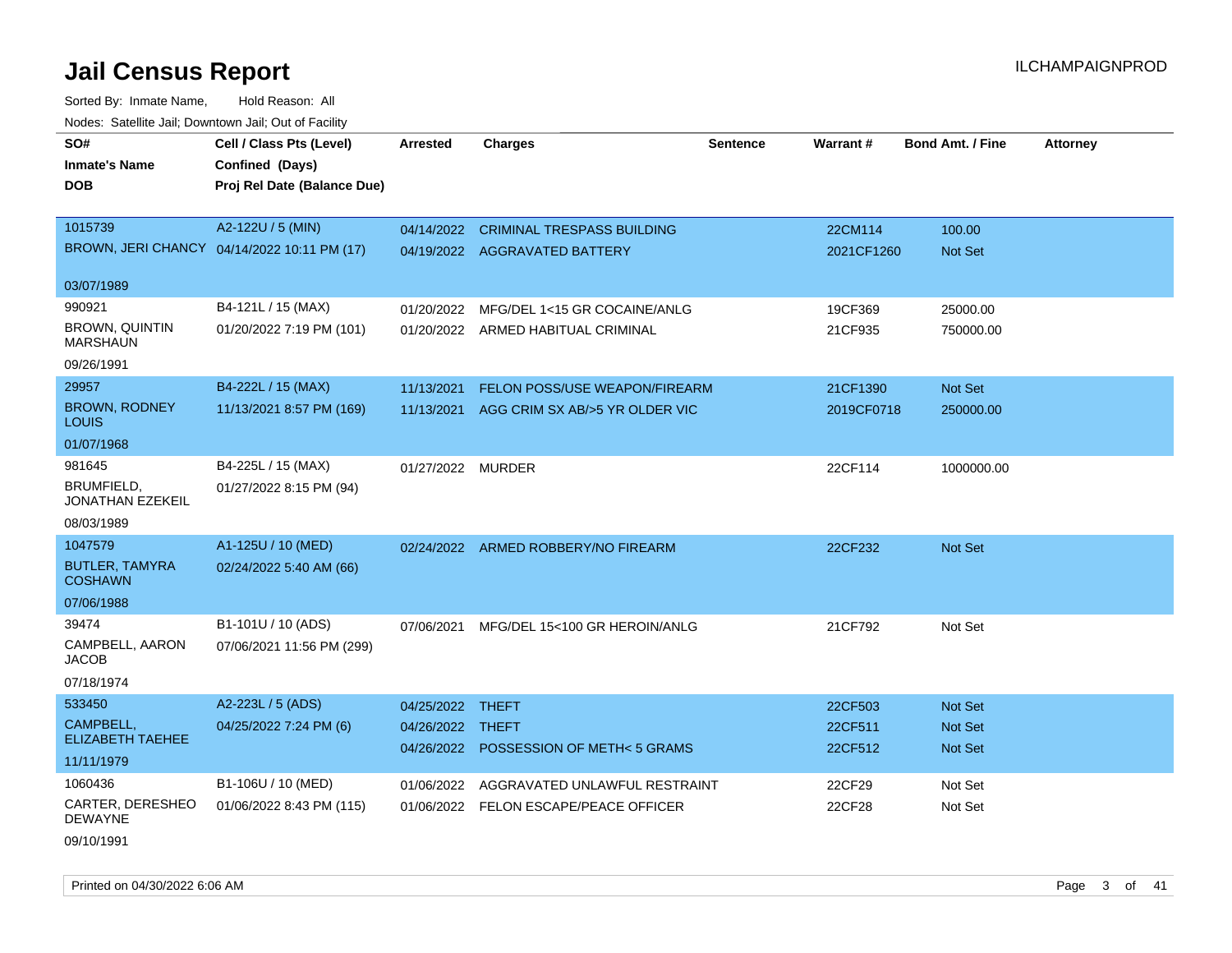Sorted By: Inmate Name, Hold Reason: All Nodes: Satellite Jail; Downtown Jail; Out of Facility

| SO#<br><b>Inmate's Name</b><br><b>DOB</b> | Cell / Class Pts (Level)<br>Confined (Days)<br>Proj Rel Date (Balance Due) | Arrested   | <b>Charges</b>                           | <b>Sentence</b> | Warrant#   | <b>Bond Amt. / Fine</b> | <b>Attorney</b> |
|-------------------------------------------|----------------------------------------------------------------------------|------------|------------------------------------------|-----------------|------------|-------------------------|-----------------|
| 001077353                                 | B1-106L / 15 (MAX)                                                         | 02/12/2022 | FELON POSS/USE WEAPON/FIREARM            |                 | 22CF173    | No Bond                 |                 |
| CARTER, JAMES<br><b>IVORY</b>             | 02/13/2022 1:19 AM (77)                                                    |            | 02/12/2022 ALCOHOL SALES - MINOR 19-20   |                 | 2020OV127  | 1000.00                 |                 |
| 08/12/2000                                |                                                                            |            |                                          |                 |            |                         |                 |
| 001079115                                 | BOOKH-3                                                                    | 04/29/2022 | <b>DOMESTIC BATTERY</b>                  |                 | 2022CMAWOW | No Bond                 |                 |
| <b>CARTER, MICHAEL</b><br><b>MAURICE</b>  | 04/29/2022 9:02 PM (2)                                                     |            | 04/29/2022 CRIM DMG TO PROP \$500-10K    |                 | 2022CFAWOW | Not Set                 |                 |
| 05/23/1984                                |                                                                            |            |                                          |                 |            |                         |                 |
| 1029088                                   | B1-205L / 10 (MED)                                                         | 12/21/2021 | FELON POSS/USE FIREARM PRIOR             |                 | 21CF1338   | 250000.00               |                 |
| CHAPPLE, MALIK<br><b>BIANCO</b>           | 12/22/2021 10:02 AM (130)                                                  |            |                                          |                 |            |                         |                 |
| 10/25/1994                                |                                                                            |            |                                          |                 |            |                         |                 |
| 1072407                                   | A2-121L / 10 (MED)                                                         | 04/17/2022 | FORGERY/ISSUE/DELIVER DOCUMENT           |                 | 2021CF1159 | 24820.00                |                 |
| CLARK, AMY KANANI                         | 04/17/2022 1:20 AM (14)                                                    |            | 04/17/2022 AGG BATTERY/PEACE OFFICER     |                 | 22CF473    | No Bond                 |                 |
| 11/29/1988                                |                                                                            |            |                                          |                 |            |                         |                 |
| 001079108                                 | A2-223U / 10 (ADS)                                                         |            | 04/26/2022 FUGITIVE FROM JUSTICE         |                 | 22CF504    | Not Set                 |                 |
| <b>CLARK, HOLLY LYNN</b>                  | 04/26/2022 4:36 AM (5)                                                     |            |                                          |                 |            |                         |                 |
| 05/09/1993                                |                                                                            |            |                                          |                 |            |                         |                 |
| 001078812                                 | B1-207U / 15 (MAX)                                                         |            | 02/01/2022 ARMED ROBBERY/ARMED W/FIREARM |                 | 22CF145    | Not Set                 |                 |
| COBB, SINTRAE<br>SANCHEZ                  | 02/01/2022 8:33 PM (89)                                                    |            |                                          |                 |            |                         |                 |
| 07/05/2002                                |                                                                            |            |                                          |                 |            |                         |                 |
| 001077485                                 | A1-227U / 15 (MAX)                                                         | 12/21/2021 | MURDER/INTENT TO KILL/INJURE             |                 | 2021CF1282 | 1000000.00              |                 |
| <b>COLBERT, ARIEANA</b><br><b>FELICIA</b> | 12/21/2021 2:08 PM (131)                                                   |            |                                          |                 |            |                         |                 |
| 12/13/2000                                |                                                                            |            |                                          |                 |            |                         |                 |
| 34805                                     | B4-223U / 15 (MAX)                                                         | 10/01/2021 | DOMESTIC BATTERY                         |                 | 21CF1183   | Not Set                 |                 |
|                                           | CONERLY, KIN JOSEPH 10/01/2021 1:53 AM (212)                               | 10/01/2021 | ARMED HABITUAL CRIMINAL                  |                 | 21CF1184   | Not Set                 |                 |
| 11/16/1971                                |                                                                            | 10/06/2021 | POSS STOLEN VEHICLE > \$25,000           |                 | 19CF1786   | Not Set                 |                 |

Printed on 04/30/2022 6:06 AM Page 4 of 41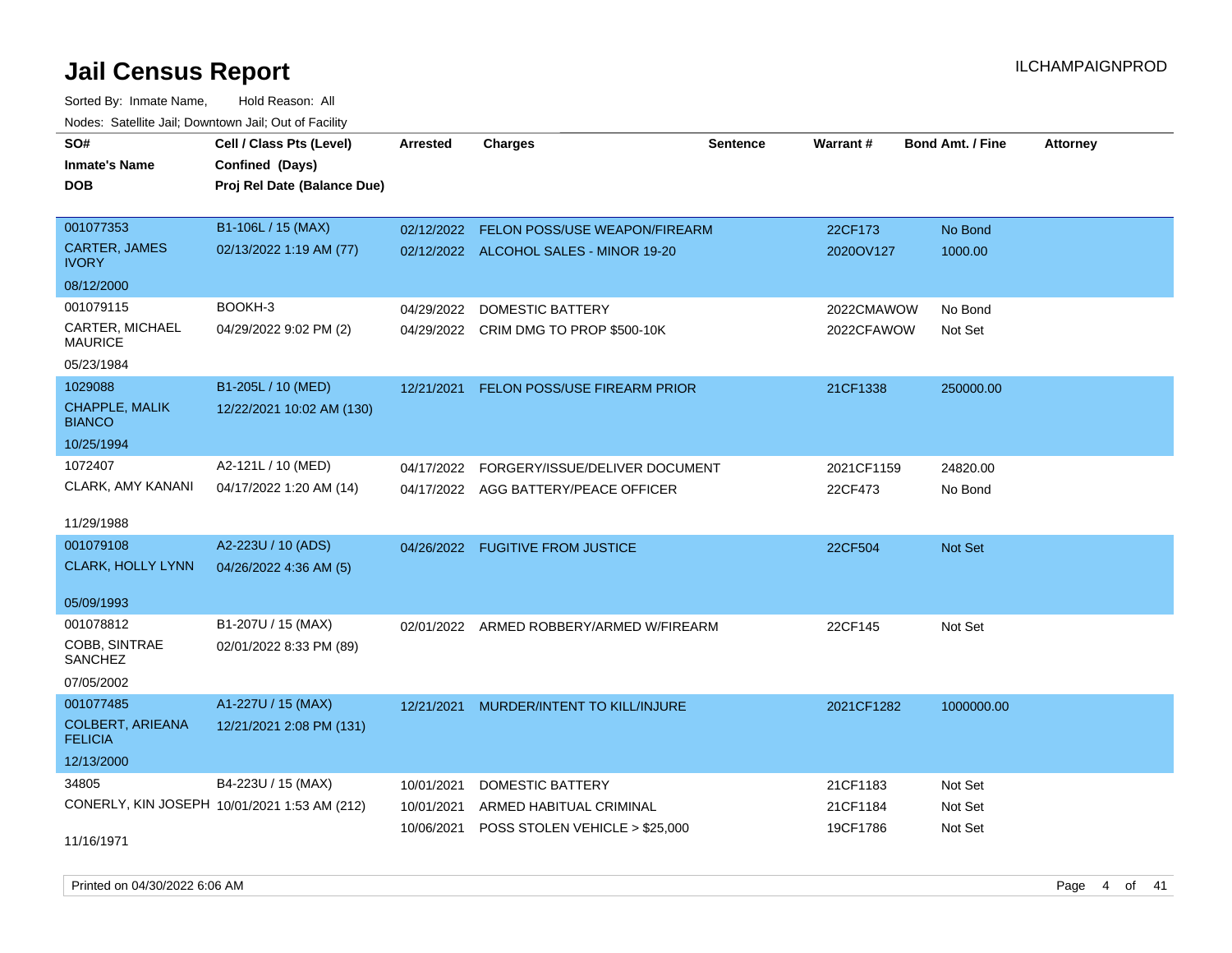| SO#<br><b>Inmate's Name</b><br><b>DOB</b>                          | Cell / Class Pts (Level)<br>Confined (Days)<br>Proj Rel Date (Balance Due) | <b>Arrested</b>                        | <b>Charges</b>                                                                          | <b>Sentence</b> | <b>Warrant#</b>               | <b>Bond Amt. / Fine</b>       | <b>Attorney</b> |
|--------------------------------------------------------------------|----------------------------------------------------------------------------|----------------------------------------|-----------------------------------------------------------------------------------------|-----------------|-------------------------------|-------------------------------|-----------------|
| 001077549<br>CRISTOBAL-MATEO,<br><b>CRISTOBAL</b><br>12/02/1988    | B2-T3-10L / 10 (SPH)<br>12/22/2020 1:17 PM (495)                           | 12/22/2020                             | <b>PRED CRIM SEX ASLT/VICTIM &lt;13</b>                                                 |                 | 2020CF1469                    | Not Set                       |                 |
| 1066482<br>DANGERFIELD,<br>AMANTAE ESSTAVION<br>01/11/1998         | BOOKH-2 / 15 (MAX)<br>04/24/2022 12:22 PM (7)                              | 04/24/2022<br>04/26/2022<br>04/26/2022 | AGG ROBBERY/INDICATE ARM W/FIR<br><b>RETAIL THEFT</b><br>CRIM DAMAGE TO PROPERTY <\$500 |                 | 22CF500<br>21CF811<br>21CM239 | No Bond<br>Not Set<br>Not Set |                 |
| 1023587<br>DAVIS, MARTIN<br><b>DENNIS</b><br>12/02/1994            | A4-102L / 15 (MAX)<br>09/24/2021 9:38 PM (219)                             | 09/24/2021<br>09/24/2021               | MFG/DEL CANNABIS/2.5-10 GRAMS<br>ARMED HABITUAL CRIMINAL                                |                 | 21CF1155<br>2021-CF681        | Not Set<br>500000.00          |                 |
| 56972<br>DAY, DANIEL JOSEPH<br>10/16/1982                          | B3-W8-32L / 10 (MED)<br>08/30/2021 3:07 PM (244)                           | 08/30/2021<br>09/04/2021               | POSS STOLEN VEHICLE > \$25,000<br><b>BURGLARY</b>                                       |                 | 21CF1044<br>21CF1054          | Not Set<br>Not Set            |                 |
| 62982<br><b>DEGARMO, ARTHUR</b><br><b>JOSEPH</b><br>03/27/1978     | B3-W3-10L / 5 (MIN)<br>04/07/2022 12:36 PM (24)<br>5/6/2022 (0.00)         | 04/07/2022<br>04/07/2022               | DRIVING ON REVOKED LICENSE<br>DRIVING ON REVOKED LICENSE                                | 60d (CJ)        |                               | No Bond<br>No Bond            |                 |
| 001079106<br>DENNIGER-BRADLEY,<br><b>TYAIRE L</b><br>06/29/1990    | A3-217L / 10 (ADS)<br>04/25/2022 4:21 PM (6)                               | 04/25/2022                             | BATTERY/MAKES PHYSICAL CONTACT                                                          |                 | 22CM130                       | Not Set                       |                 |
| 001079047<br><b>DILLARD, WILDON</b><br><b>JEROME</b><br>03/27/1971 | B1-206U / 10 (MED)<br>04/11/2022 1:54 AM (20)                              |                                        | 04/10/2022 HOME INVASION/CAUSE INJURY                                                   |                 | 22CF432                       | Not Set                       |                 |
| 36298<br>DUCEY, SCOTT<br><b>ROBERT</b><br>04/02/1969               | BOOKH-8 / 5 (SPH)<br>03/11/2022 12:49 PM (51)                              |                                        | 03/11/2022 AGG DUI/3                                                                    |                 | 21CF380                       | Not Set                       |                 |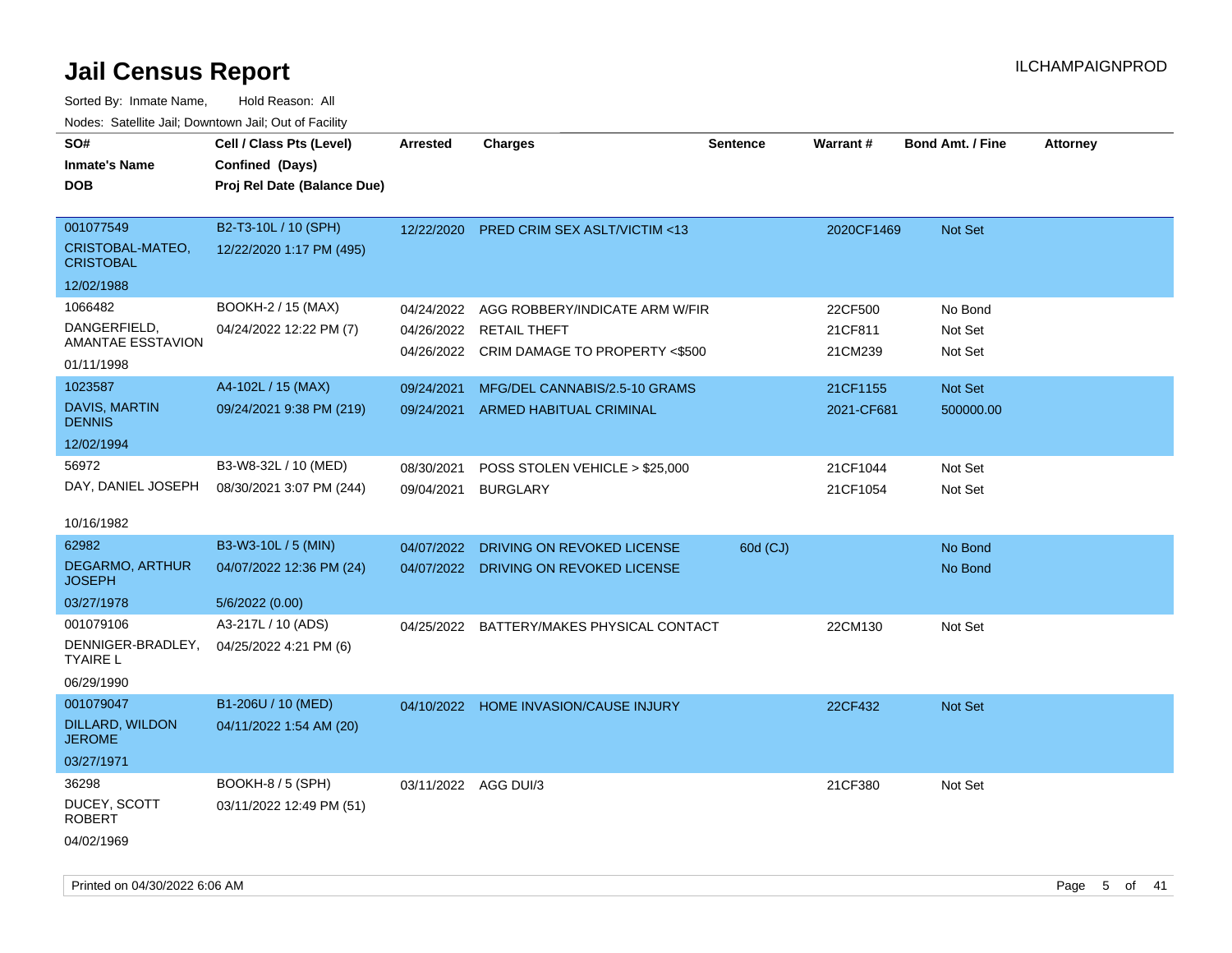| rouco. Calcinic Jan, Downtown Jan, Out of Facility |                                              |                   |                                          |                 |                 |                         |                 |
|----------------------------------------------------|----------------------------------------------|-------------------|------------------------------------------|-----------------|-----------------|-------------------------|-----------------|
| SO#                                                | Cell / Class Pts (Level)                     | <b>Arrested</b>   | <b>Charges</b>                           | <b>Sentence</b> | <b>Warrant#</b> | <b>Bond Amt. / Fine</b> | <b>Attorney</b> |
| <b>Inmate's Name</b>                               | Confined (Days)                              |                   |                                          |                 |                 |                         |                 |
| <b>DOB</b>                                         | Proj Rel Date (Balance Due)                  |                   |                                          |                 |                 |                         |                 |
|                                                    |                                              |                   |                                          |                 |                 |                         |                 |
| 1024895                                            | B1-103L / 10 (MED)                           | 12/15/2021        | MFG/DEL 100<400 GR COCA/ANLG             |                 | 21CF1535        | Not Set                 |                 |
| <b>EDWARDS, GEORGE</b>                             | 12/15/2021 12:26 PM (137)                    | 12/15/2021        | <b>AGGRAVATED BATTERY</b>                |                 | 21CF1536        | <b>Not Set</b>          |                 |
| <b>CORTEZ</b>                                      |                                              |                   | 04/29/2022 PROBATION VIOLATION           |                 | 18CF964         | Not Set                 |                 |
| 06/19/1994                                         |                                              |                   |                                          |                 |                 |                         |                 |
| 1074720                                            | B2-DR / 15 (SPH)                             |                   | 01/19/2022 PRED CRIM SEX ASLT/VICTIM <13 |                 | 21CF1414        | 500000.00               |                 |
| ELVIR-REYES, JORGE<br><b>LEONARDO</b>              | 01/19/2022 1:43 PM (102)                     |                   |                                          |                 |                 |                         |                 |
| 06/03/1988                                         |                                              |                   |                                          |                 |                 |                         |                 |
| 43977                                              | B2-T1-02L / 5 (SPH)                          | 12/20/2021        | AGG FLEEING POLICE/21 MPH OVER           |                 | 21CF1566        | Not Set                 |                 |
| <b>EMKES, DOUGLAS</b><br>ALAN                      | 12/20/2021 9:59 AM (132)                     | 12/20/2021        | PAROLE REVOCATION                        |                 |                 | No Bond                 |                 |
| 06/08/1959                                         |                                              |                   |                                          |                 |                 |                         |                 |
| 987328                                             | A2-123L / 10 (MED)                           | 12/11/2021        | AGG ASLT PEACE OFF/FIRE/ER WRK           |                 | 21CF1515        | Not Set                 |                 |
| ERVIN, DEIDRA ANN<br>RUTH                          | 12/11/2021 8:48 PM (141)                     |                   |                                          |                 |                 |                         |                 |
| 04/15/1991                                         |                                              |                   |                                          |                 |                 |                         |                 |
| 66468                                              | A4-106L / 15 (MAX)                           | 03/06/2022 MURDER |                                          |                 | 22CF273         | 1000000.00              |                 |
| <b>FERRELL, BRIAN</b><br>JAMAL                     | 03/06/2022 9:04 PM (56)                      |                   |                                          |                 |                 |                         |                 |
| 11/15/1985                                         |                                              |                   |                                          |                 |                 |                         |                 |
| 962759                                             | B2-T4-15U / 15 (SPH)                         | 07/16/2021        | METH DELIVERY<5 GRAMS                    |                 | 21CF833         | Not Set                 |                 |
|                                                    | FINLEY, KEVIN DANTE 07/16/2021 9:44 PM (289) | 07/29/2021        | AGG CRIM SEX ASSAULT/FELONY              |                 | 21CF891         | No Bond                 |                 |
| 12/28/1988                                         |                                              |                   |                                          |                 |                 |                         |                 |
| 001078961                                          | B1-201L / 10 (MED)                           |                   | 03/21/2022 AGG BATTERY/DISCHARGE FIREARM |                 | 22CF39          | 750000.00               |                 |
| <b>FISCHER, KYRE</b><br><b>ORLANDO</b>             | 03/21/2022 1:21 PM (41)                      |                   |                                          |                 |                 |                         |                 |
| 04/14/2002                                         |                                              |                   |                                          |                 |                 |                         |                 |
| 1039744                                            | B4-225U / 15 (MAX)                           | 12/06/2021 MURDER |                                          |                 | 20CF959         | 1000000.00              |                 |
| FONVILLE, TREVOY<br><b>JERMAINE</b>                | 12/06/2021 10:52 AM (146)                    |                   |                                          |                 |                 |                         |                 |
| 01/13/1996                                         |                                              |                   |                                          |                 |                 |                         |                 |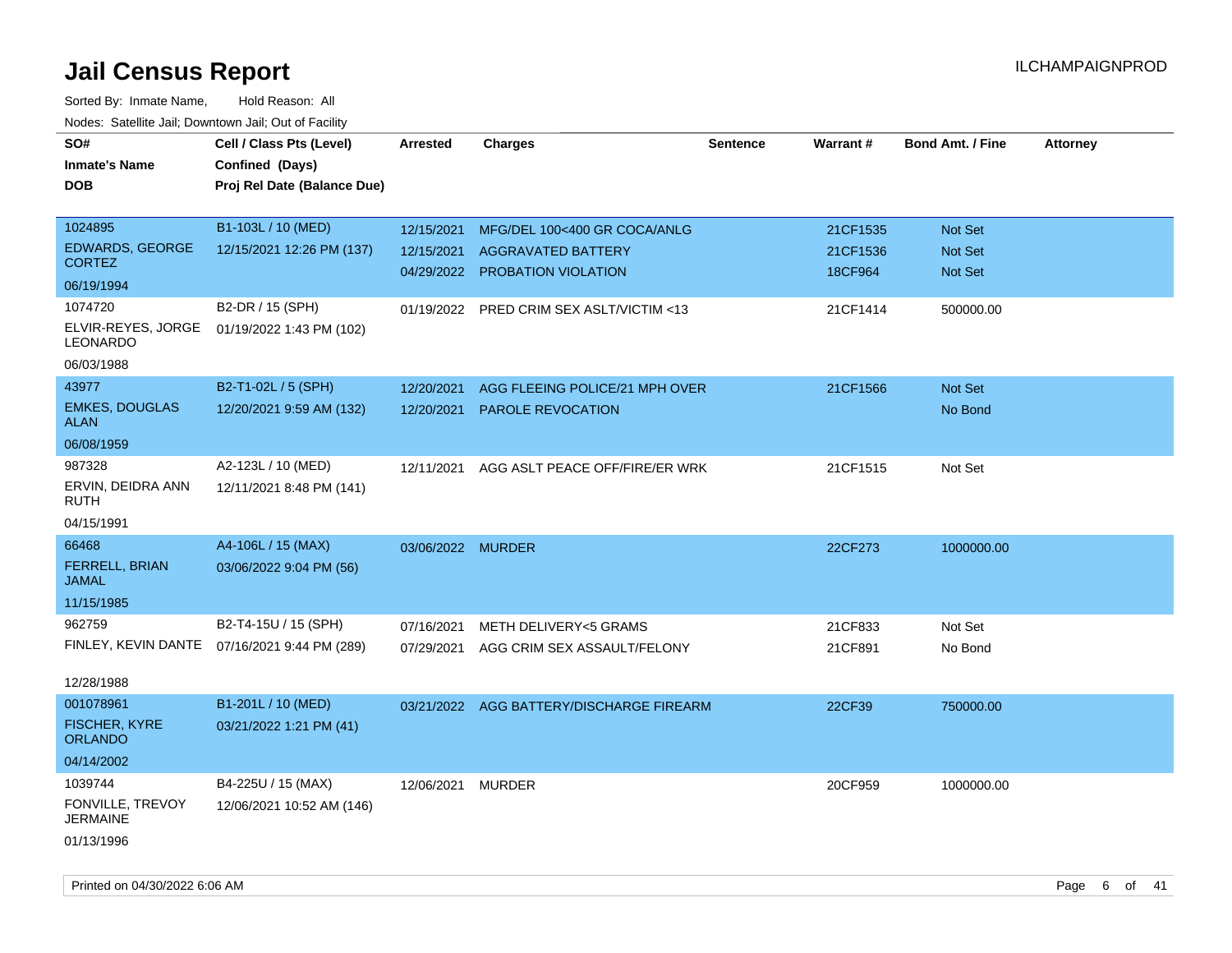Sorted By: Inmate Name, Hold Reason: All Nodes: Satellite Jail; Downtown Jail; Out of Facility

| roaco. Catolino dall, Downtown dall, Out of Fability |                                             |                 |                                           |                 |              |                         |                 |
|------------------------------------------------------|---------------------------------------------|-----------------|-------------------------------------------|-----------------|--------------|-------------------------|-----------------|
| SO#                                                  | Cell / Class Pts (Level)                    | <b>Arrested</b> | <b>Charges</b>                            | <b>Sentence</b> | Warrant#     | <b>Bond Amt. / Fine</b> | <b>Attorney</b> |
| <b>Inmate's Name</b>                                 | Confined (Days)                             |                 |                                           |                 |              |                         |                 |
| <b>DOB</b>                                           | Proj Rel Date (Balance Due)                 |                 |                                           |                 |              |                         |                 |
|                                                      |                                             |                 |                                           |                 |              |                         |                 |
| 001077819                                            | A3-113U / 15 (ADS)                          |                 | 04/06/2022 MURDER/INTENT TO KILL/INJURE   |                 | 22CF416      | Not Set                 |                 |
| FORTUNE, DOMINIC<br><b>AUGUSTUS</b>                  | 04/06/2022 7:15 AM (25)                     |                 |                                           |                 |              |                         |                 |
| 02/16/1999                                           |                                             |                 |                                           |                 |              |                         |                 |
| 001078863                                            | B4-122L / 15 (MAX)                          |                 | 02/19/2022 POSSESSION OF STOLEN FIREARM   |                 | 22CF203      | Not Set                 |                 |
| FOSTER, JOHN<br>CARELL                               | 02/19/2022 6:01 AM (71)                     |                 |                                           |                 |              |                         |                 |
| 03/13/1981                                           |                                             |                 |                                           |                 |              |                         |                 |
| 518395                                               | B2-T3-12L / 15 (SPH)                        | 07/07/2020      | <b>CRIMINAL SEXUAL ASSAULT</b>            |                 | 2020-CF735   | 250000.00               |                 |
|                                                      | FRANDLE, MARK RYAN 07/07/2020 3:42 PM (663) |                 |                                           |                 |              |                         |                 |
|                                                      |                                             |                 |                                           |                 |              |                         |                 |
| 09/10/1985                                           |                                             |                 |                                           |                 |              |                         |                 |
| 001079034                                            | B4-123L / 10 (MED)                          |                 | 04/08/2022 POSS FIR FOID EXPIRED/NOT ELIG |                 | 22CF434      | No Bond                 |                 |
| FRANKLIN, MICHAEL<br>ANDRAE                          | 04/08/2022 1:53 PM (23)                     |                 |                                           |                 |              |                         |                 |
| 12/18/1997                                           |                                             |                 |                                           |                 |              |                         |                 |
| 001077934                                            | A1-125L / 10 (MED)                          | 08/22/2021      | AGG DUI/ACCIDENT/DEATH                    | 10y (DOC)       | 21CF1024     | Not Set                 |                 |
| FREED, LOGAN<br><b>SUZANNE</b>                       | 08/22/2021 11:45 PM (252)                   |                 |                                           |                 |              |                         |                 |
| 08/18/1996                                           |                                             |                 |                                           |                 |              |                         |                 |
| 001078290                                            | A1-224L / 10 (ADS)                          | 08/19/2021      | MACHINE GUN/AUTO WEAPON/VEH               |                 | 21CF1012     | Not Set                 |                 |
| FREEMAN, ANGEL<br>JANILA KAY                         | 08/19/2021 1:26 AM (255)                    |                 |                                           |                 |              |                         |                 |
| 12/25/1995                                           |                                             |                 |                                           |                 |              |                         |                 |
| 591514                                               | B2-T3-11U / 10 (SPH)                        | 02/25/2022      | AGG CRIM SEX ABUSE/THREAT LIFE            |                 | 22CF135      | Not Set                 |                 |
|                                                      | GAMBLE, SCOTT PAUL 02/25/2022 6:08 PM (65)  |                 | 02/25/2022 AGG CRIM SEX ABUSE/VIC 13-17   |                 | 22CF230      | 100000.00               |                 |
|                                                      |                                             |                 |                                           |                 |              |                         |                 |
| 09/06/1968                                           |                                             |                 |                                           |                 |              |                         |                 |
| 001078154                                            | B4-226U / 10 (MED)                          | 01/09/2022      | DRVG UNDER INFLU OF ALCOHOL               |                 | 2021 DT 182  | 5000.00                 |                 |
| GENTRY, DAMON<br><b>LIONEL</b>                       | 01/09/2022 4:41 PM (112)                    |                 | 01/09/2022 AGG DOMESTIC BATTERY/STRANGLE  |                 | 2021 CF 1396 | 50000.00                |                 |
| 12/25/1971                                           |                                             |                 |                                           |                 |              |                         |                 |

Printed on 04/30/2022 6:06 AM Page 7 of 41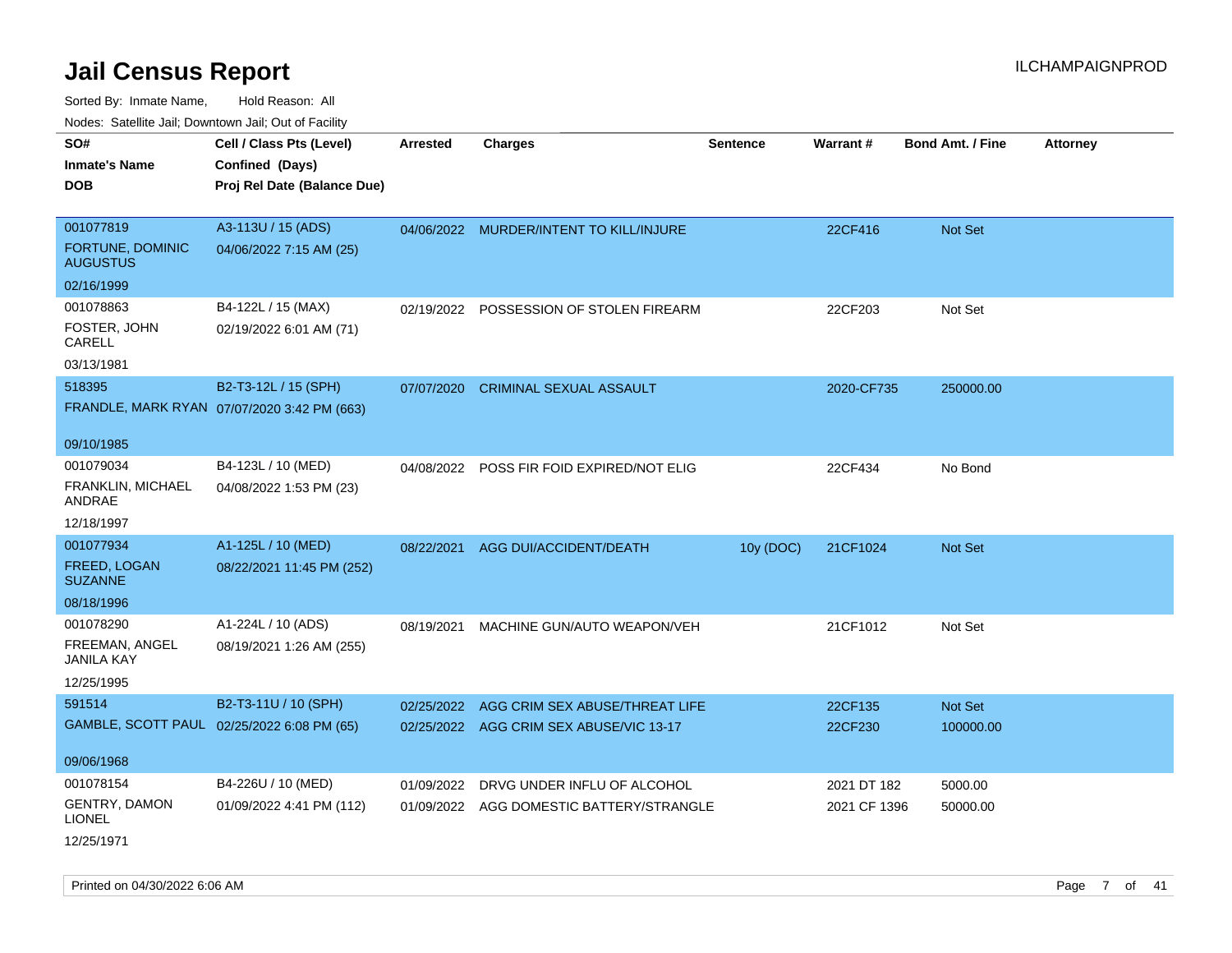| SO#                                       | Cell / Class Pts (Level)    | <b>Arrested</b> | <b>Charges</b>                            | <b>Sentence</b> | Warrant# | Bond Amt. / Fine | <b>Attorney</b> |
|-------------------------------------------|-----------------------------|-----------------|-------------------------------------------|-----------------|----------|------------------|-----------------|
| <b>Inmate's Name</b>                      | Confined (Days)             |                 |                                           |                 |          |                  |                 |
| <b>DOB</b>                                | Proj Rel Date (Balance Due) |                 |                                           |                 |          |                  |                 |
|                                           |                             |                 |                                           |                 |          |                  |                 |
| 1064590                                   | A3-117L / 10 (ADS)          |                 | 04/26/2022 AGG RECK DRVG/INCLINE/BOD HARM |                 | 22CF517  | No Bond          |                 |
| <b>GIPSON, JERRION</b><br><b>CONTREAL</b> | 04/26/2022 7:43 PM (5)      |                 |                                           |                 |          |                  |                 |
| 05/21/1996                                |                             |                 |                                           |                 |          |                  |                 |
| 001078633                                 | B2-T4-13U / 25 (SPH)        | 12/01/2021      | PRED CRIM SEX ASLT/VICTIM <13             |                 | 21CF1416 | 250000.00        |                 |
| GONZALEZ-GUILLEN,<br>EDWARD               | 12/01/2021 12:08 PM (151)   |                 |                                           |                 |          |                  |                 |
| 08/25/2002                                |                             |                 |                                           |                 |          |                  |                 |
| 1031794                                   | A4-105L / 10 (MED)          | 04/19/2022      | <b>DOMESTIC BATTERY</b>                   |                 | 21CF662  | 25000.00         |                 |
| GOODWIN, ANTHONY                          | 04/19/2022 3:51 PM (12)     | 04/19/2022      | RESIST/OBSTRUCTING A PEACE OFFICEI        |                 | 20CM553  | 1000.00          |                 |
| <b>DWAYNE</b>                             |                             | 04/19/2022      | BATTERY/MAKES PHYSICAL CONTACT            |                 | 21CM175  | 1000.00          |                 |
| 07/03/1986                                |                             |                 |                                           |                 |          |                  |                 |
| 001078607                                 | B4-221L / 15 (MAX)          | 11/22/2021      | FELON POSS/USE FIREARM/PAROLE             |                 | 21CF1437 | Not Set          |                 |
| GRAY, WILLIAM<br>DA'VON                   | 11/22/2021 2:57 PM (160)    | 11/22/2021      | ATTEMPT (FIRST DEGREE MURDER)             |                 | 21CF1435 | Not Set          |                 |
| 04/18/1984                                |                             |                 |                                           |                 |          |                  |                 |
| 56342                                     | B1-207L / 10 (MED)          | 10/21/2021      | THEFT CONTROL INTENT <\$500               |                 | 17CF1451 | 10000.00         |                 |
| <b>GRIFFIN, NATHAN</b>                    | 10/21/2021 4:20 PM (192)    | 10/21/2021      | DRIVING ON REVOKED LICENSE                |                 | 20TR1979 | 3000.00          |                 |
| <b>EUGENE</b>                             |                             | 10/21/2021      | <b>ARMED HABITUAL CRIMINAL</b>            |                 | 21CF1279 | Not Set          |                 |
| 02/24/1969                                |                             |                 |                                           |                 |          |                  |                 |
| 1027931                                   | A3-115U / 5 (ADS)           | 04/26/2022      | POSS STOLEN VEHICLE > \$25,000            |                 | 20CF594  | 20000.00         |                 |
| HARDY, DAMEIAN                            | 04/26/2022 3:07 AM (5)      |                 | 04/26/2022 CRIM DAMAGE TO PROPERTY <\$500 |                 | 20CM782  | 1000.00          |                 |
| <b>JABOUR</b>                             |                             |                 | 04/26/2022 BATTERY/MAKES PHYSICAL CONTACT |                 | 21CM384  | 1000.00          |                 |
| 08/01/1979                                |                             |                 |                                           |                 |          |                  |                 |
| 001079080                                 | A4-104L / 15 (MAX)          |                 | 04/18/2022 FELON POSS/USE WEAPON/FIREARM  |                 | 22CF477  | No Bond          |                 |
| <b>HARRIS, MILEEK</b><br><b>JAEQUAN</b>   | 04/19/2022 12:10 AM (12)    |                 |                                           |                 |          |                  |                 |
| 08/04/2000                                |                             |                 |                                           |                 |          |                  |                 |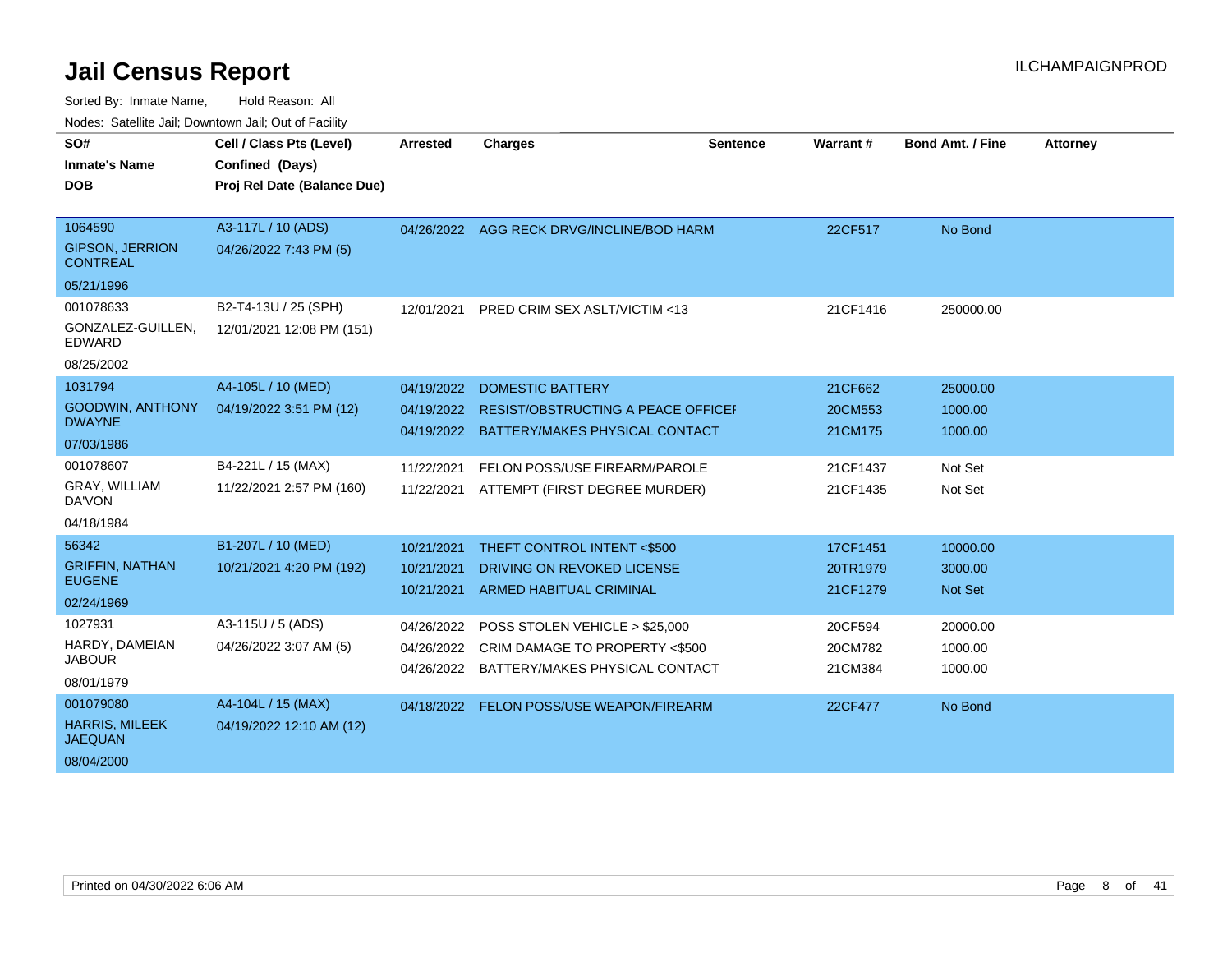| SO#<br><b>Inmate's Name</b><br><b>DOB</b>                          | Cell / Class Pts (Level)<br>Confined (Days)<br>Proj Rel Date (Balance Due) | <b>Arrested</b>                                      | <b>Charges</b>                                                                                                                                             | <b>Sentence</b> | Warrant#                                                 | <b>Bond Amt. / Fine</b>                                           | <b>Attorney</b> |
|--------------------------------------------------------------------|----------------------------------------------------------------------------|------------------------------------------------------|------------------------------------------------------------------------------------------------------------------------------------------------------------|-----------------|----------------------------------------------------------|-------------------------------------------------------------------|-----------------|
| 975293<br>HILL, JACOB MILES<br>02/06/1988                          | B2-T4-14L / 15 (SPH)<br>07/21/2021 8:43 PM (284)                           | 07/21/2021<br>07/21/2021<br>07/25/2021<br>08/18/2021 | VIO ORDER/PRIOR VIO OF ORDER<br><b>STALKING</b><br><b>PAROLE REVOCATION</b><br><b>HARASS WITNESS/FAMILY MBR/REP</b><br>09/09/2021 AGG STALKING/BODILY HARM |                 | 21CF914<br>2021CF863<br>CH2104646<br>21CF992<br>21CF1073 | No Bond<br>Not Set<br><b>Not Set</b><br><b>Not Set</b><br>Not Set |                 |
| 980939<br><b>HILL, XAVIER</b><br><b>LENSHAUN</b><br>06/18/1988     | B4-227U / 10 (MED)<br>03/25/2022 11:15 AM (37)                             | 03/25/2022                                           | RECEIVE/POSS/SELL STOLEN VEH                                                                                                                               |                 | 22CF357                                                  | Not Set                                                           |                 |
| 51028<br>HUFFMAN, MICHAEL<br><b>LEONARD</b><br>07/24/1980          | B3-W5-20L / 10 (MED)<br>02/23/2022 3:14 AM (67)                            | 02/23/2022                                           | <b>POSS STOLEN VEHICLE</b><br>02/23/2022 AGG FLEEING/2+ CON DEVICES                                                                                        |                 | 20-CF-377<br>19CF1839                                    | No Bond<br>50000.00                                               |                 |
| 1061186<br>INGRAM, CHERELL<br><b>LETRISE</b><br>10/01/1986         | A1-224U / 15 (MAX)<br>03/16/2022 10:17 PM (46)                             |                                                      | 03/16/2022 MURDER/STRONG PROB KILL/INJURE                                                                                                                  |                 | 22CF329                                                  | No Bond                                                           |                 |
| 38993<br>JACKSON, LAMONT<br><b>JEREMIE</b><br>07/31/1973           | A4-103L / 15 (MAX)<br>02/13/2021 7:45 AM (442)                             |                                                      | 02/13/2021 ATTEMPT (FIRST DEGREE MURDER)                                                                                                                   |                 | 21CF181                                                  | <b>Not Set</b>                                                    |                 |
| 001077711<br>JACOBS, JOSHUA<br><b>PAUL</b><br>02/07/1997           | BOOKH-8 / 15 (ADS)<br>04/28/2022 2:50 PM (3)<br>6/2/2022 (0.00)            | 04/28/2022                                           | AGG CRIM SEX ABUSE/BODILY HARM                                                                                                                             |                 | 21CF190                                                  | No Bond                                                           |                 |
| 001077866<br><b>JENKINS, ISAIAH</b><br><b>DUJAUN</b><br>04/26/1994 | A3-216L<br>04/28/2022 8:32 PM (3)                                          | 04/28/2022                                           | FELON POSS/USE WEAPON/FIREARM                                                                                                                              |                 | 22CF524                                                  | Not Set                                                           |                 |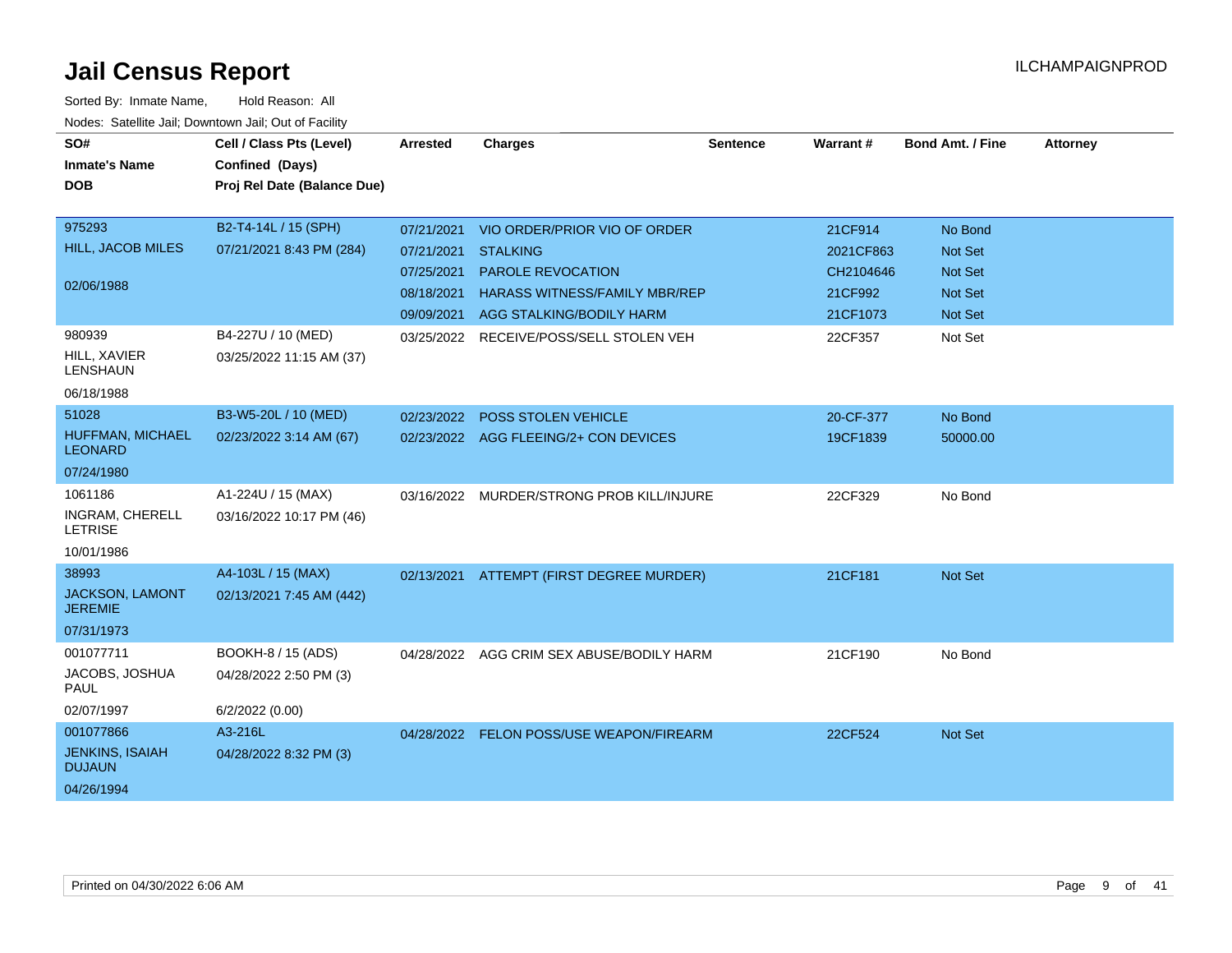| SO#                                        | Cell / Class Pts (Level)    | <b>Arrested</b>     |                                           | <b>Sentence</b> | <b>Warrant#</b> | <b>Bond Amt. / Fine</b> | <b>Attorney</b> |
|--------------------------------------------|-----------------------------|---------------------|-------------------------------------------|-----------------|-----------------|-------------------------|-----------------|
|                                            |                             |                     | <b>Charges</b>                            |                 |                 |                         |                 |
| <b>Inmate's Name</b>                       | Confined (Days)             |                     |                                           |                 |                 |                         |                 |
| DOB                                        | Proj Rel Date (Balance Due) |                     |                                           |                 |                 |                         |                 |
| 1076684                                    | <b>BOOKH-1 / 5 (ADS)</b>    | 04/27/2022          | <b>CRIMINAL TRESPASS BUILDING</b>         |                 | 22CM140         | 100.00                  |                 |
| <b>JENKINS, KORON</b>                      | 04/27/2022 1:46 PM (4)      | 04/29/2022          | <b>CRIM TRESPASS TO RESIDENCE</b>         |                 | 22CM113         | 5000.00                 |                 |
| <b>SAMUEL</b>                              |                             |                     | 04/29/2022 AGG BATTERY/PUBLIC PLACE       |                 | 22CF342         | 5000.00                 |                 |
| 04/28/2002                                 |                             | 04/29/2022 BURGLARY |                                           |                 | 22CF159         | Not Set                 |                 |
| 001078703                                  | A1-225U / 15 (ADS)          | 12/20/2021          | MURDER/INTENT TO KILL/INJURE              |                 | 21CF1574        | Not Set                 |                 |
| JOHNS, SHANIQUH<br><b>THERESA</b>          | 12/22/2021 6:41 AM (130)    |                     |                                           |                 |                 |                         |                 |
| 04/03/1992                                 |                             |                     |                                           |                 |                 |                         |                 |
| 001079105                                  | A3-116L                     | 04/25/2022          | POSS STOLEN VEHICLE > \$25,000            |                 | 22CF505         | Not Set                 |                 |
| JOHNSON, EVERETT<br><b>LEON</b>            | 04/25/2022 3:08 PM (6)      |                     | 04/25/2022 CRIM DAMAGE TO PROPERTY <\$500 |                 | 20CM375         | 3000.00                 |                 |
| 01/22/1965                                 |                             |                     |                                           |                 |                 |                         |                 |
| 001079089                                  | B2-T2-07U / 15 (SPH)        | 04/22/2022          | PRED CRIM SEX ASLT/VIC <13/FIR            |                 | 21CF858         | 250000.00               |                 |
| JONES, DAVARUIS LEE 04/22/2022 6:34 AM (9) |                             |                     |                                           |                 |                 |                         |                 |
|                                            |                             |                     |                                           |                 |                 |                         |                 |
| 04/21/2001                                 |                             |                     |                                           |                 |                 |                         |                 |
| 1042582                                    | B1-107U / 15 (MAX)          |                     | 03/10/2022 VIOLATE ORDER PROTECTION       |                 | 22CM61          | Not Set                 |                 |
| <b>JONES, DEONTA</b><br><b>DANTRAL</b>     | 03/10/2022 4:50 AM (52)     |                     |                                           |                 |                 |                         |                 |
| 02/01/1993                                 |                             |                     |                                           |                 |                 |                         |                 |
| 001078645                                  | B3-W1-02L / 10 (MED)        | 12/02/2021          | AGG DISCHARGE FIREARM                     |                 | 21CF1478        | No Bond                 |                 |
| JONES, KELVIN<br>KHYRIC                    | 12/02/2021 6:56 PM (150)    |                     |                                           |                 |                 |                         |                 |
| 02/27/2001                                 |                             |                     |                                           |                 |                 |                         |                 |
| 956822                                     | A4-101U / 15 (MAX)          | 11/25/2021          | AGGRAVATED DOMESTIC BATTERY               |                 | 21CF1442        | Not Set                 |                 |
| JONES, MARIO                               | 11/25/2021 10:37 AM (157)   | 11/25/2021          | <b>PAROLE REVOCATION</b>                  |                 | CH2106361       | No Bond                 |                 |
| <b>NATHANIEL</b>                           |                             | 11/25/2021          | <b>UNLAWFUL RESTRAINT</b>                 |                 | 21CF1443        | Not Set                 |                 |
| 10/27/1987                                 |                             |                     |                                           |                 |                 |                         |                 |
| 59668                                      | B2-T1-04L / 10 (SPH)        | 02/11/2022          | FAIL TO RPT CHNG ADDRESS/EMPL             |                 | 20 CF 1241      | 75000.00                |                 |
| JONES, MARTELL<br><b>DEANGELO</b>          | 02/11/2022 3:19 PM (79)     | 02/11/2022          | AGGRAVATED ARSON/BODILY HARM              |                 | 22 CF 169       | 75000.00                |                 |
| 07/11/1983                                 |                             |                     |                                           |                 |                 |                         |                 |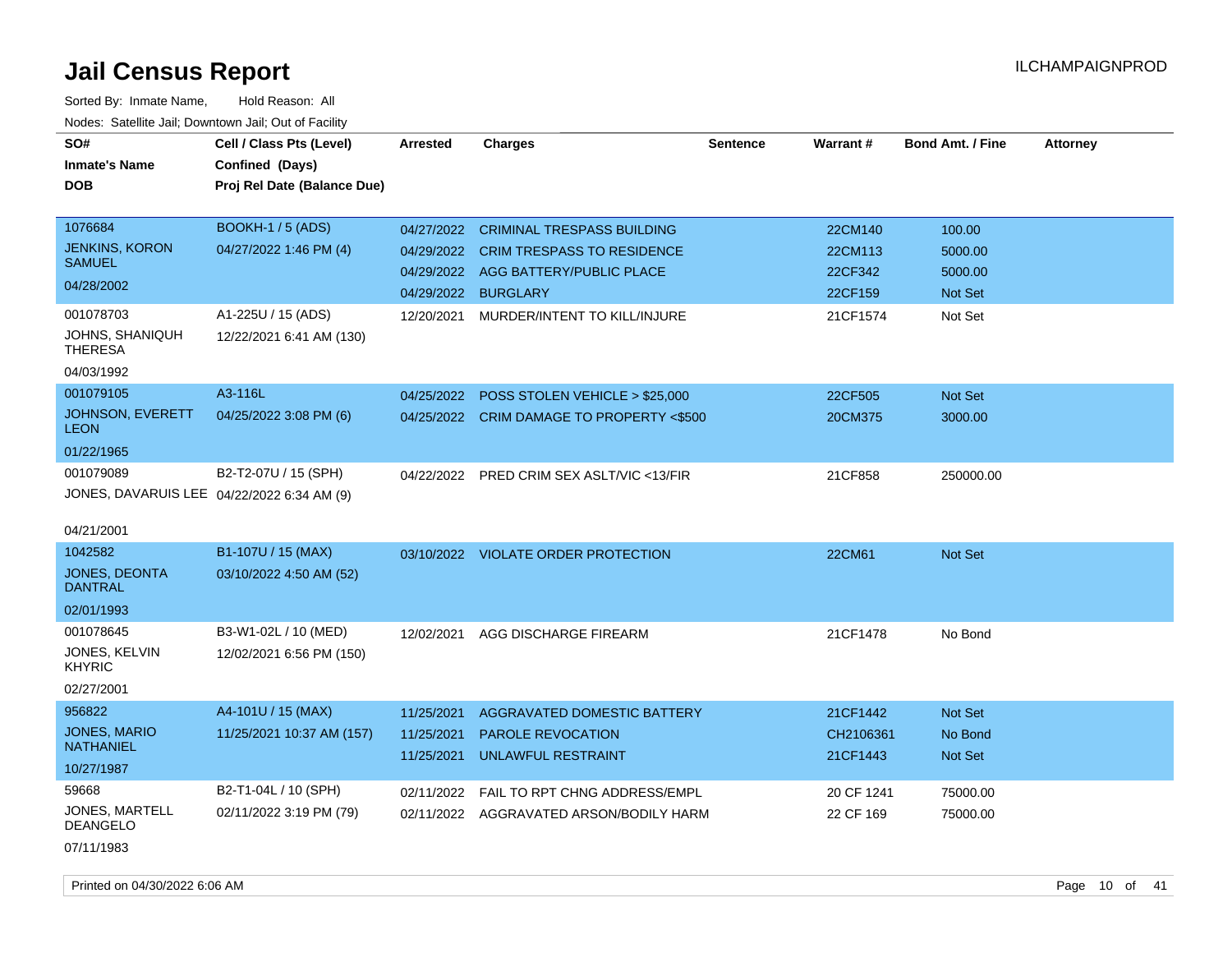| SO#<br><b>Inmate's Name</b><br><b>DOB</b> | Cell / Class Pts (Level)<br>Confined (Days)<br>Proj Rel Date (Balance Due) | <b>Arrested</b> | <b>Charges</b>                                | <b>Sentence</b> | Warrant# | <b>Bond Amt. / Fine</b> | <b>Attorney</b> |
|-------------------------------------------|----------------------------------------------------------------------------|-----------------|-----------------------------------------------|-----------------|----------|-------------------------|-----------------|
| 1008468                                   | B4-125L / 10 (MED)                                                         | 12/01/2021      | FELON POSS/USE WEAPON/FIREARM                 |                 | 21CF1472 | Not Set                 |                 |
| <b>JONES, MARTEZ</b><br><b>LAMONTE</b>    | 12/01/2021 1:28 PM (151)                                                   | 12/02/2021      | PROBATION VIOLATION                           |                 | 20CF1151 | Not Set                 |                 |
| 06/22/1993                                |                                                                            |                 |                                               |                 |          |                         |                 |
| 45193                                     | BOOKH-3                                                                    | 04/29/2022      | <b>DOMESTIC BATTERY</b>                       |                 | 22CFAWOW | Not Set                 |                 |
| KASPERS, JOHNNY                           | 04/29/2022 11:00 AM (2)                                                    | 04/29/2022      | AGGRAVATED ASSAULT                            |                 | 22CFAWOW | Not Set                 |                 |
| RAY.                                      |                                                                            |                 | 04/29/2022 FELON POSS/USE FIREARM PRIOR       |                 | 22CFAWOW | Not Set                 |                 |
| 05/28/1977                                |                                                                            |                 | 04/29/2022 CAUSE CHILD TO BE ENDANGERED       |                 | 22CFAWOW | Not Set                 |                 |
| 994904                                    | B4-127U / 10 (MED)                                                         |                 | 04/21/2022 RESIDENTIAL ARSON                  |                 | 22CF486  | No Bond                 |                 |
| <b>KEIGHER, BRADLY</b><br>ALAN            | 04/21/2022 2:51 PM (10)                                                    |                 |                                               |                 |          |                         |                 |
| 10/03/1988                                |                                                                            |                 |                                               |                 |          |                         |                 |
| 1000825                                   | BOOKF-2 / 5 (ADS)                                                          | 04/27/2022      | DRIVING ON REVOKED LICENSE                    |                 | 21CF38   | 50000.00                |                 |
| KELLEY, MEGAN                             | 04/27/2022 6:19 PM (4)                                                     | 04/27/2022      | DOMESTIC BTRY/PHYSICAL CONTACT                |                 | 20CM139  | 5000.00                 |                 |
| <b>MARIE</b>                              |                                                                            |                 | 04/27/2022 RESIST/OBSTRUCTING A PEACE OFFICEI |                 | 22CF4    | 10000.00                |                 |
| 10/31/1991                                |                                                                            | 04/27/2022      | POSSESSION OF METH/5<15 GRAMS                 |                 | 21CF965  | 5000.00                 |                 |
|                                           |                                                                            |                 | 04/27/2022 POSSESSION OF METH<5 GRAMS         |                 | 21CF1639 | 75000.00                |                 |
| 44798                                     | A4-107L / 10 (MED)                                                         |                 | 04/19/2022 AGG BATTERY/GOVERNMENT EMP         |                 | 22CF481  | Not Set                 |                 |
| KILLAM, STEVEN<br><b>WAYNE</b>            | 04/19/2022 5:26 PM (12)                                                    |                 |                                               |                 |          |                         |                 |
| 03/30/1977                                |                                                                            |                 |                                               |                 |          |                         |                 |
| 53045                                     | B4-127L / 10 (MED)                                                         | 04/21/2022      | DOMESTIC BTRY/CONTACT/VIO O/P                 |                 |          | Not Set                 |                 |
| MARKHAM, HENRY<br><b>EARL</b>             | 04/21/2022 10:56 PM (10)                                                   |                 | 04/21/2022 AGGRAVATED BATTERY/NURSE           |                 | 22CF487  | Not Set                 |                 |
| 02/10/1981                                | 6/19/2022 (0.00)                                                           |                 |                                               |                 |          |                         |                 |
| 1038892                                   | B2-T1-03U / 10 (SPH)                                                       |                 | 02/16/2022 PRED CRIM SEX ASLT/BODILY HARM     |                 | 22CF199  | No Bond                 |                 |
| MCCAULEY, TIMOTHY<br><b>WILLIAM</b>       | 02/16/2022 8:49 PM (74)                                                    |                 |                                               |                 |          |                         |                 |
| 03/05/1989                                |                                                                            |                 |                                               |                 |          |                         |                 |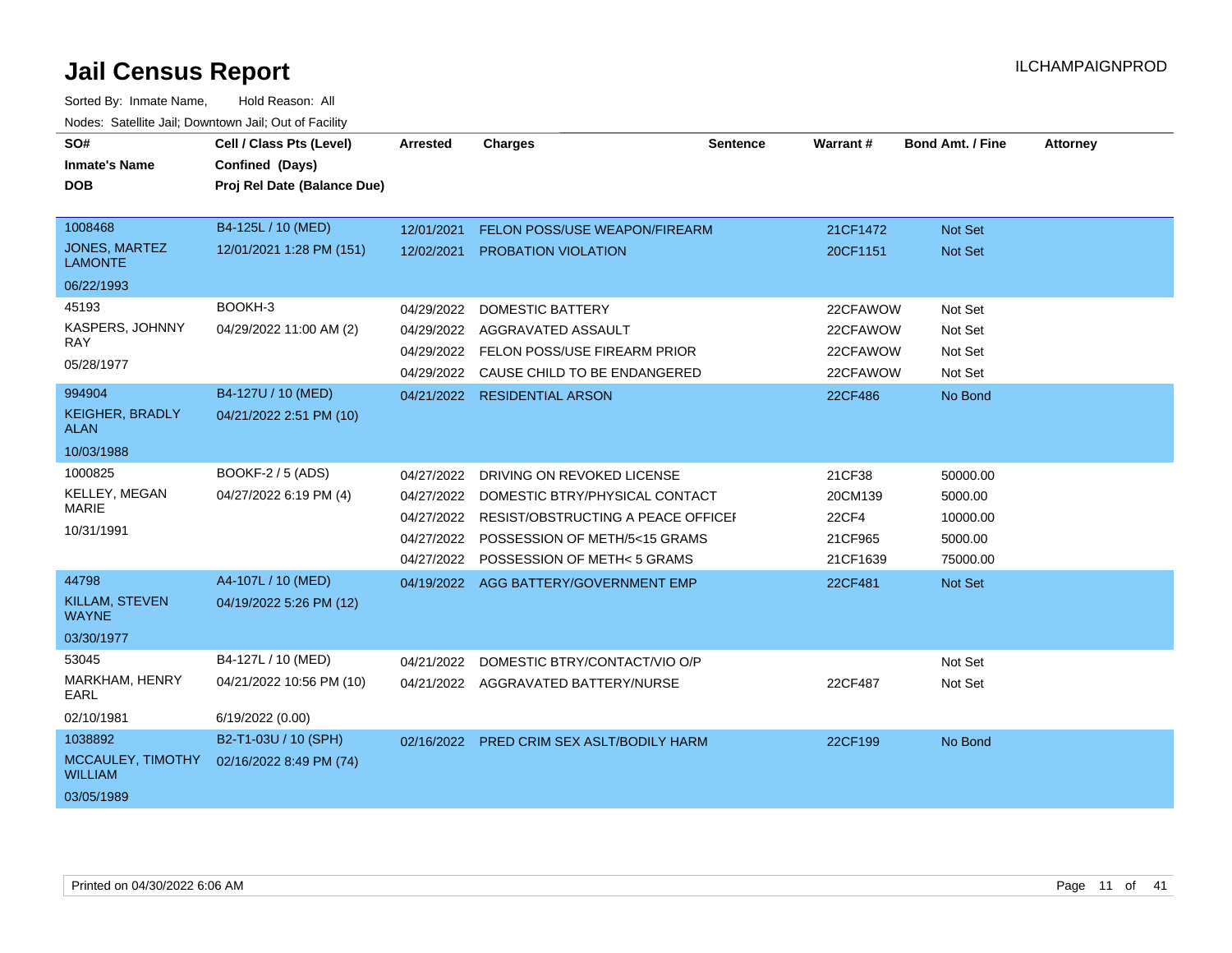Sorted By: Inmate Name, Hold Reason: All

| Nodes: Satellite Jail; Downtown Jail; Out of Facility |                             |                 |                                          |                 |              |                         |                 |
|-------------------------------------------------------|-----------------------------|-----------------|------------------------------------------|-----------------|--------------|-------------------------|-----------------|
| SO#                                                   | Cell / Class Pts (Level)    | <b>Arrested</b> | <b>Charges</b>                           | <b>Sentence</b> | Warrant#     | <b>Bond Amt. / Fine</b> | <b>Attorney</b> |
| <b>Inmate's Name</b>                                  | Confined (Days)             |                 |                                          |                 |              |                         |                 |
| <b>DOB</b>                                            | Proj Rel Date (Balance Due) |                 |                                          |                 |              |                         |                 |
|                                                       |                             |                 |                                          |                 |              |                         |                 |
| 48792                                                 | B4-126L / 10 (MED)          | 11/19/2021      | AGG BATTERY/DISCHARGE FIREARM            |                 | 21CF1425     | Not Set                 |                 |
| <b>MCCLAIN, HURCHEL</b><br><b>JOSEPH</b>              | 11/20/2021 4:11 AM (162)    |                 |                                          |                 |              |                         |                 |
| 05/01/1979                                            |                             |                 |                                          |                 |              |                         |                 |
| 1005514                                               | BOOKH-8 / 15 (ADS)          |                 | 04/27/2022 FELON POSS/USE WEAPON/FIREARM |                 | 22CF518      | Not Set                 |                 |
| MCDONALD,<br>RAYTRELL DOMINIQUE                       | 04/27/2022 11:11 PM (4)     |                 |                                          |                 |              |                         |                 |
| 03/08/1992                                            |                             |                 |                                          |                 |              |                         |                 |
| 001077938                                             | <b>BOOKH-6 / 15 (ADS)</b>   | 05/10/2021      | AGG KIDNAPING DISCH FIR/HARM             |                 | 21CF532      | Not Set                 |                 |
| MCGAHA,                                               | 05/10/2021 7:02 PM (356)    | 05/11/2021      | <b>MURDER</b>                            |                 | 2021-CF-215  | No Bond                 |                 |
| <b>CHRISTOPHER D</b>                                  |                             | 05/27/2021      | ESCAPE FROM DEPT OF CORRECTION           |                 | 21CF600      | Not Set                 |                 |
| 07/27/1991                                            |                             |                 |                                          |                 |              |                         |                 |
| 1065260                                               | BOOKH-3                     | 04/29/2022      | VIOLATE ORDER PROTECTION                 |                 | 2022-CF-AWOW | Not Set                 |                 |
| MCGEE, MALCOM M                                       | 04/29/2022 10:48 PM (2)     | 04/29/2022      | <b>DOMESTIC BATTERY</b>                  |                 | 2022-CF-AWOW | Not Set                 |                 |
| 04/11/1997                                            |                             | 04/29/2022      | AGGRAVATED BATTERY                       |                 | 2022-CF-AWOW | Not Set                 |                 |
|                                                       |                             | 04/29/2022      | <b>THEFT</b>                             |                 | 2022-CM-AWOW | Not Set                 |                 |
| 66710                                                 | A4-207U / 15 (ADS)          |                 | 01/19/2022 ARMED VIOLENCE/CATEGORY I     |                 | 22CF88       | Not Set                 |                 |
| <b>MEEKS, CASSARIOUS</b><br><b>MONTE</b>              | 01/20/2022 11:40 AM (101)   |                 |                                          |                 |              |                         |                 |
| 06/22/1984                                            |                             |                 |                                          |                 |              |                         |                 |
| 1043071                                               | A2-120L / 10 (MED)          | 11/08/2021      | CRIM DMG/GOVT PROP/<\$500                |                 | 21CF1378     | Not Set                 |                 |
| MERRELL-<br>SUTHERLAND, ALICIA                        | 11/08/2021 2:22 AM (174)    |                 |                                          |                 |              |                         |                 |
| 11/26/1972                                            |                             |                 |                                          |                 |              |                         |                 |
| 968679                                                | B1-203U / 15 (MAX)          | 04/10/2022      | ARMED VIOLENCE/CATEGORY I                |                 | 21CF911      | 750000.00               |                 |
| <b>MILES, ANTHONY</b><br><b>MARCUS JERALE</b>         | 04/10/2022 9:29 PM (21)     |                 |                                          |                 |              |                         |                 |
| 10/21/1985                                            |                             |                 |                                          |                 |              |                         |                 |
| 41584                                                 | B4-227L / 15 (MAX)          | 12/01/2021      | ARMED HABITUAL CRIMINAL                  |                 | 21CF1467     | Not Set                 |                 |
| MILLER, JOSE LOVELL                                   | 12/02/2021 1:04 AM (150)    |                 |                                          |                 |              |                         |                 |
|                                                       |                             |                 |                                          |                 |              |                         |                 |

10/07/1975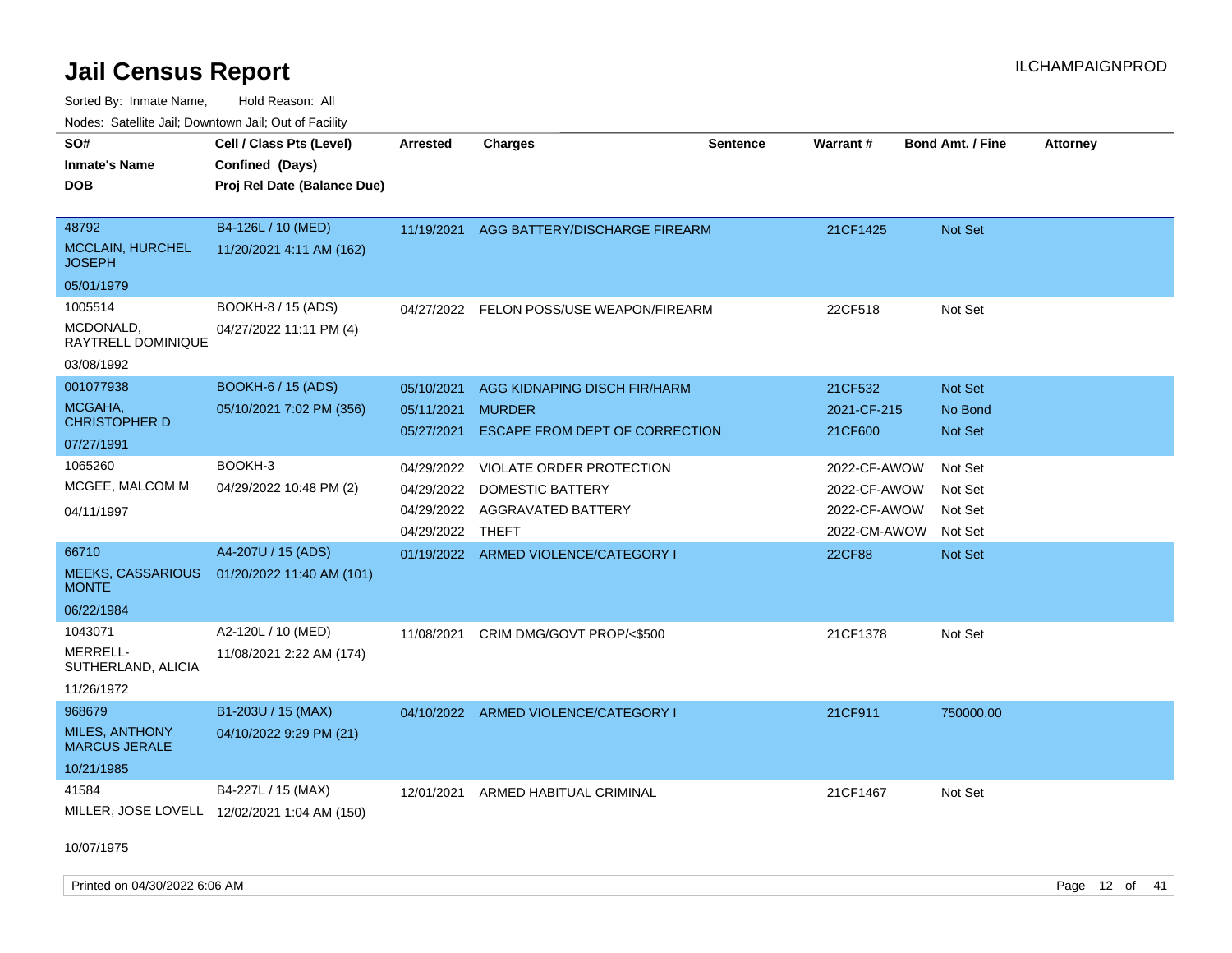| SO#<br><b>Inmate's Name</b>                       | Cell / Class Pts (Level)<br>Confined (Days)      | <b>Arrested</b> | <b>Charges</b>                                      | <b>Sentence</b> | <b>Warrant#</b>     | <b>Bond Amt. / Fine</b> | <b>Attorney</b> |
|---------------------------------------------------|--------------------------------------------------|-----------------|-----------------------------------------------------|-----------------|---------------------|-------------------------|-----------------|
| <b>DOB</b>                                        | Proj Rel Date (Balance Due)                      |                 |                                                     |                 |                     |                         |                 |
| 1052889<br>MOORE, JEREMIAH<br>THOMAS              | A3-112L / 10 (MED)<br>03/31/2022 2:39 AM (31)    |                 | 03/31/2022 AGGRAVATED DOMESTIC BATTERY              |                 | 22CF375             | No Bond                 |                 |
| 07/21/1996                                        |                                                  |                 |                                                     |                 |                     |                         |                 |
| 539294<br>MOSLEY, JAMES<br>CALVIN                 | B3-W3-11U / 10 (MED)<br>01/11/2022 9:43 PM (110) | 01/11/2022      | AGG DUI/NO VALID DL<br>01/11/2022 PAROLE REVOCATION |                 | 22CF49<br>CH2200227 | Not Set<br>No Bond      |                 |
| 12/11/1985                                        |                                                  |                 |                                                     |                 |                     |                         |                 |
| 001078814<br><b>MYLES, JENTAVIOUS</b><br>KENTRAIL | A3-213U / 5 (ADS)<br>04/23/2022 11:28 PM (8)     |                 | 04/23/2022 VIO BAIL BOND/CLASS 4 OFFENSE            |                 | 22CM128             | Not Set                 |                 |
| 10/12/2001                                        |                                                  |                 |                                                     |                 |                     |                         |                 |
| 001078517<br>NELSON, RORY<br>DEMOND               | B1-102L / 15 (MAX)<br>10/19/2021 3:55 AM (194)   |                 | 10/19/2021 ATTEMPT (FIRST DEGREE MURDER)            |                 | 21CF1267            | Not Set                 |                 |
| 08/14/1984                                        |                                                  |                 |                                                     |                 |                     |                         |                 |
| 001078854                                         | B2-T2-05U / 15 (MAX)                             | 02/15/2022      | ARMED VIOLENCE/CATEGORY I                           |                 | 22CF190             | <b>Not Set</b>          |                 |
| PATNAUDE, MARTY<br>WW.                            | 02/15/2022 5:12 PM (75)                          |                 | 02/15/2022 AGG BATTERY/DISCHARGE FIREARM            |                 | 2019JD22            | No Bond                 |                 |
| 08/26/2003                                        |                                                  |                 |                                                     |                 |                     |                         |                 |
| 61251<br>PETMECKY, JOHN<br>ROBERT<br>03/09/1983   | A3-114L / 15 (ADS)<br>12/27/2021 1:52 PM (125)   | 12/27/2021      | <b>PRED CRIM SEX ASLT/VICTIM &lt;13</b>             |                 | 21CF651             | No Bond                 |                 |
| 001077249                                         | BOOKF-2                                          | 04/30/2022      | <b>DOMESTIC BATTERY</b>                             |                 | 2022CMAWOW          | No Bond                 |                 |
| PETRACEK, ROBIN<br><b>DENISE</b>                  | 04/30/2022 2:57 AM (1)                           |                 |                                                     |                 |                     |                         |                 |
| 03/09/1972                                        |                                                  |                 |                                                     |                 |                     |                         |                 |
| 1030954                                           | B3-W4-16L / 10 (MED)                             | 01/14/2022      | ARMED VIOLENCE/CATEGORY I                           |                 | 22CF76              | Not Set                 |                 |
| PETTIGREW,<br>MALCOME JAMIESON                    | 01/15/2022 4:35 AM (106)                         |                 | 01/14/2022 MFG/DEL CANNABIS/10-30 GRAMS             |                 | 2020CF9             | 15000.00                |                 |
| 02/20/1995                                        |                                                  |                 |                                                     |                 |                     |                         |                 |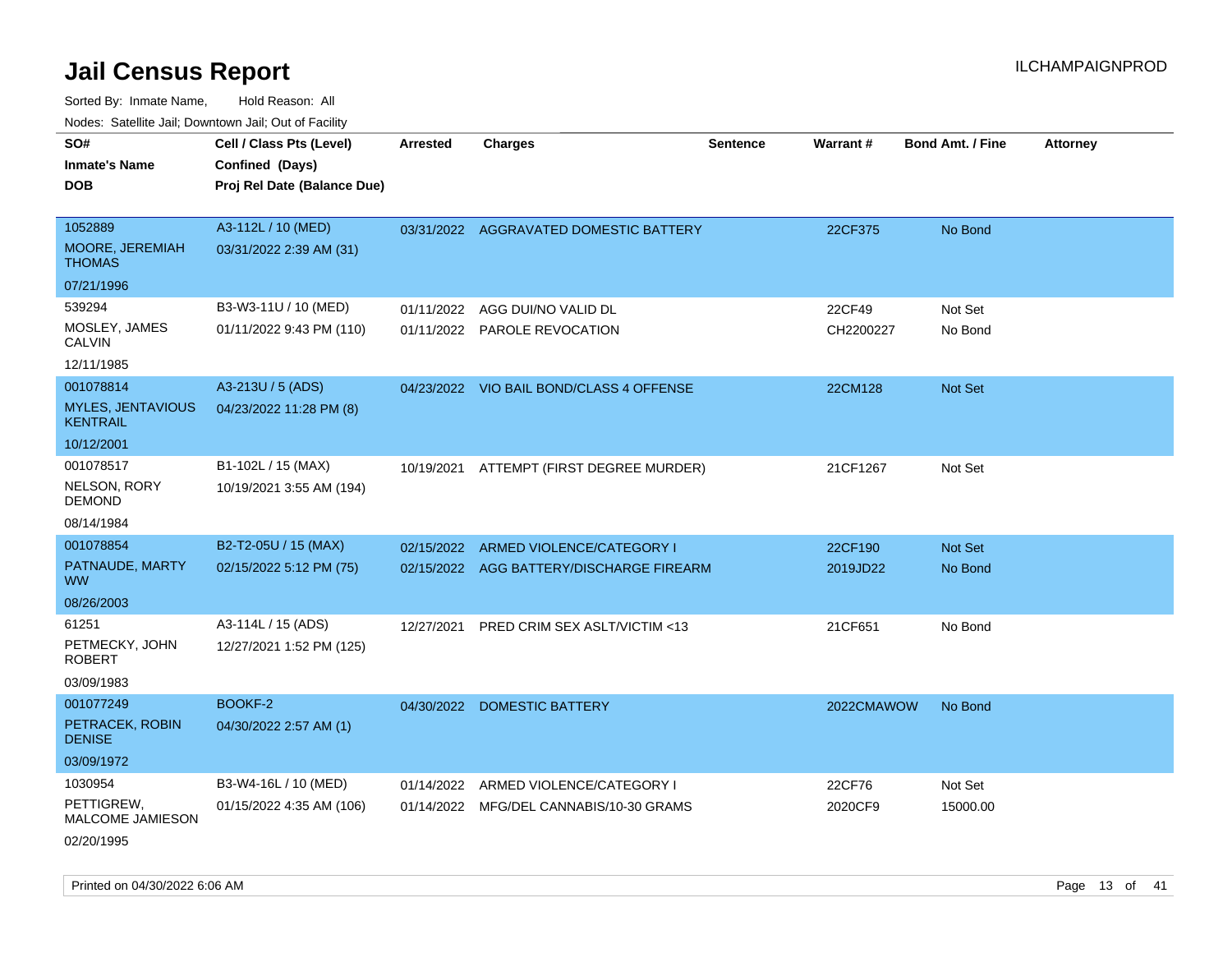| SO#                                 | Cell / Class Pts (Level)    | <b>Arrested</b> | <b>Charges</b>                           | Sentence | <b>Warrant#</b> | <b>Bond Amt. / Fine</b> | <b>Attorney</b> |
|-------------------------------------|-----------------------------|-----------------|------------------------------------------|----------|-----------------|-------------------------|-----------------|
| <b>Inmate's Name</b>                | Confined (Days)             |                 |                                          |          |                 |                         |                 |
| <b>DOB</b>                          | Proj Rel Date (Balance Due) |                 |                                          |          |                 |                         |                 |
|                                     |                             |                 |                                          |          |                 |                         |                 |
| 1059394                             | B3-W1-04L / 5 (MIN)         |                 | 02/16/2022 AGG DUI/NO VALID DL           |          | 2020CF1396      | No Bond                 |                 |
| PHILLIPS, ISAAC<br><b>TERRELL</b>   | 02/16/2022 9:00 AM (74)     |                 |                                          |          |                 |                         |                 |
| 12/27/1996                          | 5/15/2022 (0.00)            |                 |                                          |          |                 |                         |                 |
| 1069766                             | A1-124L / 5 (MIN)           | 04/05/2022      | POSS HYPO/SYRINGE/NEEDLES/2ND+           |          | 20CF460         | 940.00                  |                 |
| PHILLIPS, REBEKAH<br><b>LOUISE</b>  | 04/05/2022 2:44 PM (26)     |                 | 04/05/2022 DUI ANY AMOUNT OF DRUG        |          | 17-DT-00267-1   | No Bond                 |                 |
| 09/06/1985                          |                             |                 |                                          |          |                 |                         |                 |
| 1022441                             | B2-T1-01U / 10 (SPH)        | 10/27/2021      | AGG BATTERY/PEACE OFFICER                |          | 2021 CF 12      | No Bond                 |                 |
| PICKENS, DONTRELL<br><b>DEMAR</b>   | 10/27/2021 1:39 PM (186)    | 10/27/2021      | AGG BATTERY/PEACE OFFICER                |          | 2020 CF 1488    | No Bond                 |                 |
| 12/10/1993                          |                             |                 |                                          |          |                 |                         |                 |
| 60613                               | A3-115L / 10 (ADS)          |                 | 04/26/2022 FELON POSS/USE WEAPON/FIREARM |          | 22CF513         | No Bond                 |                 |
| POINDEXTER.<br><b>ANTHONY DEVON</b> | 04/26/2022 8:49 PM (5)      |                 |                                          |          |                 |                         |                 |
| 06/14/1978                          |                             |                 |                                          |          |                 |                         |                 |
| 54916                               | <b>BOOKH-7</b>              | 04/29/2022      | <b>AGGRAVATED BATTERY</b>                |          | 22CFAWOW        | <b>Not Set</b>          |                 |
| RAYBURN, JOSHUA<br><b>STEVEN</b>    | 04/29/2022 1:56 PM (2)      |                 | 04/29/2022 RESIST/OBSTRUCT WITH INJURY   |          | 22CFAWOW        | Not Set                 |                 |
| 03/09/1982                          |                             |                 |                                          |          |                 |                         |                 |
| 001078482                           | B1-204L / 10 (MED)          | 03/14/2022      | AGG DISCHARGE FIREARM/VEH/SCH            |          | 22CF299         | 250000.00               |                 |
| REED, MONTRES<br><b>ANTRON</b>      | 03/14/2022 12:06 PM (48)    |                 |                                          |          |                 |                         |                 |
| 02/26/2004                          |                             |                 |                                          |          |                 |                         |                 |
| 001079048                           | A1-227L / 15 (MAX)          | 04/10/2022      | <b>MURDER</b>                            |          | 21CF649         | 1000000.00              |                 |
| <b>ROBINSON, AMARI</b>              | 04/10/2022 9:44 AM (21)     | 04/10/2022      | <b>AGGRAVATED BATTERY</b>                |          | 2022-JD-014     | <b>Not Set</b>          |                 |
| <b>MICHELLE TAMIRA</b>              |                             |                 | 04/10/2022 CRIMINAL DAMAGE               |          | 2022-JD-014     | <b>Not Set</b>          |                 |
| 04/10/2004                          |                             | 04/10/2022      | AGG UNLAWFUL USE WEAPON/PERSON           |          | 21-JD-079       | Not Set                 |                 |
| 979485                              | B2-T4-16L / 15 (SPH)        | 03/12/2021      | PRED CRIM SEX ASLT/VICTIM <13            |          | 21CF282         | Not Set                 |                 |
| RODRIGUEZ, JOSHUA<br><b>ANTHONY</b> | 03/12/2021 1:57 PM (415)    |                 |                                          |          |                 |                         |                 |
| 04/06/1990                          |                             |                 |                                          |          |                 |                         |                 |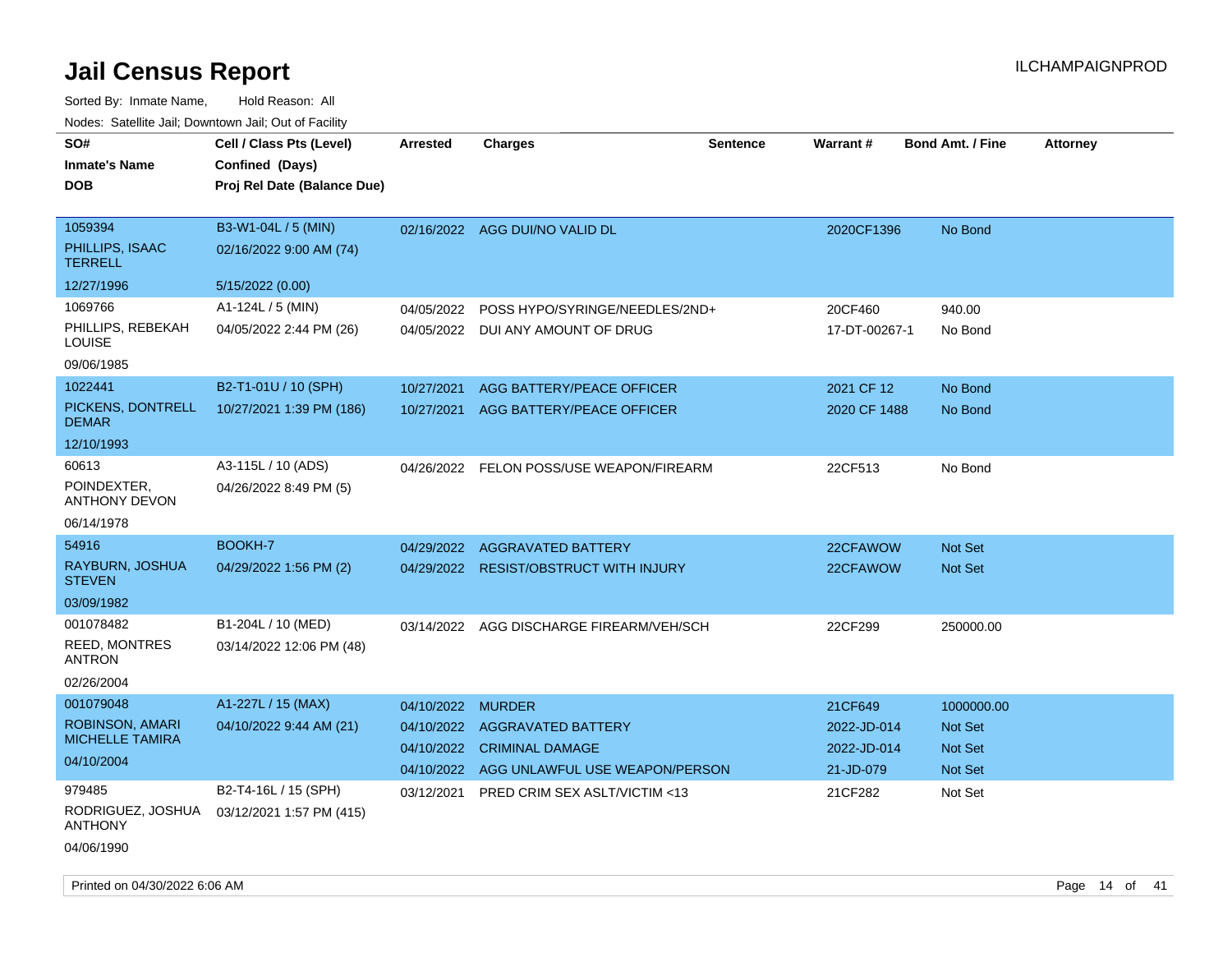Sorted By: Inmate Name, Hold Reason: All Nodes: Satellite Jail; Downtown Jail; Out of Facility

| SO#                                        | Cell / Class Pts (Level)                     | <b>Arrested</b> | <b>Charges</b>                         | <b>Sentence</b> | Warrant#   | <b>Bond Amt. / Fine</b> | <b>Attorney</b> |
|--------------------------------------------|----------------------------------------------|-----------------|----------------------------------------|-----------------|------------|-------------------------|-----------------|
| <b>Inmate's Name</b>                       | Confined (Days)                              |                 |                                        |                 |            |                         |                 |
| <b>DOB</b>                                 | Proj Rel Date (Balance Due)                  |                 |                                        |                 |            |                         |                 |
| 61330                                      | B4-224L / 15 (MAX)                           | 12/01/2021      | ARMED HABITUAL CRIMINAL                |                 | 21CF1473   | Not Set                 |                 |
| <b>RUFFIN, JONATHON</b><br><b>CECIL</b>    | 12/01/2021 5:34 AM (151)                     | 12/01/2021      | <b>PAROLE REVOCATION</b>               |                 | CH2107545  | No Bond                 |                 |
| 05/10/1984                                 |                                              |                 |                                        |                 |            |                         |                 |
| 001077681                                  | B3-W5-17U / 10 (MED)                         | 04/08/2022      | CRIM DMG/GOVT PROP/<\$500              |                 | 22CM101    | Not Set                 |                 |
| SALES, ANDREW                              | 04/08/2022 6:03 PM (23)                      | 04/11/2022      | ELEC HRSMT/OBSCENE/FORC FEL            |                 | 21CF406    | Not Set                 |                 |
| <b>KEVIN</b>                               |                                              |                 | 04/11/2022 AGGRAVATED DOMESTIC BATTERY |                 | 21CF247    | Not Set                 |                 |
| 02/25/1979                                 |                                              |                 |                                        |                 |            |                         |                 |
| 001079056<br>SANDERS, JAZONTAE             | B4-221U / 15 (MAX)                           | 04/12/2022      | AGG UNLAWFUL USE OF WEAPON/VEH         |                 | 22CF450    | <b>Not Set</b>          |                 |
| XR.                                        | 04/12/2022 8:34 PM (19)                      |                 |                                        |                 |            |                         |                 |
| 03/13/2002                                 |                                              |                 |                                        |                 |            |                         |                 |
| 1071161                                    | B4-124L / 15 (MAX)                           | 08/18/2021      | DELIVERY OF OR POSSESSION OF W/INT     |                 | 21CF1008   | No Bond                 |                 |
| SANDERS, MARKELL<br>LAMAR                  | 08/18/2021 6:18 PM (256)                     |                 |                                        |                 |            |                         |                 |
| 02/02/2000                                 |                                              |                 |                                        |                 |            |                         |                 |
| 001078441                                  | BOOKF-3 / 15 (ADS)                           | 10/01/2021      | <b>ARMED HABITUAL CRIMINAL</b>         |                 | 21CF1182   | <b>Not Set</b>          |                 |
| <b>SINGLETON, CORRIE</b><br><b>DERRELL</b> | 10/01/2021 12:36 PM (212)                    | 12/20/2021      | SPEEDING 26-34 MPH OVER LIMIT          |                 | 2021TR2701 | 1000.00                 |                 |
| 05/07/1983                                 |                                              |                 |                                        |                 |            |                         |                 |
| 001078608                                  | BOOKH-8                                      | 04/28/2022      | MFG/DEL CANNABIS/30-500 GRAMS          |                 | 22CF520    | No Bond                 |                 |
| SOMERS, DYLAN<br><b>THOMAS</b>             | 04/28/2022 4:49 AM (3)                       |                 |                                        |                 |            |                         |                 |
| 05/18/2000                                 |                                              |                 |                                        |                 |            |                         |                 |
| 975068                                     | A3-215U / 15 (ADS)                           | 04/26/2022      | DRVG ON SUSP LICENSE/FTA               |                 | 19TR17004  | 690.00                  |                 |
| SPEARMAN, JOE<br><b>DEMARKUS TERREL</b>    | 04/26/2022 3:34 PM (5)                       |                 | 04/26/2022 ARMED VIOLENCE/CATEGORY I   |                 | 22CF515    | No Bond                 |                 |
| 12/15/1989                                 |                                              |                 |                                        |                 |            |                         |                 |
| 001077770                                  | A1-124U / 5 (MIN)                            | 01/06/2022      | <b>RESIDENTIAL BURGLARY</b>            |                 | 21CF319    | Not Set                 |                 |
|                                            | STOFFLE, KELLY ANNE 01/06/2022 3:14 PM (115) |                 |                                        |                 |            |                         |                 |

04/12/1989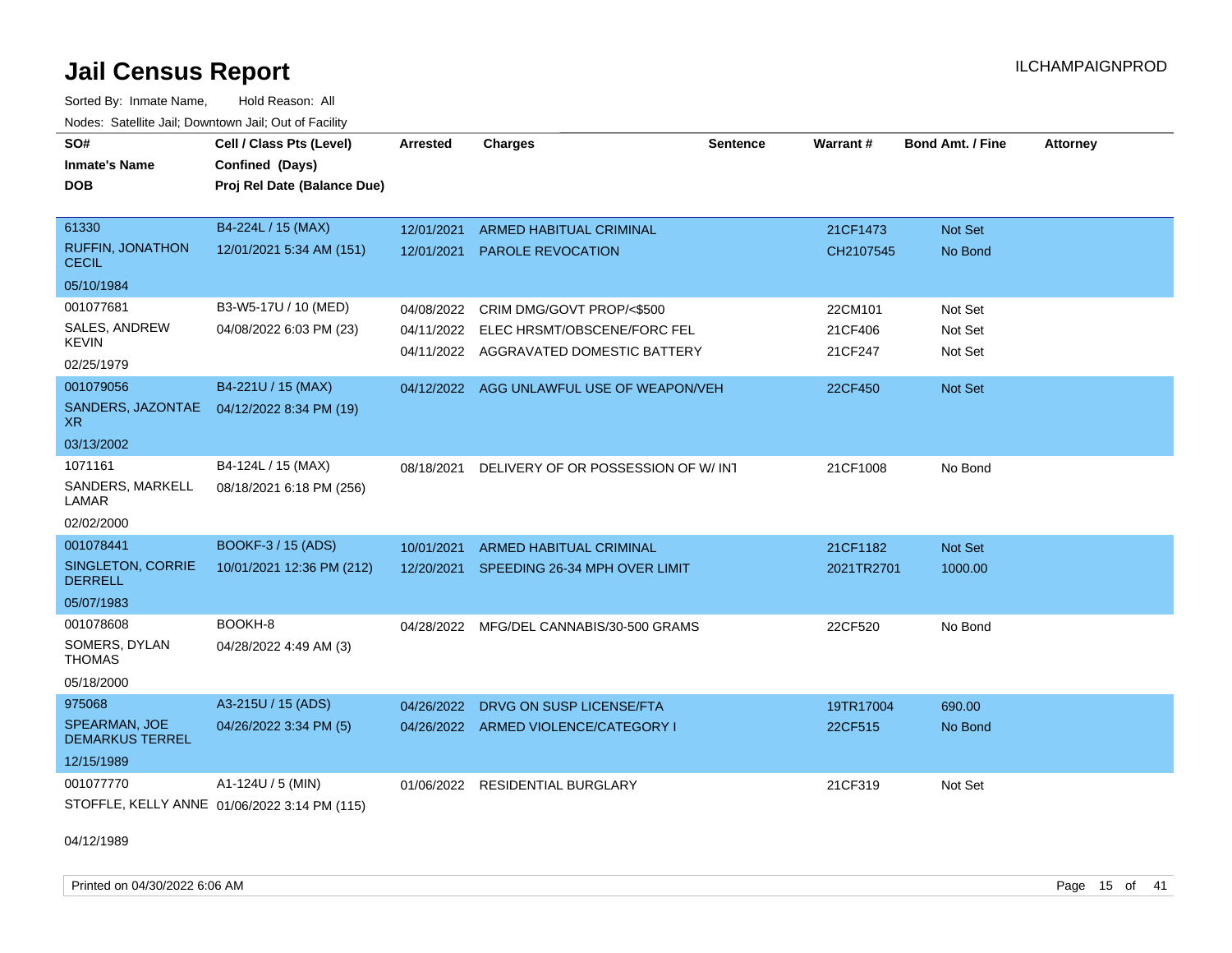| roaco. Calcinio can, Downlown can, Out or Fability |                             |                     |                                           |                 |            |                         |                 |
|----------------------------------------------------|-----------------------------|---------------------|-------------------------------------------|-----------------|------------|-------------------------|-----------------|
| SO#                                                | Cell / Class Pts (Level)    | <b>Arrested</b>     | <b>Charges</b>                            | <b>Sentence</b> | Warrant#   | <b>Bond Amt. / Fine</b> | <b>Attorney</b> |
| <b>Inmate's Name</b>                               | Confined (Days)             |                     |                                           |                 |            |                         |                 |
| <b>DOB</b>                                         | Proj Rel Date (Balance Due) |                     |                                           |                 |            |                         |                 |
|                                                    |                             |                     |                                           |                 |            |                         |                 |
| 38305                                              | B2-T2-06L / 10 (SPH)        | 03/18/2020          | <b>CRIMINAL SEXUAL ABUSE</b>              |                 | 20CF-343   | 500000.00               |                 |
| STOVER, JOSH<br><b>ANDREW</b>                      | 03/18/2020 10:24 AM (774)   |                     |                                           |                 |            |                         |                 |
| 08/18/1973                                         |                             |                     |                                           |                 |            |                         |                 |
| 001078742                                          | A2-222L / 5 (MIN)           | 04/01/2022 BURGLARY |                                           |                 | 22CF33     | 10000.00                |                 |
| TAYLOR, ERIKA LYNN                                 | 04/01/2022 10:15 AM (30)    |                     |                                           |                 |            |                         |                 |
|                                                    |                             |                     |                                           |                 |            |                         |                 |
| 04/09/1996                                         |                             |                     |                                           |                 |            |                         |                 |
| 1066794                                            | B3-DR / 5 (MIN)             |                     | 04/15/2022 VIO ORDER/PRIOR VIO OF ORDER   |                 | 2021CF1061 | 150000.00               |                 |
| <b>TAYLOR, STANLEY</b><br><b>JAMES</b>             | 04/15/2022 9:27 AM (16)     |                     |                                           |                 |            |                         |                 |
| 01/05/1994                                         |                             |                     |                                           |                 |            |                         |                 |
| 32058                                              | B4-123U / 15 (MAX)          | 06/14/2021          | <b>AGG DISCH FIREARM</b>                  |                 | 21CF690    | Not Set                 |                 |
| THOMPSON, STEVEN<br><b>ONEAL</b>                   | 06/14/2021 6:44 AM (321)    |                     |                                           |                 |            |                         |                 |
| 03/14/1969                                         |                             |                     |                                           |                 |            |                         |                 |
| 001078792                                          | B4-122U / 15 (MAX)          | 01/24/2022          | <b>FUGITIVE FROM JUSTICE</b>              |                 | 22CF99     | Not Set                 |                 |
| <b>TRAMBLE, TOM</b><br><b>MARCUS</b>               | 01/24/2022 10:24 AM (97)    |                     | 01/24/2022 ARMED VIOLENCE/CATEGORY I      |                 | 22CF101    | Not Set                 |                 |
| 02/28/1985                                         |                             |                     |                                           |                 |            |                         |                 |
| 1076325                                            | B1-105U / 15 (MAX)          | 03/25/2022          | AGG UUW/LOADED/NO FCCA/FOID               |                 | 2020CF742  | 25000.00                |                 |
| <b>TURNER, PRINTISS</b>                            | 03/25/2022 3:15 PM (37)     | 03/25/2022          | MURDER                                    |                 | 2021CF1071 | 1500000.00              |                 |
| VASHAWN-DEMAN,                                     |                             | 03/25/2022          | <b>DOMESTIC BATTERY</b>                   |                 | 20CM468    | 1000.00                 |                 |
| 11/10/2001                                         |                             | 03/25/2022          | AGG UUW/LOADED/NO FCCA/FOID               |                 | 21CF1520   | 50000.00                |                 |
|                                                    |                             | 03/28/2022          | <b>FUGITIVE FROM JUSTICE</b>              |                 | 22CF360    | 50000.00                |                 |
| 50548                                              | B3-W3-12L / 10 (MED)        |                     | 03/29/2022 AGG UNLAWFUL USE OF WEAPON/VEH |                 | 21CF1067   | No Bond                 |                 |
| <b>VINEYARD, SHORNOR</b><br><b>JAMAL</b>           | 03/29/2022 8:51 AM (33)     |                     |                                           |                 |            |                         |                 |
| 12/14/1979                                         | 5/19/2022 (0.00)            |                     |                                           |                 |            |                         |                 |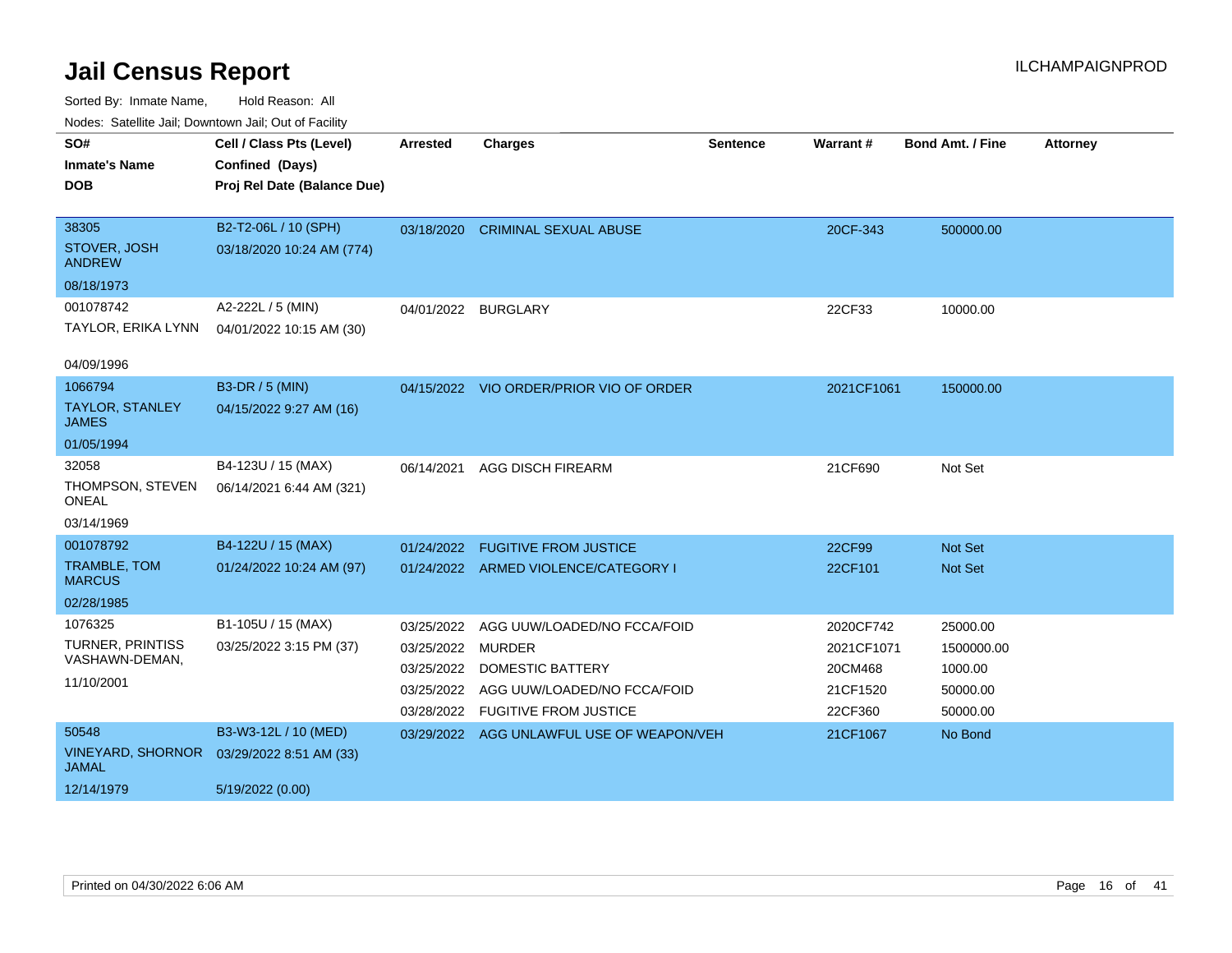Sorted By: Inmate Name, Hold Reason: All

Nodes: Satellite Jail; Downtown Jail; Out of Facility

| SO#                                           | Cell / Class Pts (Level)                    | <b>Arrested</b> | <b>Charges</b>                            | <b>Sentence</b> | <b>Warrant#</b> | <b>Bond Amt. / Fine</b> | <b>Attorney</b> |
|-----------------------------------------------|---------------------------------------------|-----------------|-------------------------------------------|-----------------|-----------------|-------------------------|-----------------|
| <b>Inmate's Name</b>                          | Confined (Days)                             |                 |                                           |                 |                 |                         |                 |
| <b>DOB</b>                                    | Proj Rel Date (Balance Due)                 |                 |                                           |                 |                 |                         |                 |
|                                               |                                             |                 |                                           |                 |                 |                         |                 |
| 1076520                                       | B4-223L / 15 (MAX)                          |                 | 04/20/2022 ARMED VIOLENCE/CATEGORY I      |                 | 22CF485         | Not Set                 |                 |
| WARNER-UDUEBOR,<br><b>JAESEN CHI</b>          | 04/20/2022 2:56 PM (11)                     |                 |                                           |                 |                 |                         |                 |
| 04/11/2001                                    |                                             |                 |                                           |                 |                 |                         |                 |
| 1070737                                       | A1-126L / 15 (MAX)                          | 10/14/2021      | AGG KIDNAPG/<13/INTEL DISABL              | (DHS)           | 2020CF418       | 250000.00               |                 |
| <b>WASHINGTON,</b><br><b>JASTINA VIRGINIA</b> | 10/14/2021 12:02 PM (199)                   |                 |                                           |                 |                 |                         |                 |
| 04/11/2000                                    |                                             |                 |                                           |                 |                 |                         |                 |
| 977140                                        | B1-203L / 10 (MED)                          | 10/24/2021      | ARMED HABITUAL CRIMINAL                   |                 | 21CF1289        | Not Set                 |                 |
| <b>WEBSTER, DERRIAL</b><br><b>DEVON</b>       | 10/24/2021 2:46 AM (189)                    |                 |                                           |                 |                 |                         |                 |
| 01/14/1990                                    |                                             |                 |                                           |                 |                 |                         |                 |
| 001078328                                     | B1-105L / 15 (MAX)                          | 08/30/2021      | FELON POSS/USE WEAPON/FIREARM             |                 | 21CF1045        | Not Set                 |                 |
| WHITE, JUSTIN<br><b>STEVEN</b>                | 08/30/2021 10:48 AM (244)                   |                 |                                           |                 |                 |                         |                 |
| 10/25/1995                                    |                                             |                 |                                           |                 |                 |                         |                 |
| 001079116                                     | BOOKF-2                                     | 04/29/2022      | POSSESSION OF METH<5 GRAMS                |                 | 2019CF1691      | 10000.00                |                 |
| WHITE, TABITHA K                              |                                             |                 | 04/29/2022 WARRANT OUT OF COUNTY          |                 | <b>17CF40</b>   | 5000.00                 |                 |
| 06/28/1983                                    |                                             |                 |                                           |                 |                 |                         |                 |
| 001077235                                     | A3-215L / 5 (ADS)                           | 04/26/2022      | POSSESSING A CONTROLLED SUBSTANC          |                 | 22CF507         | Not Set                 |                 |
| <b>WHITLEY, CHARLES</b>                       | 04/26/2022 6:11 PM (5)                      | 04/26/2022      | DRIVING/NEVER ISSUED LICENSE              |                 | 21TR6377        | 90.00                   |                 |
|                                               |                                             | 04/26/2022      | POSS AMT CON SUB EXCEPT(A)/(D)            |                 | 20CF1077        | 940.00                  |                 |
| 09/03/1975                                    |                                             | 04/26/2022      | CANC/REVOKE/SUSPEND REGIS/IL              |                 | 21TR8937        | 90.00                   |                 |
|                                               |                                             | 04/26/2022      | WARRANT OUT OF COUNTY                     |                 | 20TR10761       | 3000.00                 |                 |
|                                               |                                             | 04/26/2022      | WARRANT OUT OF COUNTY                     |                 | 20TR10760       | 3000.00                 |                 |
|                                               |                                             |                 | 04/26/2022 WARRANT OUT OF COUNTY          |                 | 20CM646         | 5000.00                 |                 |
| 1065967                                       | BOOKF-2                                     |                 | 04/29/2022 FORGERY/ISSUE/DELIVER DOCUMENT |                 | 22CF406         | 50000.00                |                 |
|                                               | WHITNEY, CHELSEA JO 04/29/2022 12:59 PM (2) |                 |                                           |                 |                 |                         |                 |
| 09/01/1984                                    |                                             |                 |                                           |                 |                 |                         |                 |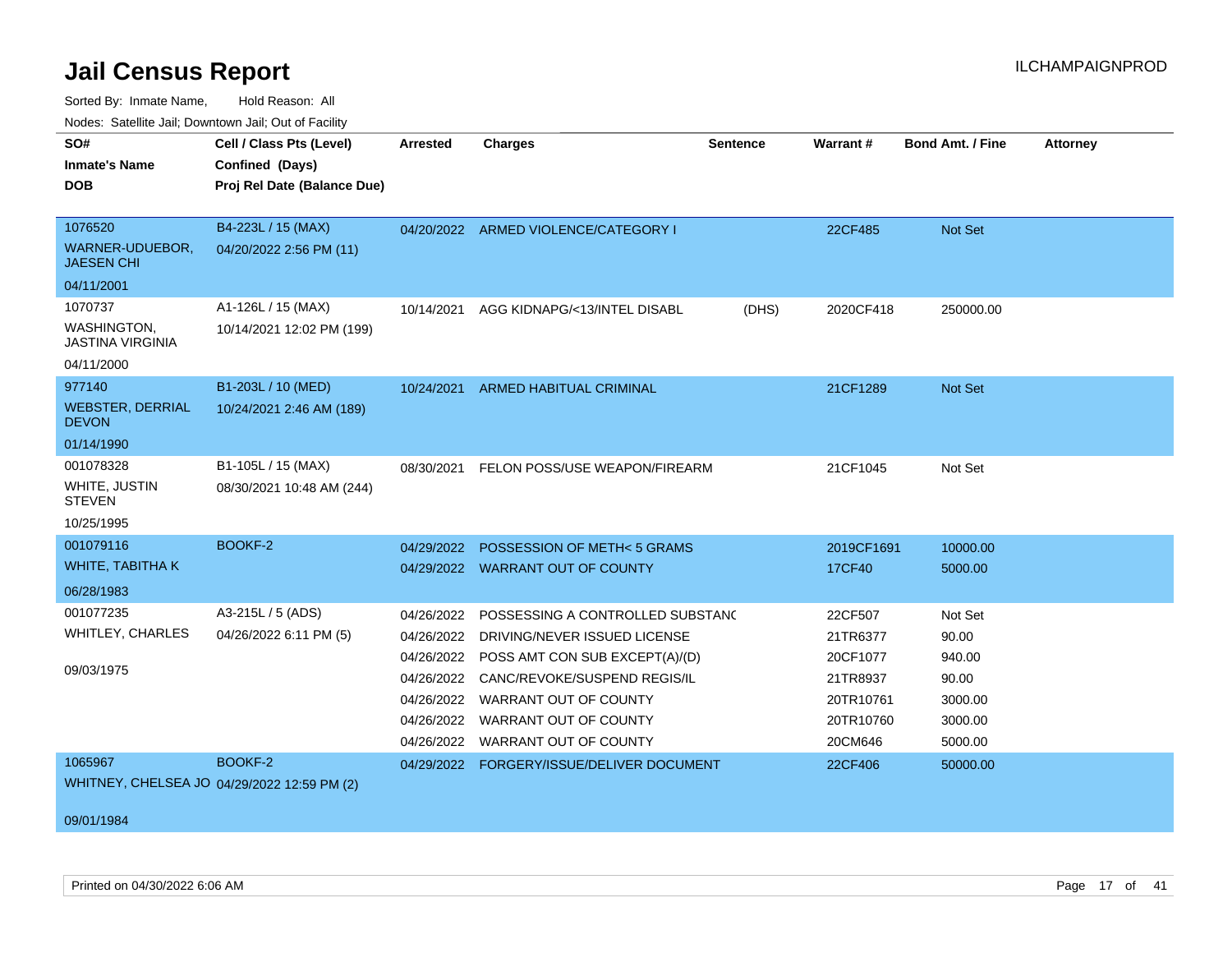| SO#                                       | Cell / Class Pts (Level)    | <b>Arrested</b>   | <b>Charges</b>                            | <b>Sentence</b> | Warrant#    | <b>Bond Amt. / Fine</b> | <b>Attorney</b> |
|-------------------------------------------|-----------------------------|-------------------|-------------------------------------------|-----------------|-------------|-------------------------|-----------------|
| <b>Inmate's Name</b>                      | Confined (Days)             |                   |                                           |                 |             |                         |                 |
| <b>DOB</b>                                | Proj Rel Date (Balance Due) |                   |                                           |                 |             |                         |                 |
|                                           |                             |                   |                                           |                 |             |                         |                 |
| 963324                                    | A3-212L / 10 (ADS)          | 04/24/2022        | AGG BTRY/PREGNANT/HANDICAPPED             |                 | 16CF1327    | 150000.00               |                 |
| <b>WILLIAMS, HERMAN</b>                   | 04/24/2022 6:46 PM (7)      | 04/24/2022        | <b>CIVIL FTA WARRANT</b>                  |                 | 07F10       | 110000.00               |                 |
| <b>RASHAAD</b>                            |                             |                   | 04/24/2022 POSS AMT CON SUB EXCEPT(A)/(D) |                 | 19CF273     | 150000.00               |                 |
| 12/01/1988                                |                             |                   |                                           |                 |             |                         |                 |
| 638552                                    | B2-T2-08L / 5 (SPH)         | 10/07/2021        | CHILD PORNOGRAPHY/PHOTOGRAPH              |                 | 2021CF1207  | No Bond                 |                 |
| <b>WILLIAMS, MICHAEL</b><br><b>JAMES</b>  | 10/07/2021 12:20 PM (206)   |                   |                                           |                 |             |                         |                 |
| 03/29/1964                                |                             |                   |                                           |                 |             |                         |                 |
| 1066370                                   | B1-101L / 15 (MAX)          | 07/28/2021        | ARMED VIOLENCE/CATEGORY III               |                 | 2021 CF 882 | Not Set                 |                 |
| <b>WILLIAMS, REONTE</b><br><b>REMIR</b>   | 07/28/2021 5:40 AM (277)    |                   |                                           |                 |             |                         |                 |
| 05/14/1999                                |                             |                   |                                           |                 |             |                         |                 |
| 1051953                                   | A1-226L / 10 (MED)          | 02/02/2022        | DOMESTIC BATTERY/OTHER PRIOR              |                 | 22CF144     | Not Set                 |                 |
| <b>WINSTON, ALYSSIA</b><br><b>LETEECE</b> | 02/02/2022 4:29 AM (88)     | 03/28/2022        | AGG ROBBERY/INDICATE ARM W/FIR            |                 | 22CF353     | Not Set                 |                 |
| 03/17/1996                                |                             |                   |                                           |                 |             |                         |                 |
| 001077731                                 | B1-206L / 15 (MAX)          |                   | 04/12/2022 ATTEMPT (FIRST DEGREE MURDER)  |                 | 22CF428     | 1500000.00              |                 |
| YOUNG, AARON<br><b>BLAKE</b>              | 04/12/2022 12:53 PM (19)    |                   |                                           |                 |             |                         |                 |
| 03/04/2000                                |                             |                   |                                           |                 |             |                         |                 |
| <b>Total Satellite Jail: 135</b>          |                             | <b>Males: 111</b> | Females: 24<br>Unknown: 0                 |                 |             |                         |                 |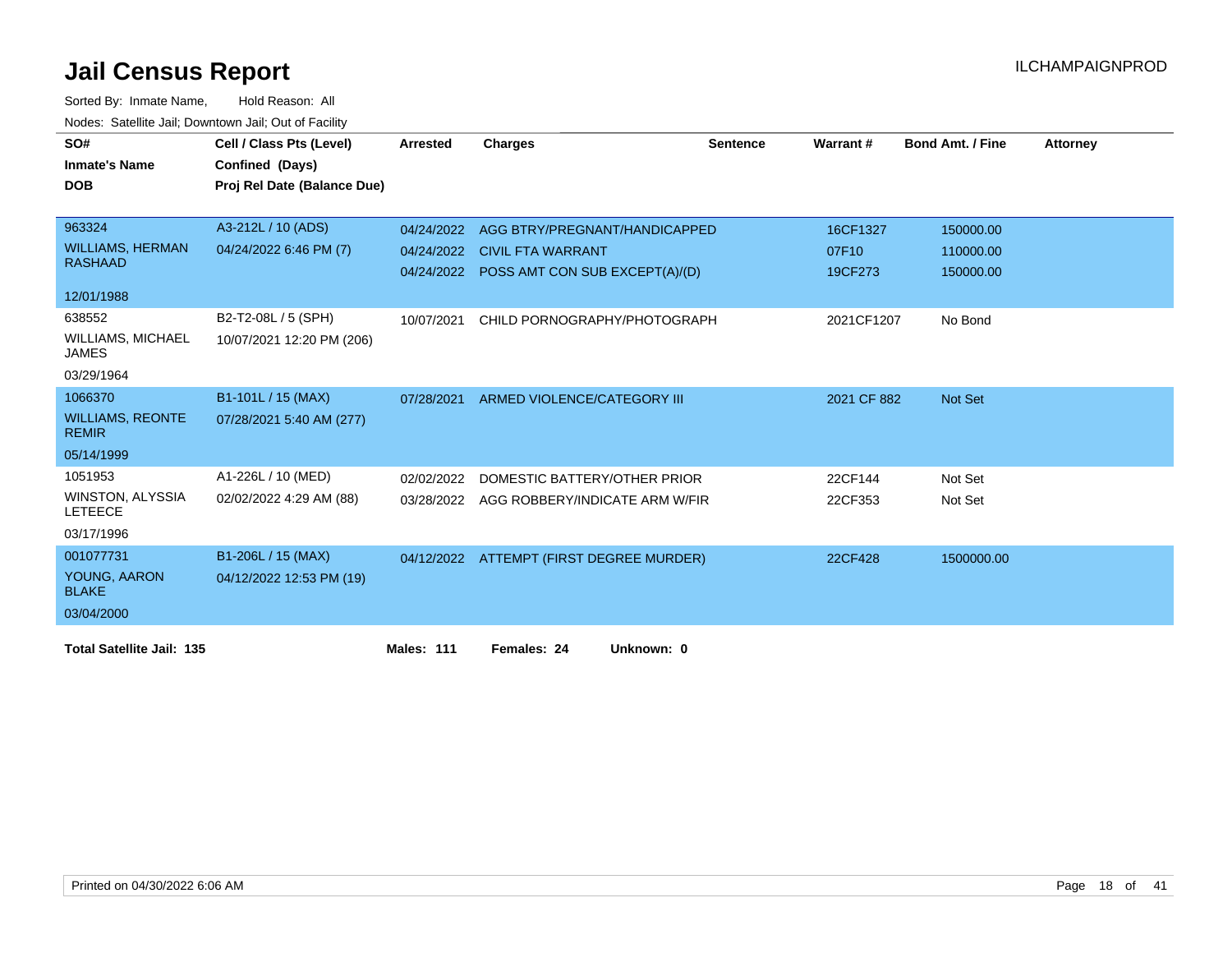| <b>Downtown Jail</b><br>SO#<br><b>Inmate's Name</b><br><b>DOB</b> | Cell / Class Pts (Level)<br>Confined (Days)<br>Proj Rel Date (Balance Due) | <b>Arrested</b>                                                    | <b>Charges</b>                                                                                                                              | <b>Sentence</b> | <b>Warrant#</b>                                       | <b>Bond Amt. / Fine</b>                             | <b>Attorney</b> |
|-------------------------------------------------------------------|----------------------------------------------------------------------------|--------------------------------------------------------------------|---------------------------------------------------------------------------------------------------------------------------------------------|-----------------|-------------------------------------------------------|-----------------------------------------------------|-----------------|
| 952871<br>AUTEBERRY, JOSHUA<br><b>DAVID</b><br>12/28/1984         | G3U / 5 (MIN)<br>03/13/2022 7:24 PM (49)                                   |                                                                    | 03/13/2022 METH DELIVERY/5<15 GRAMS                                                                                                         |                 | 22CF300                                               | No Bond                                             |                 |
| 001078218<br>BAKER, REED ALLEN<br>07/28/1981                      | D1 / 5 (ADS)<br>03/23/2022 6:55 PM (39)                                    | 03/23/2022<br>03/23/2022<br>03/24/2022                             | CRIMINAL TRESPASS TO LAND<br>DISORDERLY CONDUCT<br><b>RETAIL THEFT</b>                                                                      |                 | 21CM340<br>20OV0267<br>20CM658                        | 1000.00<br>1000.00<br>5000.00                       |                 |
| 517915<br><b>BOXLEY, CHARLES</b><br><b>OMAR</b><br>01/10/1985     | G6L / 5 (MIN)<br>08/03/2021 2:18 PM (271)                                  | 08/03/2021<br>08/03/2021<br>08/03/2021                             | <b>BURGLARY</b><br><b>BURGLARY</b><br>FORGERY/ISSUE/DELIVER DOCUMENT                                                                        |                 | 21CF289<br>21CF679                                    | 20000.00<br>20000.00<br>No Bond                     |                 |
| 47897<br>BRANAMAN,<br><b>CLIFFORD EARL</b><br>03/09/1975          | E2L / 15 (ADS)<br>01/19/2022 9:21 PM (102)                                 | 01/19/2022<br>01/19/2022<br>01/19/2022<br>02/08/2022<br>02/08/2022 | PAROLE REVOCATION<br>VIOLATE ORDER PROTECTION<br>DRVG REVOKED/2+/PERS INJ/DEATH<br>DRIVE REVOKED/RECK HOMIC/3<br>DRIVING ON REVOKED LICENSE |                 | VA2201139<br>22CF85<br>22CF84<br>21CF1280<br>21TR8305 | No Bond<br>Not Set<br>Not Set<br>Not Set<br>Not Set |                 |
| 995432<br><b>BROWN, JAVON</b><br><b>SHANTEZ</b><br>10/14/1991     | I2 / 10 (ADS)<br>12/20/2021 2:06 AM (132)                                  | 12/20/2021                                                         | FAIL TO RPT WKLY/NO FIXED ADDR                                                                                                              |                 | 21CF1559                                              | <b>Not Set</b>                                      |                 |
| 001078900<br>BYRD, ANDREW<br>DARNELL<br>12/30/2003                | J7L / 15 (ADS)<br>03/02/2022 11:59 PM (60)                                 | 03/02/2022                                                         | MURDER/INTENT TO KILL/INJURE                                                                                                                |                 | 22CF252                                               | Not Set                                             |                 |
| 001078092<br><b>WILLIAM</b><br>06/25/1986                         | H <sub>2</sub> U / 10 (ADS)<br>CHOUNARD, STANLEY 12/27/2021 10:47 PM (125) | 12/27/2021                                                         | AGG BATTERY/PUBLIC PLACE                                                                                                                    |                 | 2021CF1042                                            | 5000.00                                             |                 |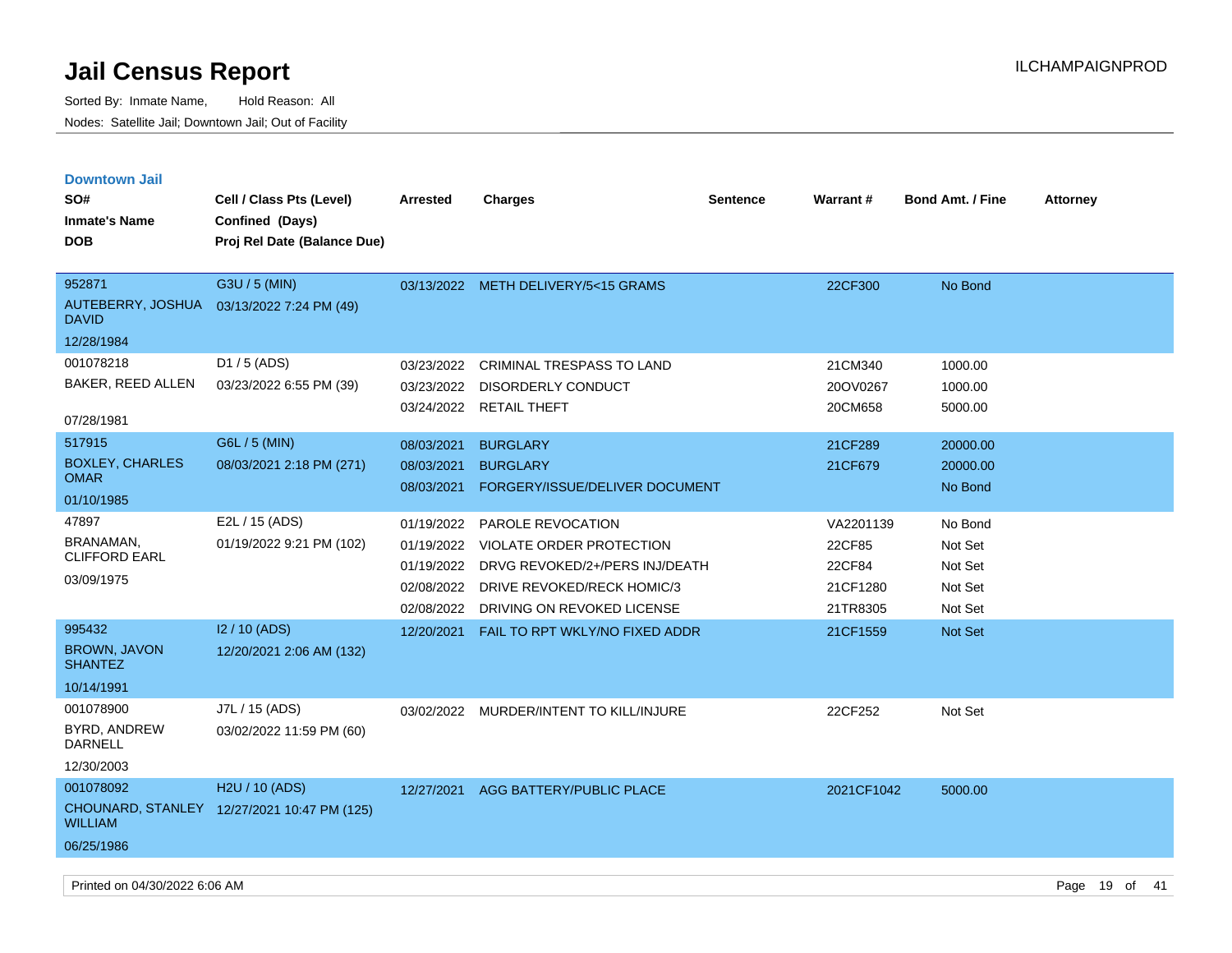Sorted By: Inmate Name, Hold Reason: All Nodes: Satellite Jail; Downtown Jail; Out of Facility

| SO#<br><b>Inmate's Name</b><br><b>DOB</b>        | Cell / Class Pts (Level)<br>Confined (Days)<br>Proj Rel Date (Balance Due) | <b>Arrested</b> | <b>Charges</b>                            | <b>Sentence</b> | Warrant#    | <b>Bond Amt. / Fine</b> | <b>Attorney</b> |
|--------------------------------------------------|----------------------------------------------------------------------------|-----------------|-------------------------------------------|-----------------|-------------|-------------------------|-----------------|
| 56241                                            | E6L / 5 (MIN)                                                              |                 | 01/13/2022 VIOLATE ORDER/PRIOR DOM BTRY   |                 | 22CF59      | Not Set                 |                 |
| <b>CLARK, DAMON</b><br><b>GILLMORE</b>           | 01/13/2022 4:36 AM (108)                                                   |                 | 04/04/2022 CIVIL FTA WARRANT              |                 | 2007D200    | 100000.00               |                 |
| 12/21/1976                                       |                                                                            |                 |                                           |                 |             |                         |                 |
| 001078838                                        | D <sub>2</sub> / 15 (ADS)                                                  |                 | 02/12/2022 PRED CRIM SEX ASLT/BODILY HARM |                 | 21CF30      | 150000.00               |                 |
| CLAYTON, KAREEM<br>JAMAL                         | 02/12/2022 8:55 AM (78)                                                    |                 |                                           |                 |             |                         |                 |
| 02/03/1974                                       |                                                                            |                 |                                           |                 |             |                         |                 |
| 1075361                                          | $15/5$ (ADS)                                                               | 04/16/2021      | <b>BURGLARY</b>                           |                 | 21CF414     | Not Set                 |                 |
| <b>COWART, TORREY</b><br><b>BENJAMEN, Junior</b> | 04/16/2021 9:17 PM (380)                                                   |                 |                                           |                 |             |                         |                 |
| 11/22/1987                                       |                                                                            |                 |                                           |                 |             |                         |                 |
| 1072673                                          | G7L / 5 (MIN)                                                              |                 | 04/14/2022 VIOLATE ORDER PROTECTION       |                 | 2022CM112   | No Bond                 |                 |
| COWART, WILL<br><b>SIMEON</b>                    | 04/14/2022 1:19 PM (17)                                                    |                 |                                           |                 |             |                         |                 |
| 02/18/1999                                       |                                                                            |                 |                                           |                 |             |                         |                 |
| 1074319                                          | K1 / 15 (SPH)                                                              | 10/12/2021      | AGGRAVATED CRUELTY TO ANIMALS             |                 | 21CF1238    | <b>Not Set</b>          |                 |
| <b>CRAIG, DAVUCCI</b><br><b>DAVION</b>           | 10/12/2021 11:36 AM (201)                                                  | 10/14/2021      | <b>MURDER</b>                             |                 | 21CF1239    | <b>Not Set</b>          |                 |
| 08/02/2001                                       |                                                                            |                 |                                           |                 |             |                         |                 |
| 571307                                           | J3L / 15 (ADS)                                                             | 09/14/2020      | CRIM SEXUAL ABUSE/CONSENT                 |                 | 2020CF1026  | Not Set                 |                 |
| DOMINGO-<br>CASTANEDA,                           | 09/14/2020 11:19 PM (594)                                                  | 09/14/2020      | PRED CRIM SEX ASLT/VICTIM <13             |                 | 2020CF1025  | Not Set                 |                 |
| 09/29/1989                                       |                                                                            |                 |                                           |                 |             |                         |                 |
| 527379                                           | D6 / 15 (ADS)                                                              | 10/25/2021      | ARMED HABITUAL CRIMINAL                   |                 | 21CF1297    | Not Set                 |                 |
| DRAKE, MARCELL<br><b>DEON</b>                    | 10/25/2021 5:05 PM (188)                                                   | 10/27/2021      | AGG DOMESTIC BATTERY/STRANGLE             |                 | 21CF1245    | Not Set                 |                 |
| 04/20/1987                                       |                                                                            |                 |                                           |                 |             |                         |                 |
| 527081                                           | F2U / 10 (MED)                                                             | 09/06/2021      | ARSON/REAL/PERSONAL PROP>\$150            |                 | 2021 CF 797 | 25000.00                |                 |
| FERGUSON,<br><b>CHRISTOPHER</b>                  | 09/06/2021 1:18 PM (237)                                                   |                 |                                           |                 |             |                         |                 |
| 12/21/1981                                       |                                                                            |                 |                                           |                 |             |                         |                 |

Printed on 04/30/2022 6:06 AM Page 20 of 41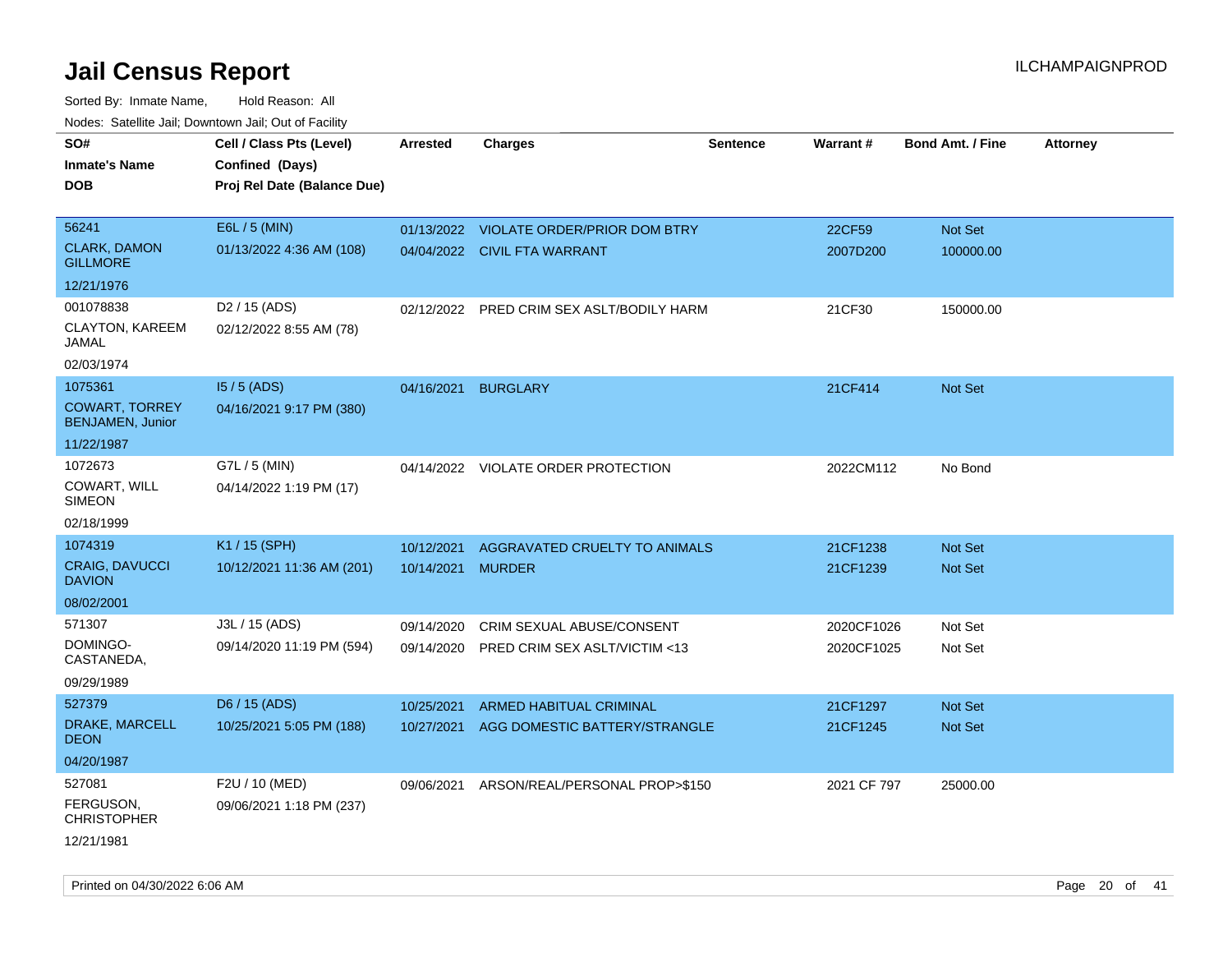Sorted By: Inmate Name, Hold Reason: All Nodes: Satellite Jail; Downtown Jail; Out of Facility

| ivouss. Satellite Jali, Downtown Jali, Out of Facility |                             |                  |                                         |                 |          |                         |                 |
|--------------------------------------------------------|-----------------------------|------------------|-----------------------------------------|-----------------|----------|-------------------------|-----------------|
| SO#                                                    | Cell / Class Pts (Level)    | <b>Arrested</b>  | <b>Charges</b>                          | <b>Sentence</b> | Warrant# | <b>Bond Amt. / Fine</b> | <b>Attorney</b> |
| <b>Inmate's Name</b>                                   | Confined (Days)             |                  |                                         |                 |          |                         |                 |
| <b>DOB</b>                                             | Proj Rel Date (Balance Due) |                  |                                         |                 |          |                         |                 |
|                                                        |                             |                  |                                         |                 |          |                         |                 |
| 524764                                                 | G3L / 5 (MIN)               |                  | 09/18/2021 METH DELIVERY/15<100 GRAMS   |                 | 21CF627  | 50000.00                |                 |
| <b>FISCUS, ROBERT</b><br>LOWELL                        | 09/18/2021 10:50 AM (225)   |                  |                                         |                 |          |                         |                 |
| 02/17/1986                                             |                             |                  |                                         |                 |          |                         |                 |
| 1068917                                                | H6U / 5 (ADS)               | 08/11/2021       | VIO ORDER/PRIOR VIO OF ORDER            |                 | 21CF965  | Not Set                 |                 |
| <b>GARCIA, JUAN</b><br>CARLOS                          | 08/11/2021 9:24 PM (263)    |                  |                                         |                 |          |                         |                 |
| 10/21/1997                                             |                             |                  |                                         |                 |          |                         |                 |
| 32913                                                  | I1 / 15 (ADS)               | 12/03/2021       | <b>PRED CRIM SEX ASLT/VICTIM &lt;13</b> |                 | 21CF1481 | <b>Not Set</b>          |                 |
| GROB, WARREN A,<br>Junior                              | 12/03/2021 4:24 PM (149)    |                  |                                         |                 |          |                         |                 |
| 12/07/1950                                             |                             |                  |                                         |                 |          |                         |                 |
| 001078868                                              | K3 / 5 (ADS)                | 02/24/2022       | STALKING/CAUSE FEAR FOR SAFETY          |                 | 22CF227  | 150000.00               |                 |
| HARRIS-MINER,<br><b>NICHOLAS</b>                       | 02/24/2022 3:56 PM (66)     |                  |                                         |                 |          |                         |                 |
| 07/08/1998                                             |                             |                  |                                         |                 |          |                         |                 |
| 987949                                                 | B1 / 10 (SPH)               |                  | 03/29/2022 FELON POSS/FIREARM           |                 | 22CF365  | <b>Not Set</b>          |                 |
| <b>HOLT, TERRELL</b><br><b>VALENTINO</b>               | 03/29/2022 12:53 AM (33)    |                  |                                         |                 |          |                         |                 |
| 02/17/1991                                             |                             |                  |                                         |                 |          |                         |                 |
| 501278                                                 | H4U / 5 (ADS)               |                  | 04/18/2022 INDIRECT CIVIL CONTEMPT      |                 |          | 987.00                  |                 |
| HURSEY, DANIEL<br>SCOTT                                | 04/18/2022 9:26 AM (13)     |                  |                                         |                 |          |                         |                 |
| 08/30/1987                                             | 5/17/2022 (0.00)            |                  |                                         |                 |          |                         |                 |
| 518711                                                 | G5L / 5 (MIN)               | 01/30/2022 THEFT |                                         |                 | 22CF133  | <b>Not Set</b>          |                 |
| <b>INGERSON, LUCUS</b><br>JAMES                        | 01/30/2022 4:57 PM (91)     |                  |                                         |                 |          |                         |                 |
| 09/16/1979                                             |                             |                  |                                         |                 |          |                         |                 |
| 001078766                                              | $13/5$ (ADS)                | 02/08/2022       | AGGRAVATED BATTERY                      |                 | 22CF160  | Not Set                 |                 |
| JOHNSON, IYONZI                                        | 02/08/2022 11:56 AM (82)    |                  | 02/08/2022 BURGLARY                     |                 | 22CF63   | 3000.00                 |                 |
| 0711011001                                             |                             |                  |                                         |                 |          |                         |                 |

07/16/1994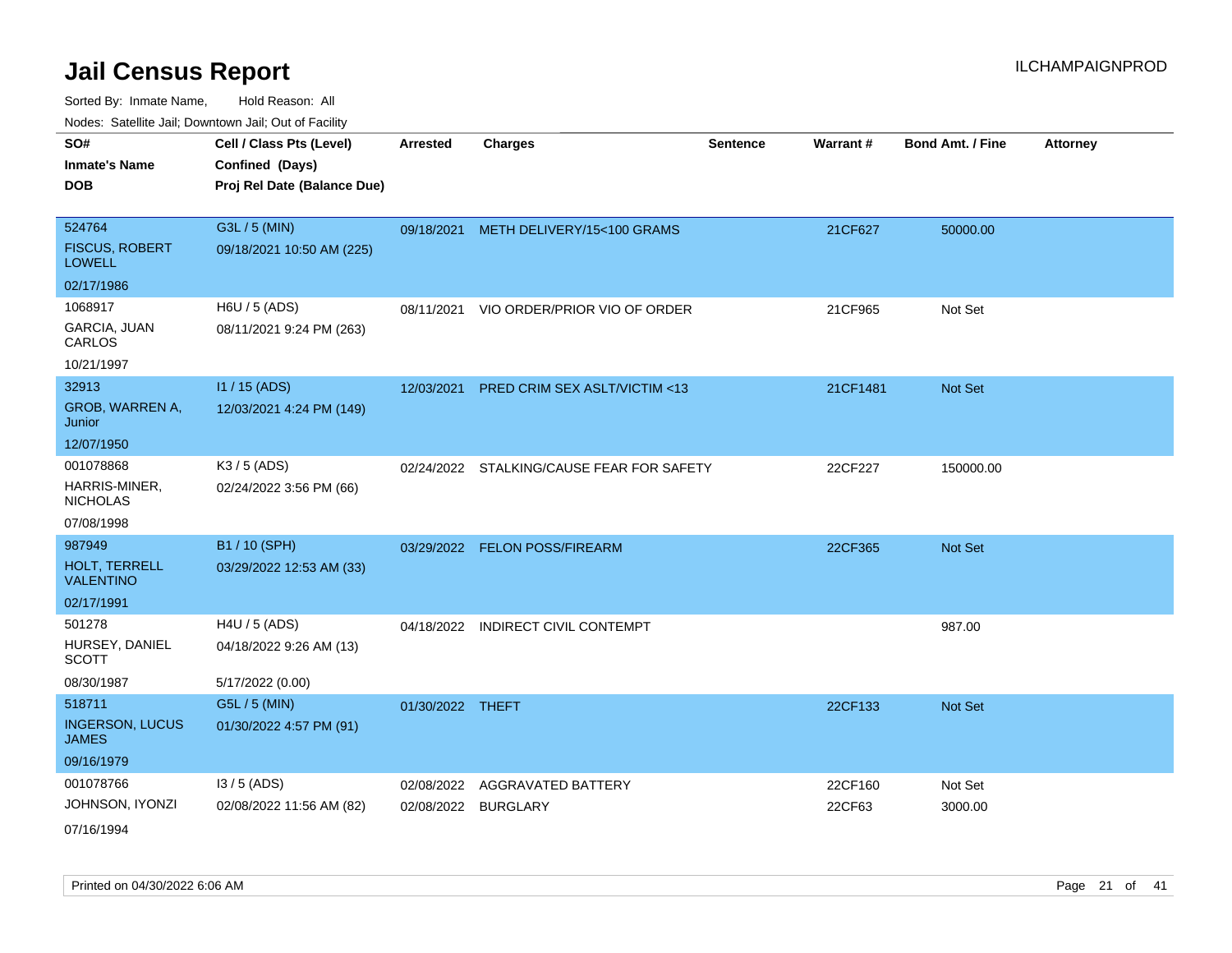| ivuutos. Saltiilit Jali, Duwilluwii Jali, Oul of Facility |                                             |                 |                                             |                 |                 |                         |                 |
|-----------------------------------------------------------|---------------------------------------------|-----------------|---------------------------------------------|-----------------|-----------------|-------------------------|-----------------|
| SO#                                                       | Cell / Class Pts (Level)                    | <b>Arrested</b> | <b>Charges</b>                              | <b>Sentence</b> | <b>Warrant#</b> | <b>Bond Amt. / Fine</b> | <b>Attorney</b> |
| <b>Inmate's Name</b>                                      | Confined (Days)                             |                 |                                             |                 |                 |                         |                 |
| <b>DOB</b>                                                | Proj Rel Date (Balance Due)                 |                 |                                             |                 |                 |                         |                 |
|                                                           |                                             |                 |                                             |                 |                 |                         |                 |
| 1073894                                                   | <b>H1L / 5 (ADS)</b>                        |                 | 04/07/2022 PROBATION VIOLATION              |                 | 2021CF920       | <b>Not Set</b>          |                 |
| <b>JOKICH, ANTON VEGO</b>                                 | 04/07/2022 5:40 PM (24)                     |                 |                                             |                 |                 |                         |                 |
|                                                           |                                             |                 |                                             |                 |                 |                         |                 |
| 05/30/1969                                                |                                             |                 |                                             |                 |                 |                         |                 |
| 001078818                                                 | D3 / 10 (MED)                               | 02/04/2022      | DOMESTIC BATTERY/OTHER PRIOR                |                 | 22CF148         | Not Set                 |                 |
| KINSEL, EVERAL<br>MICHAEL WILLIAM                         | 02/04/2022 7:37 PM (86)                     |                 |                                             |                 |                 |                         |                 |
| 10/16/1985                                                |                                             |                 |                                             |                 |                 |                         |                 |
| 527447                                                    | J1L / 10 (ADS)                              | 02/22/2022      | <b>BURGLARY</b>                             |                 | 22CF224         | <b>Not Set</b>          |                 |
| KIRKWOOD, TYLER                                           | 02/22/2022 10:47 AM (68)                    | 02/22/2022      | AGG BATTERY/GREAT BODILY HARM               |                 | 22CF223         | <b>Not Set</b>          |                 |
| <b>JAMES</b>                                              |                                             | 02/23/2022      | <b>BURGLARY</b>                             |                 | 22CF152         | <b>Not Set</b>          |                 |
| 10/04/1985                                                |                                             |                 | 04/05/2022 RESIDENTIAL BURGLARY             |                 | 22CF383         | Not Set                 |                 |
| 001077710                                                 | G9U / 5 (MIN)                               | 03/31/2022      | AGG DOMESTIC BATTERY/STRANGLE               |                 | 21CF212         | No Bond                 |                 |
| LANGE, DEVONTAE<br>AND'RE                                 | 03/31/2022 2:21 PM (31)                     |                 | 03/31/2022 AGG BATTERY/PUBLIC PLACE         |                 | 21CF279         | No Bond                 |                 |
| 03/05/1994                                                |                                             |                 |                                             |                 |                 |                         |                 |
| 29681                                                     | J2L / 15 (ADS)                              | 07/14/2020      | PREDATORY CRIMINAL SEX ASSLT/CHILE          |                 | 20CF-781        | 250000.00               |                 |
| LENOIR, JOHN<br><b>CHRISTOPHER</b>                        | 07/14/2020 12:51 PM (656)                   |                 |                                             |                 |                 |                         |                 |
| 04/20/1966                                                |                                             |                 |                                             |                 |                 |                         |                 |
| 001078797                                                 | 14 / 10 (ADS)                               |                 | 01/26/2022 VIO STALKING NO CONTACT ORDER    |                 | 22CM31          | Not Set                 |                 |
| LEVIN, DANIEL DAVID                                       | 01/26/2022 3:00 PM (95)                     |                 |                                             |                 |                 |                         |                 |
|                                                           |                                             |                 |                                             |                 |                 |                         |                 |
| 08/08/1984                                                |                                             |                 |                                             |                 |                 |                         |                 |
| 1063030                                                   | D4 / 15 (ADS)                               | 12/20/2021      | <b>MURDER</b>                               |                 | 21CF1571        | <b>Not Set</b>          |                 |
|                                                           | MASON, RYAN ONEIAL 12/21/2021 9:30 AM (131) | 12/22/2021      | <b>PAROLE REVOCATION</b>                    |                 | CH2107979       | <b>Not Set</b>          |                 |
|                                                           |                                             |                 |                                             |                 |                 |                         |                 |
| 02/22/1991                                                |                                             |                 |                                             |                 |                 |                         |                 |
| 1076591                                                   | G8U / 5 (MIN)                               | 02/22/2022      | DELIVERY OF OR POSSESSION OF W/ IN14y (DOC) |                 | 20CF961         | 500000.00               |                 |
| MATTHEWS,<br>CHRISTIAN ANTHONY                            | 02/22/2022 7:42 PM (68)                     |                 | 02/23/2022 MAIL FRAUD                       |                 | 2:21CR173       | No Bond                 |                 |
| 03/15/1989                                                |                                             |                 |                                             |                 |                 |                         |                 |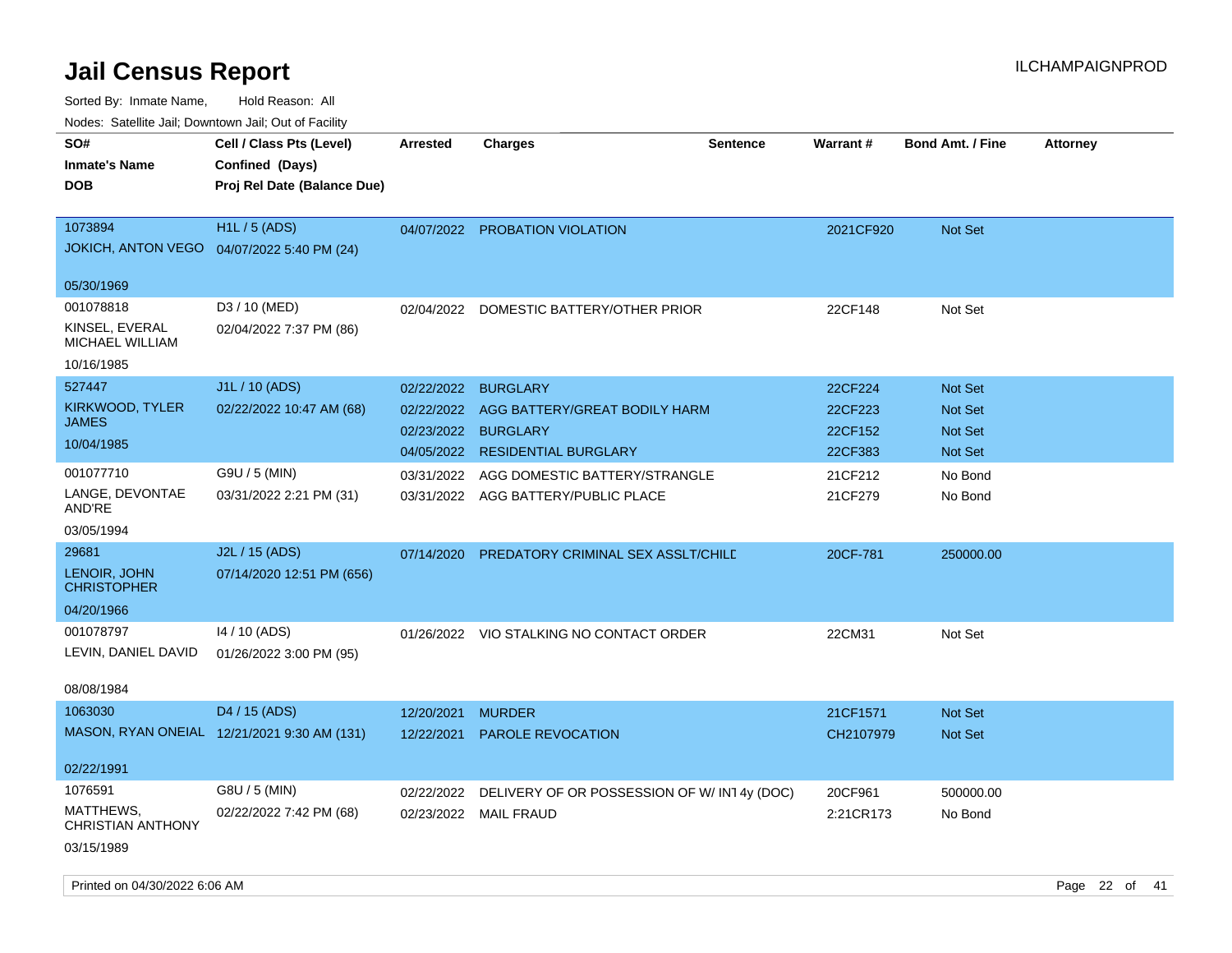Sorted By: Inmate Name, Hold Reason: All

| Nodes: Satellite Jail: Downtown Jail: Out of Facility |                             |                    |                                          |                 |            |                         |                 |
|-------------------------------------------------------|-----------------------------|--------------------|------------------------------------------|-----------------|------------|-------------------------|-----------------|
| SO#                                                   | Cell / Class Pts (Level)    | <b>Arrested</b>    | <b>Charges</b>                           | <b>Sentence</b> | Warrant#   | <b>Bond Amt. / Fine</b> | <b>Attorney</b> |
| <b>Inmate's Name</b>                                  | Confined (Days)             |                    |                                          |                 |            |                         |                 |
| <b>DOB</b>                                            | Proj Rel Date (Balance Due) |                    |                                          |                 |            |                         |                 |
|                                                       |                             |                    |                                          |                 |            |                         |                 |
| 40235                                                 | G1L / 5 (MIN)               |                    | 10/04/2021 AGG DUI/4                     |                 | 2021CF1145 | 35000.00                |                 |
| MERRIWEATHER,<br><b>MARCUS TODD</b>                   | 10/04/2021 4:41 PM (209)    |                    |                                          |                 |            |                         |                 |
| 11/28/1967                                            |                             |                    |                                          |                 |            |                         |                 |
| 1040273                                               | E5U / 15 (ADS)              | 09/30/2021         | PRED CRIM SEX ASLT/VICTIM <13            |                 | 21CF329    | 500000.00               |                 |
| METCALFE, LANELL<br><b>JARON</b>                      | 09/30/2021 11:32 PM (213)   |                    |                                          |                 |            |                         |                 |
| 09/22/1988                                            |                             |                    |                                          |                 |            |                         |                 |
| 1042168                                               | G6U / 5 (MIN)               |                    | 02/26/2022 AGG DUI/4                     |                 | 22CF238    | Not Set                 |                 |
| MONTALVO, ANTONIO                                     | 02/26/2022 6:14 AM (64)     |                    |                                          |                 |            |                         |                 |
|                                                       |                             |                    |                                          |                 |            |                         |                 |
| 05/03/1976                                            |                             |                    |                                          |                 |            |                         |                 |
| 001078993                                             | J5L / 10 (ADS)              | 03/29/2022         | AGG ASLT PEACE OFF/FIRE/ER WRK           |                 | 22CM87     | Not Set                 |                 |
| MURPHY, JUSTIN RAY                                    | 03/29/2022 6:40 PM (33)     |                    |                                          |                 |            |                         |                 |
| 03/12/1997                                            |                             |                    |                                          |                 |            |                         |                 |
| 001078357                                             | A2L / 15 (SPH)              | 09/17/2021         | ARMED ROBBERY/ARMED W/FIREARM            |                 | 22-CF-7    | 500000.00               |                 |
| PETTIGREW, CAREY                                      | 09/17/2021 9:56 AM (226)    | 09/17/2021         | ARMED ROBBERY/ARMED W/FIREARM            |                 | 21CF1128   | Not Set                 |                 |
| <b>CORNITRIAS DEOBLO</b>                              |                             | 09/17/2021         | ARMED ROBBERY/ARMED W/FIREARM            |                 | 21CF1129   | Not Set                 |                 |
| 08/31/1986                                            |                             | 09/17/2021         | ARMED ROBBERY/ARMED W/FIREARM            |                 | 21CF1230   | Not Set                 |                 |
| 1008308                                               | F2L / 10 (MED)              | 01/30/2022         | AGG BTRY/GREAT BOD HARM/60+              |                 | 22CF131    | No Bond                 |                 |
| PETTIGREW, MARIO<br><b>TRAVINIO</b>                   | 01/30/2022 6:15 AM (91)     | 01/30/2022 ASSAULT |                                          |                 | 19CM364    | 4000.00                 |                 |
| 08/11/1992                                            |                             |                    |                                          |                 |            |                         |                 |
| 1070610                                               | J6L / 10 (ADS)              | 03/03/2022         | AGG BATTERY/PUBLIC PLACE                 |                 | 21CF930    | Not Set                 |                 |
| PHILLIS, AARON                                        | 03/03/2022 2:49 PM (59)     |                    | 03/03/2022 AGG BATTERY/GREAT BODILY HARM |                 | 21CF482    | 5000.00                 |                 |
| <b>MONTRELL</b>                                       |                             |                    |                                          |                 |            |                         |                 |
| 03/26/1999                                            |                             |                    |                                          |                 |            |                         |                 |
| 001078005                                             | E4L / 10 (MED)              | 03/08/2022         | HOME INVASION/CAUSE INJURY               |                 | 22CF280    | Not Set                 |                 |
| PINEX, MARCHELLO D                                    | 03/08/2022 2:54 AM (54)     |                    | 03/08/2022 AGGRAVATED BATTERY/STRANGLE   |                 | 19CR605101 | No Bond                 |                 |
|                                                       |                             |                    |                                          |                 |            |                         |                 |

12/25/1991

Printed on 04/30/2022 6:06 AM Page 23 of 41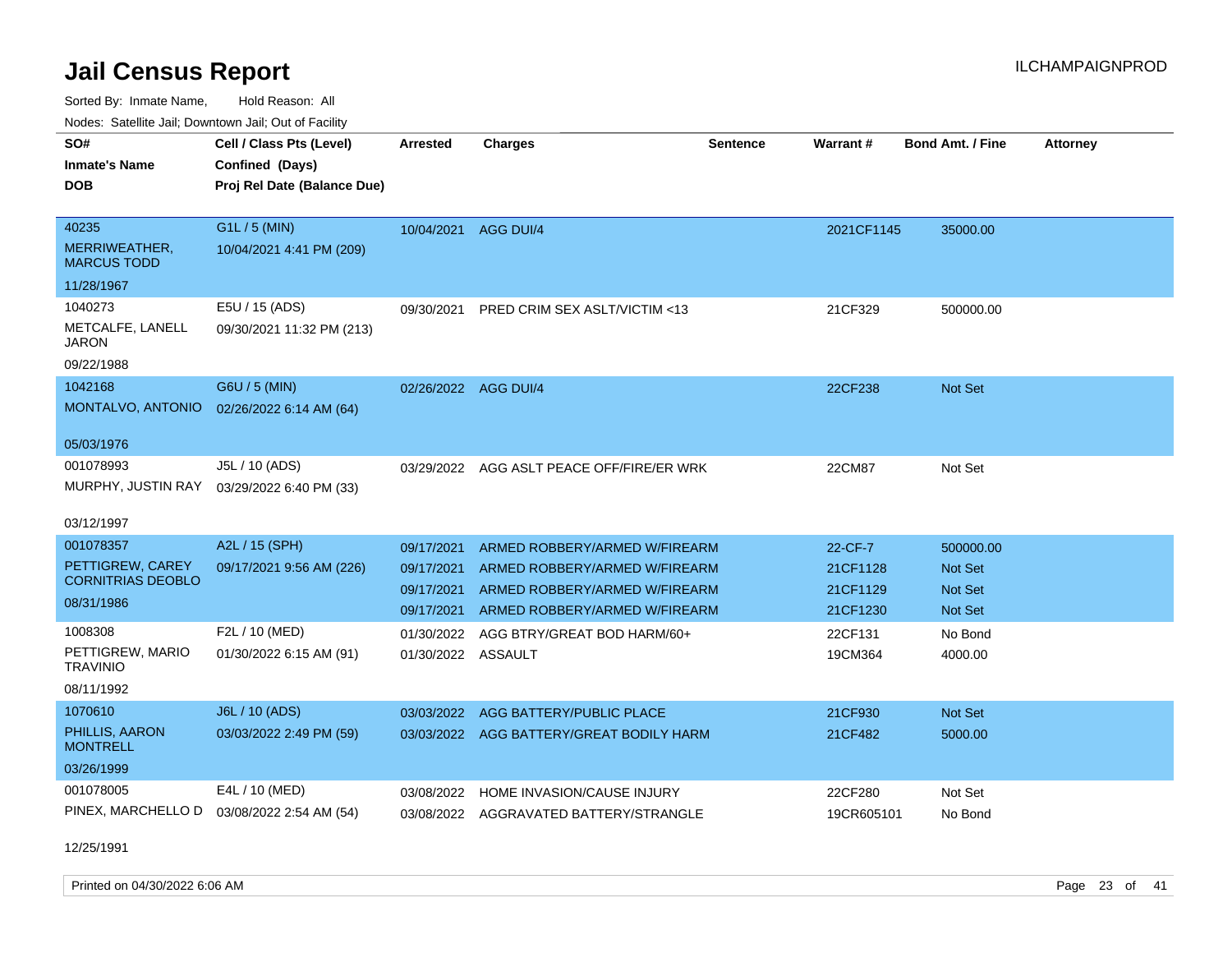Sorted By: Inmate Name, Hold Reason: All Nodes: Satellite Jail; Downtown Jail; Out of Facility

| SO#<br><b>Inmate's Name</b>                                | Cell / Class Pts (Level)<br>Confined (Days) | <b>Arrested</b>                        | <b>Charges</b>                                                                  | <b>Sentence</b> | Warrant#               | <b>Bond Amt. / Fine</b>          | <b>Attorney</b> |
|------------------------------------------------------------|---------------------------------------------|----------------------------------------|---------------------------------------------------------------------------------|-----------------|------------------------|----------------------------------|-----------------|
| <b>DOB</b>                                                 | Proj Rel Date (Balance Due)                 |                                        |                                                                                 |                 |                        |                                  |                 |
| 001077783<br><b>RIVERA, DARYL</b><br><b>ANTONIO</b>        | H5U / 10 (ADS)<br>01/05/2022 4:20 PM (116)  |                                        | 01/05/2022 AGGRAVATED BATTERY                                                   |                 | 21CF325                | Not Set                          |                 |
| 11/14/1981                                                 |                                             |                                        |                                                                                 |                 |                        |                                  |                 |
| 1072114<br>ROBINSON, DONNELL<br><b>LEVON</b><br>10/23/2000 | A1U / 15 (SPH)<br>01/17/2021 2:40 PM (469)  | 01/17/2021<br>01/17/2021<br>02/17/2021 | ATTEMPT (FIRST DEGREE MURDER)<br>ARMED ROBBERY/NO FIREARM<br>AGGRAVATED BATTERY | 4y (DOC)        | 2021CF65<br>2020CF824  | Not Set<br>75000.00<br>250000.00 |                 |
| 1064798                                                    | B3 / 15 (ADS)                               | 01/17/2022 MURDER                      |                                                                                 |                 | 2021CF695              | 1500000.00                       |                 |
| <b>STENNIS, BRUCE</b><br><b>DEONTAY</b>                    | 01/17/2022 1:29 PM (104)                    |                                        | 01/17/2022 MFG/DEL 1<15 GR COCAINE/ANLG                                         |                 | 21CF520                | 50000.00                         |                 |
| 08/12/1998                                                 |                                             |                                        |                                                                                 |                 |                        |                                  |                 |
| 1056971<br>TRAVIS, DENZEL<br>DANTRELL                      | B2 / 10 (SPH)<br>08/07/2021 7:36 AM (267)   | 08/07/2021<br>08/08/2021               | FELON POSS/USE WEAPON/FIREARM<br>AGG BATTERY/PUBLIC PLACE                       |                 | 21CF948<br>2020CF647   | No Bond<br>25000.00              |                 |
| 03/21/1993                                                 |                                             |                                        |                                                                                 |                 |                        |                                  |                 |
| 30108<br>VANDYKE, DARYL<br><b>ANTHONY</b>                  | J4L / 15 (ADS)<br>07/30/2021 8:29 PM (275)  | 07/30/2021                             | <b>MURDER</b>                                                                   |                 | 21CF902                | 2000000.00                       |                 |
| 10/04/1965                                                 |                                             |                                        |                                                                                 |                 |                        |                                  |                 |
| 968681<br><b>WADE, DEMETRIUS</b><br>DARYL<br>01/07/1987    | D5 / 15 (ADS)<br>08/27/2021 2:25 AM (247)   | 08/27/2021<br>08/27/2021               | AGG CRIM SX AB/VIC 13<18/TRUST<br>INDIRECT CRIMINAL CONTEMPT                    | 3y(DOC)         | 2020CF499<br>2021CC16  | 250000.00<br>No Bond             |                 |
| 1070971                                                    | H3L / 5 (ADS)                               | 12/07/2021                             | <b>IDENTITY THEFT/&lt;\$300</b>                                                 |                 | 20CF922                | <b>Not Set</b>                   |                 |
| <b>WEIR, CLINTON</b><br><b>HOWARD</b>                      | 12/08/2021 3:45 AM (144)                    | 12/07/2021                             | <b>RECKLESS DRIVING</b>                                                         |                 | 19TR2348               | <b>Not Set</b>                   |                 |
| 03/15/1983                                                 |                                             |                                        |                                                                                 |                 |                        |                                  |                 |
| 54212<br><b>WHITLOCK, GEORGE</b>                           | E3U / 10 (ADS)<br>12/21/2021 1:20 PM (131)  | 12/21/2021                             | ARMED VIOLENCE/CATEGORY I<br>RECEIVE/POSS/SELL STOLEN VEH                       |                 | 21CF1576               | Not Set                          |                 |
| ABRAM<br>11/10/1978                                        |                                             | 12/21/2021<br>12/21/2021               | VIOLATE ORDER PROTECTION                                                        |                 | 2021CF669<br>2021CM391 | 10000.00<br>1000.00              |                 |

Printed on 04/30/2022 6:06 AM Page 24 of 41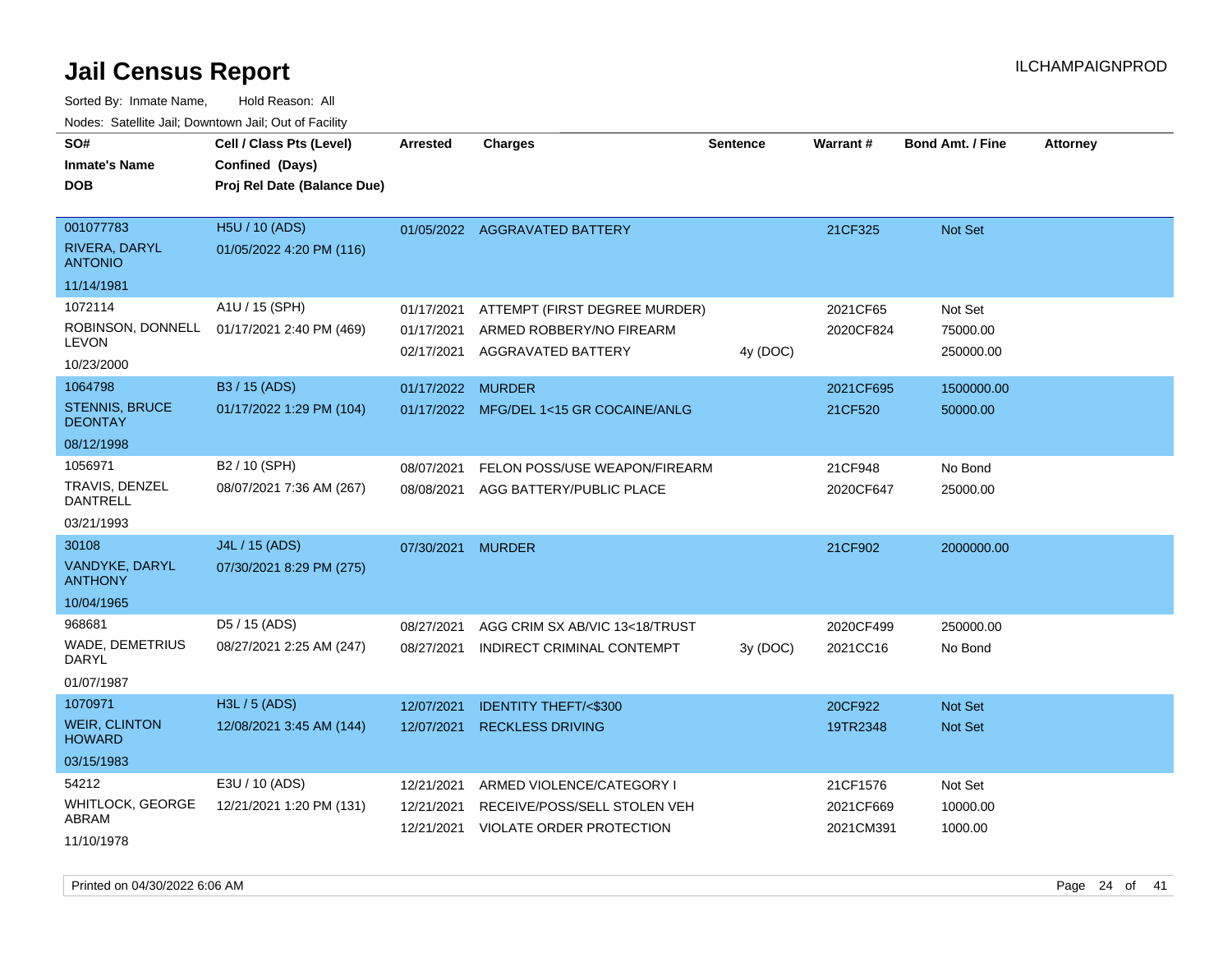| SO#<br><b>Inmate's Name</b><br><b>DOB</b>                           | Cell / Class Pts (Level)<br>Confined (Days)<br>Proj Rel Date (Balance Due) | Arrested   | Charges                  | <b>Sentence</b> | <b>Warrant#</b> | <b>Bond Amt. / Fine</b> | <b>Attorney</b> |
|---------------------------------------------------------------------|----------------------------------------------------------------------------|------------|--------------------------|-----------------|-----------------|-------------------------|-----------------|
| 1058072<br><b>WILLIAMS, KENNETH</b><br><b>BERNARD</b><br>10/04/1985 | A2U / 15 (SPH)<br>02/25/2021 3:24 PM (430)                                 | 02/25/2021 | ARMED HABITUAL CRIMINAL  |                 |                 | <b>Not Set</b>          |                 |
| 001078995<br>ZINK, PRESTIN L<br>08/19/1997                          | $G1U / 5$ (MIN)<br>03/29/2022 11:33 PM (33)                                | 03/29/2022 | METH DELIVERY<5 GRAMS    |                 | 22CF371         | Not Set                 |                 |
| <b>Total Downtown Jail: 49</b>                                      |                                                                            | Males: 49  | Unknown: 0<br>Females: 0 |                 |                 |                         |                 |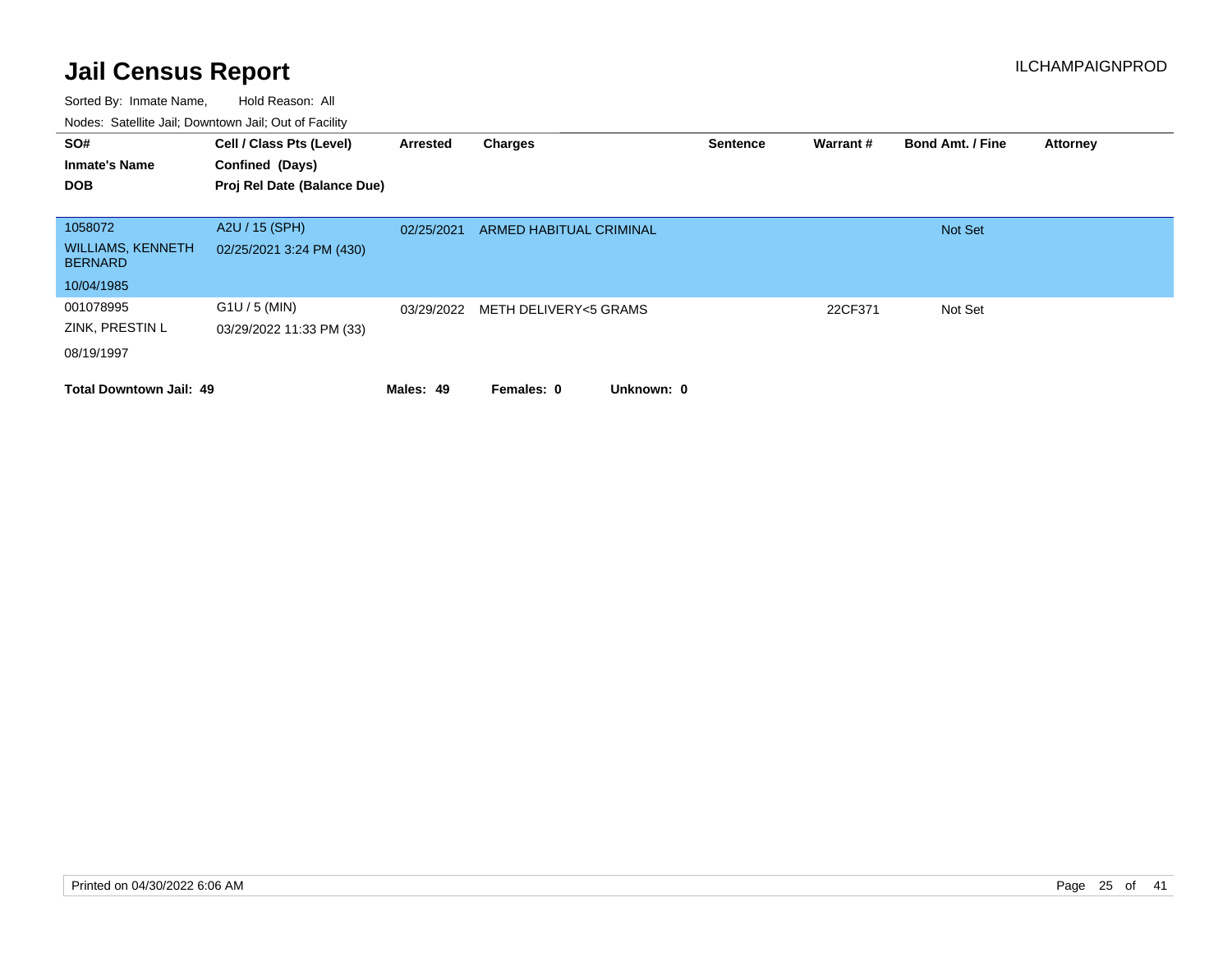|  | <b>Out of Facility</b> |  |
|--|------------------------|--|
|  |                        |  |
|  |                        |  |

| SO#<br><b>Inmate's Name</b><br><b>DOB</b> | Cell / Class Pts (Level)<br>Confined (Days)<br>Proj Rel Date (Balance Due) | <b>Arrested</b> | <b>Charges</b>                   | <b>Sentence</b> | Warrant#  | <b>Bond Amt. / Fine</b> | <b>Attorney</b> |
|-------------------------------------------|----------------------------------------------------------------------------|-----------------|----------------------------------|-----------------|-----------|-------------------------|-----------------|
| 983810                                    | KAN / 15 (MAX)                                                             | 12/14/2021      | ARMED HABITUAL CRIMINAL          |                 | 21CF1526  | Not Set                 |                 |
| AKINS, KEVIN IVAN                         | 12/14/2021 5:34 PM (138)                                                   |                 |                                  |                 |           |                         |                 |
| 09/23/1990                                |                                                                            |                 |                                  |                 |           |                         |                 |
| 001078621                                 | KAN / 10 (MED)                                                             | 12/23/2021      | <b>RESIDENTIAL BURGLARY</b>      | 4y (DOC)        | 21CF1582  | Not Set                 |                 |
|                                           | BAILEY, DANIEL SCOTT 12/23/2021 9:44 AM (129)                              |                 |                                  |                 |           |                         |                 |
| 05/09/1999                                |                                                                            |                 |                                  |                 |           |                         |                 |
| 548350                                    | <b>EHD</b>                                                                 |                 | 03/29/2022 AGG DUI/NO VALID DL   |                 | 2020CF268 | Not Set                 |                 |
| <b>BAILEY, NORBERT</b><br><b>WILLIAM</b>  | 03/29/2022 9:11 AM (33)                                                    |                 |                                  |                 |           |                         |                 |
| 02/14/1992                                | 5/23/2022 (0.00)                                                           |                 |                                  |                 |           |                         |                 |
| 001077899                                 | KAN / 5 (MIN)                                                              | 03/20/2022      | <b>BURGLARY</b>                  |                 | 21CF593   | 20000.00                |                 |
| BARKSDALE, RAY<br><b>SHAWN</b>            | 03/20/2022 2:40 PM (42)                                                    | 03/20/2022      | POSSESSION OF METH/5<15 GRAMS    |                 | 21CF655   | 20000.00                |                 |
| 10/31/1990                                |                                                                            | 03/20/2022      | POSS STOLEN VEHICLE              |                 | 21CF505   | 20000.00                |                 |
| 19971                                     | <b>EHD</b>                                                                 | 11/09/2021      | DRIVING RVK/SUSP DUI/SSS 4-9     |                 | 2021CF968 | Not Set                 |                 |
| <b>LYNN</b>                               | BARNESKE, RAYMOND 11/09/2021 9:32 AM (173)                                 |                 |                                  |                 |           |                         |                 |
| 08/17/1961                                | 5/6/2022 (0.00)                                                            |                 |                                  |                 |           |                         |                 |
| 516062                                    | KAN / 15 (MAX)                                                             | 02/22/2021      | PHONE HARASSMENT/2+              |                 | 20CF194   | 5000.00                 |                 |
| BENNETT, JOHN<br><b>MICHAEL</b>           | 02/22/2021 10:47 AM (433)                                                  | 02/22/2021      | AGG DISCH FIR/VEH/PC OFF/FRMAN   |                 | 21CF210   | No Bond                 |                 |
| 04/30/1986                                |                                                                            |                 |                                  |                 |           |                         |                 |
| 33993                                     | KAN / 10 (MED)                                                             | 06/14/2021      | AGGRAVATED DOMESTIC BATTERY      |                 | 21CF688   | Not Set                 |                 |
| <b>BOOKER, STEPHON</b><br><b>MONTELL</b>  | 06/14/2021 7:42 PM (321)                                                   | 06/14/2021      | POSSESSING A CONTROLLED SUBSTAND |                 | 21CF657   | Not Set                 |                 |
| 06/11/1971                                |                                                                            | 06/14/2021      | <b>PAROLE REVOCATION</b>         |                 | CH2103612 | No Bond                 |                 |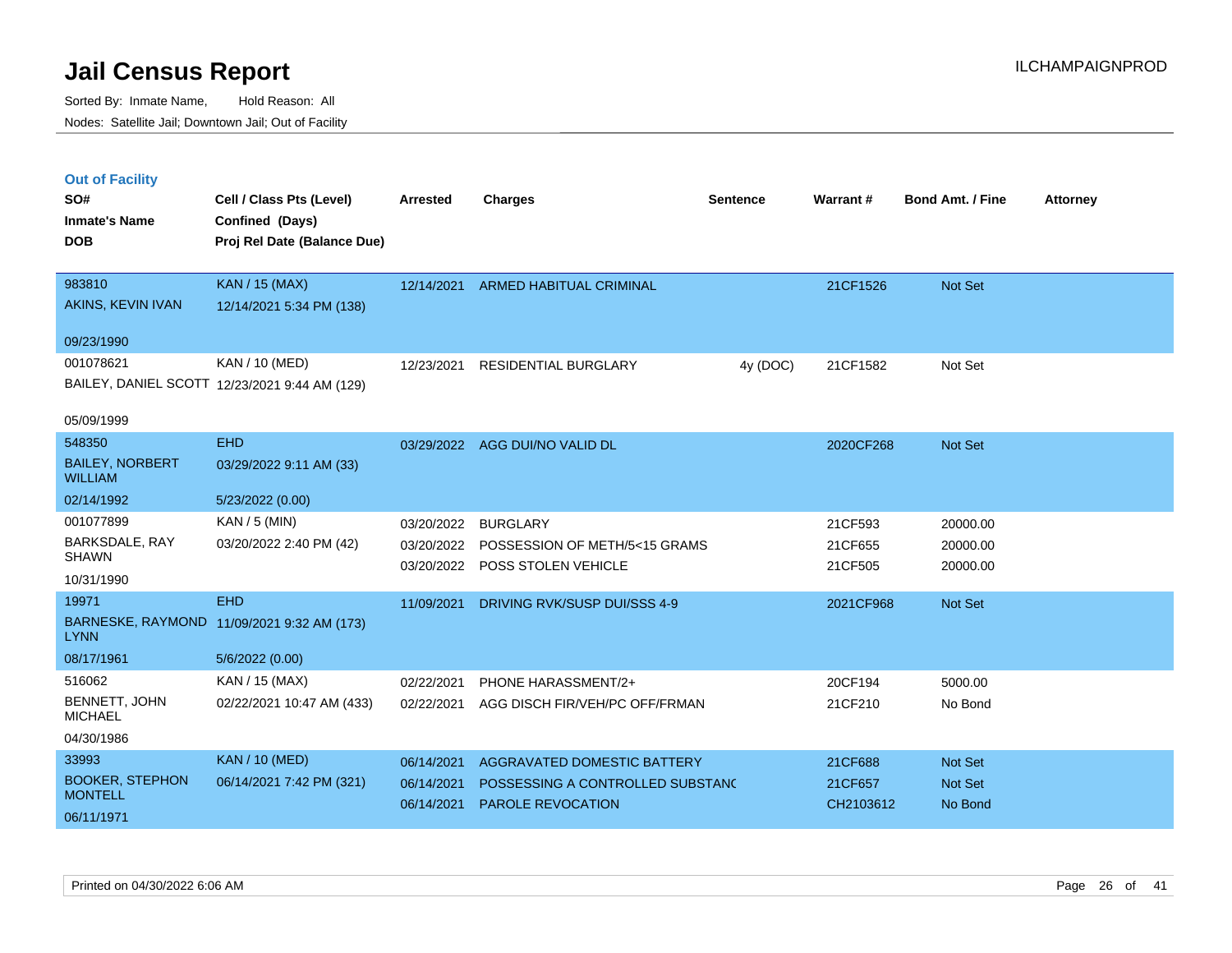| rouco. Calcinic Jan, Downtown Jan, Out of Facility |                                                                            |            |                                    |                 |                 |                         |                 |
|----------------------------------------------------|----------------------------------------------------------------------------|------------|------------------------------------|-----------------|-----------------|-------------------------|-----------------|
| SO#<br>Inmate's Name<br>DOB                        | Cell / Class Pts (Level)<br>Confined (Days)<br>Proj Rel Date (Balance Due) | Arrested   | <b>Charges</b>                     | <b>Sentence</b> | <b>Warrant#</b> | <b>Bond Amt. / Fine</b> | <b>Attorney</b> |
|                                                    |                                                                            |            |                                    |                 |                 |                         |                 |
| 35366                                              | <b>EHD</b>                                                                 | 04/05/2022 | DRIVING RVK/SUSP DUI/SSS 4-9       |                 | 2020CF1405      | <b>Not Set</b>          |                 |
| <b>BRADLEY, EARNEST</b><br><b>ANGELO VALENTIN</b>  | 04/05/2022 8:58 AM (26)                                                    | 04/05/2022 | DRIVING RVK/SUSP DUI/SSS 4-9       |                 | 2021CF361       | <b>Not Set</b>          |                 |
| 07/30/1968                                         | 6/2/2022 (0.00)                                                            |            |                                    |                 |                 |                         |                 |
| 1074315                                            | KAN / 15 (MAX)                                                             | 07/27/2021 | AGG DISCHARGE FIREARM/VEH/SCH      |                 | 21CF927         | Not Set                 |                 |
| <b>BRIGGS, PATRICK</b><br>MONTAY                   | 08/03/2021 4:56 PM (271)                                                   |            |                                    |                 |                 |                         |                 |
| 08/05/2001                                         |                                                                            |            |                                    |                 |                 |                         |                 |
| 001078880                                          | KAN / 15 (MAX)                                                             | 02/25/2022 | ARMED VIOLENCE/CATEGORY I          |                 | 22CF237         | <b>Not Set</b>          |                 |
| <b>BROACH, CAREU</b>                               | 02/25/2022 3:58 PM (65)                                                    | 02/25/2022 | AGG DISCHARGE FIREARM/BLDG/SCH     |                 | 22600096201     | No Bond                 |                 |
| 02/27/2003                                         |                                                                            | 02/25/2022 | <b>PAROLE REVOCATION</b>           |                 | HN-2200660      | No Bond                 |                 |
| 001079000                                          | KAN / 15 (MAX)                                                             | 04/01/2022 | MURDER/STRONG PROB KILL/INJURE     |                 | 22CF102         | 2000000.00              |                 |
| BROCK, TONY LAMAR                                  | 04/01/2022 9:02 AM (30)                                                    |            |                                    |                 |                 |                         |                 |
| 04/01/2004                                         |                                                                            |            |                                    |                 |                 |                         |                 |
| 1027929                                            | <b>KAN / 15 (MAX)</b>                                                      | 12/18/2021 | HOME INVASION/CAUSE INJURY         |                 | 21CF1560        | No Bond                 |                 |
| <b>BROUGHTON, MARK</b><br><b>ANTHONY, Junior</b>   | 12/18/2021 2:55 AM (134)                                                   |            |                                    |                 |                 |                         |                 |
| 02/15/1990                                         |                                                                            |            |                                    |                 |                 |                         |                 |
| 001078065                                          | KAN / 10 (ADS)                                                             | 06/17/2021 | AGG BATTERY/DISCHARGE FIREARM      |                 | 21CF704         | 1000000.00              |                 |
| BROWN, CHARMAN<br>LAKEEF                           | 06/17/2021 12:32 PM (318)                                                  |            |                                    |                 |                 |                         |                 |
| 11/30/2002                                         |                                                                            |            |                                    |                 |                 |                         |                 |
| 001078008                                          | <b>KAN / 15 (MAX)</b>                                                      | 02/15/2022 | AGG BATTERY/DISCHARGE FIREARM      |                 | 21CF1090        | 500000.00               |                 |
| BROWN, CODY<br><b>RUSSELL</b>                      | 02/15/2022 9:17 AM (75)                                                    |            |                                    |                 |                 |                         |                 |
| 02/15/2004                                         |                                                                            |            |                                    |                 |                 |                         |                 |
| 1038554                                            | KAN / 15 (MAX)                                                             | 08/18/2021 | DELIVERY OF OR POSSESSION OF W/INT |                 | 21CF1009        | No Bond                 |                 |
| <b>BROWN, CORRION</b><br>DEVONTAE                  | 08/18/2021 5:40 PM (256)                                                   | 08/18/2021 | ARMED HABITUAL CRIMINAL            |                 | 21CF1162        | Not Set                 |                 |
| 04/19/1995                                         |                                                                            |            |                                    |                 |                 |                         |                 |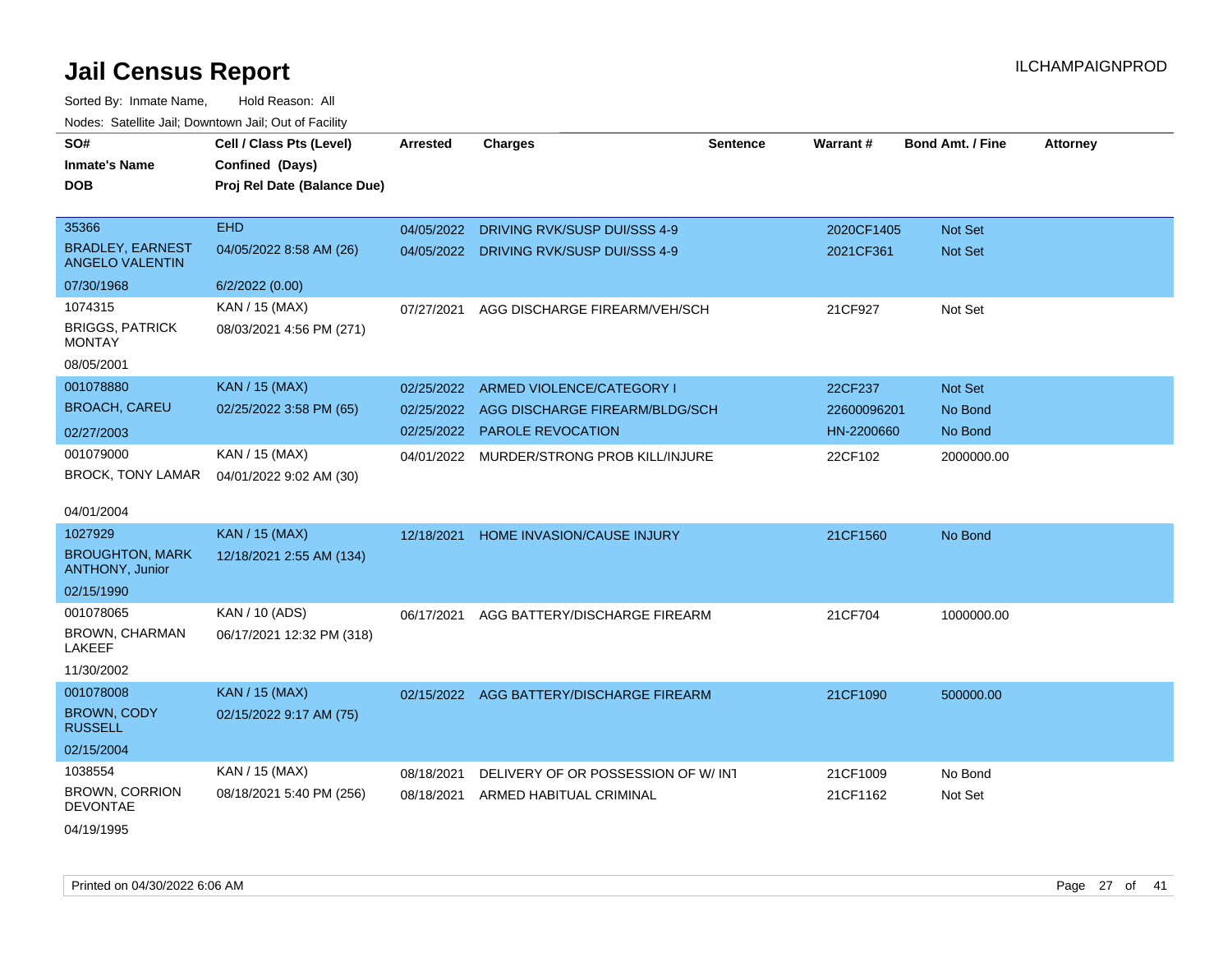| SO#<br><b>Inmate's Name</b>              | Cell / Class Pts (Level)<br>Confined (Days)  | Arrested   | <b>Charges</b>                           | <b>Sentence</b> | <b>Warrant#</b> | <b>Bond Amt. / Fine</b> | <b>Attorney</b> |
|------------------------------------------|----------------------------------------------|------------|------------------------------------------|-----------------|-----------------|-------------------------|-----------------|
| <b>DOB</b>                               | Proj Rel Date (Balance Due)                  |            |                                          |                 |                 |                         |                 |
| 1067476                                  | <b>KAN / 10 (MED)</b>                        | 11/13/2021 | AGG DOMESTIC BATTERY/STRANGLE            |                 | 20CF575         | 5000.00                 |                 |
| <b>BROWN, JAMES</b><br><b>BRONELL</b>    | 11/13/2021 2:35 AM (169)                     | 11/13/2021 | <b>RESIDENTIAL BURGLARY</b>              |                 | 21CF385         | 25000.00                |                 |
| 01/08/1996                               |                                              |            |                                          |                 |                 |                         |                 |
| 1028357                                  | KAN / 15 (MAX)                               | 03/23/2022 | DOMESTIC BATTERY/OTHER PRIOR             |                 | 22CF348         | Not Set                 |                 |
| <b>BROWN, MARCUS</b><br><b>RICKELL</b>   | 03/23/2022 7:13 PM (39)                      |            | 03/23/2022 FELON POSS/USE WEAPON/FIREARM |                 | 22CF349         | No Bond                 |                 |
| 01/06/1995                               |                                              |            |                                          |                 |                 |                         |                 |
| 1038579                                  | <b>KAN / 15 (MAX)</b>                        | 08/18/2021 | FELON POSS/USE WEAPON/FIREARM            |                 | 21CF1010        | Not Set                 |                 |
| <b>BROWN, MARKEL</b><br><b>RIKKI</b>     | 08/18/2021 2:05 PM (256)                     |            |                                          |                 |                 |                         |                 |
| 01/06/1995                               |                                              |            |                                          |                 |                 |                         |                 |
| 1003006                                  | KAN / 15 (MAX)                               | 08/19/2021 | FELON POSS/USE MACHINE GUN               |                 | 21CF1011        | No Bond                 |                 |
| <b>BROWN, ROCKEITH</b><br><b>JAVONTE</b> | 08/19/2021 12:55 AM (255)                    |            |                                          |                 |                 |                         |                 |
| 07/23/1991                               |                                              |            |                                          |                 |                 |                         |                 |
| 1068812                                  | <b>KAN / 15 (MAX)</b>                        | 12/21/2021 | AGG DISCHARGE FIREARM/OCC VEH            |                 | 21CF741         | <b>Not Set</b>          |                 |
| <b>BRYANT, DANNY</b><br><b>EUGENE</b>    | 12/21/2021 1:50 PM (131)                     | 12/21/2021 | <b>FELON POSS/USE FIREARM PRIOR</b>      |                 | 21CF1568        | Not Set                 |                 |
| 11/22/1989                               |                                              |            |                                          |                 |                 |                         |                 |
| 987334                                   | KAN / 15 (MAX)                               |            | 03/10/2021 ATTEMPT (FIRST DEGREE MURDER) |                 | 19CF689         | Not Set                 |                 |
| CAIN, ISAIAH<br><b>DEPRIEST</b>          | 03/10/2021 2:22 PM (417)                     |            |                                          |                 |                 |                         |                 |
| 12/23/1990                               |                                              |            |                                          |                 |                 |                         |                 |
| 001077954                                | <b>KAN / 10 (MED)</b>                        | 12/21/2021 | <b>RESIDENTIAL BURGLARY</b>              |                 | 21CF1570        | <b>Not Set</b>          |                 |
|                                          | CALKINS, STEVEN RAY 12/21/2021 6:35 AM (131) |            |                                          |                 |                 |                         |                 |
| 01/01/1992                               |                                              |            |                                          |                 |                 |                         |                 |
| 992962                                   | KAN / 15 (ADS)                               | 05/25/2021 | MURDER/INTENT TO KILL/INJURE             |                 | 2018CF1045      | 1000000.00              |                 |
| CAMPBELL, KEITH<br>KNAQEEB               | 05/25/2021 1:19 PM (341)                     |            |                                          |                 |                 |                         |                 |
| 07/22/1991                               |                                              |            |                                          |                 |                 |                         |                 |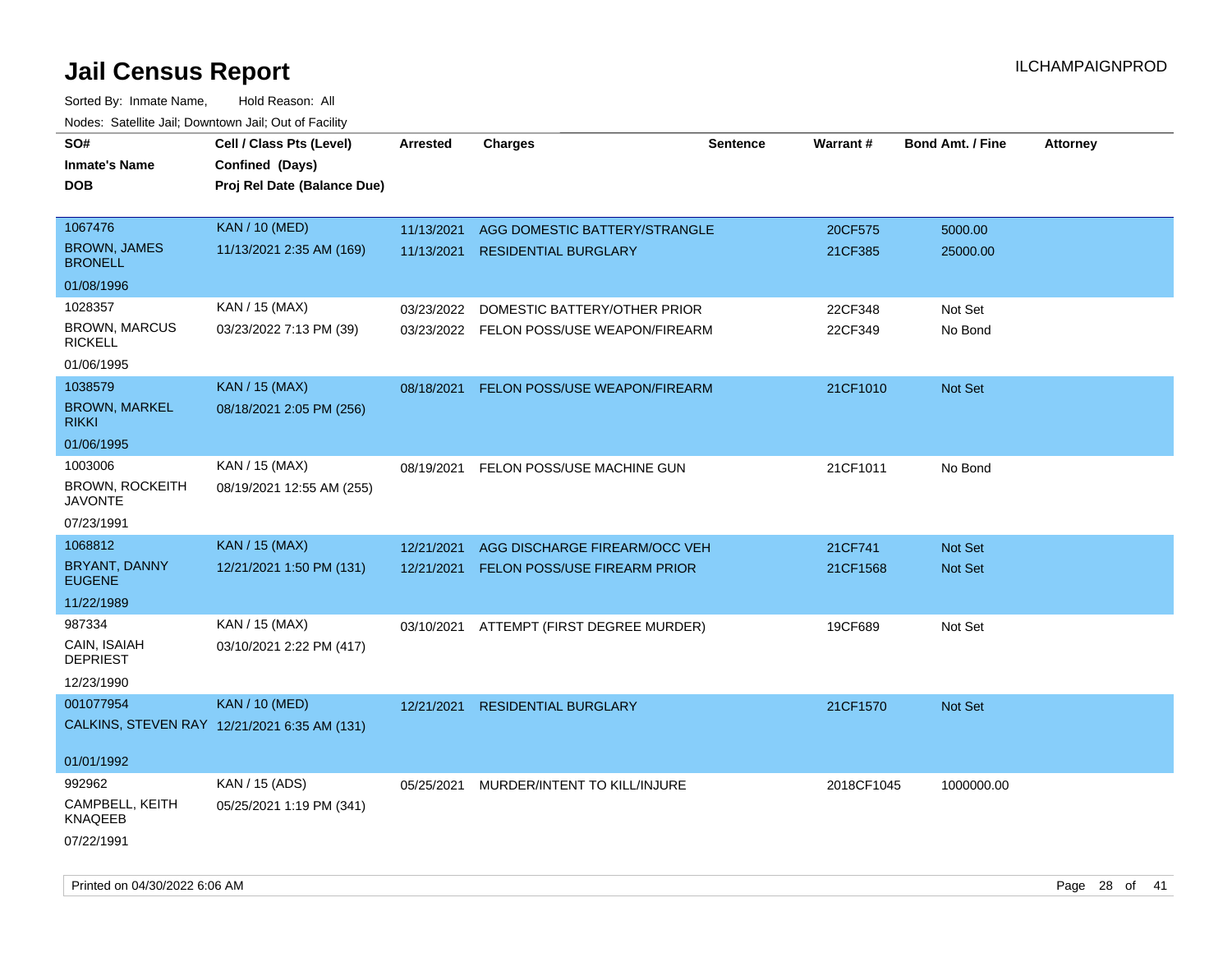| SO#                                     | Cell / Class Pts (Level)    | <b>Arrested</b> | <b>Charges</b>                           | <b>Sentence</b> | Warrant#   | <b>Bond Amt. / Fine</b><br><b>Attorney</b> |
|-----------------------------------------|-----------------------------|-----------------|------------------------------------------|-----------------|------------|--------------------------------------------|
| <b>Inmate's Name</b>                    | Confined (Days)             |                 |                                          |                 |            |                                            |
| <b>DOB</b>                              | Proj Rel Date (Balance Due) |                 |                                          |                 |            |                                            |
|                                         |                             |                 |                                          |                 |            |                                            |
| 001078953                               | <b>KAN / 10 (MED)</b>       | 03/15/2022      | POSSESSION OF STOLEN FIREARM             |                 | 2022CF319  | Not Set                                    |
| CAMPBELL,<br><b>MOHAMMED BURNELL</b>    | 03/15/2022 10:50 PM (47)    |                 |                                          |                 |            |                                            |
| 09/25/1991                              |                             |                 |                                          |                 |            |                                            |
| 1045467                                 | KAN / 15 (MAX)              | 04/01/2022      | MFG/DEL CANNABIS/30-500 GRAMS            |                 | 20CF87     | 100000.00 / 34.00                          |
| CARPENTER-MOORE,<br>JOSEPH CARL, Junior | 04/02/2022 5:22 PM (29)     |                 | 04/01/2022 MFG/DEL CANNABIS/30-500 GRAMS |                 | 19CF1770   | 100000.00 / 34.00                          |
| 04/18/1992                              |                             |                 |                                          |                 |            |                                            |
| 001078576                               | KAN / 15 (MAX)              | 11/09/2021      | UNLAWFUL USE OF A WEAPON                 |                 | 21CF1383   | Not Set                                    |
| CARTER, DEMONDRE<br><b>DAVON</b>        | 11/09/2021 6:01 PM (173)    |                 |                                          |                 |            |                                            |
| 05/27/2001                              |                             |                 |                                          |                 |            |                                            |
| 1064838                                 | KAN / 15 (MAX)              | 04/13/2022      | <b>VIOLATE OP/OTHER PRIOR</b>            |                 | 2022CM68   | 5000.00                                    |
| CARTER, JAMAL                           | 04/13/2022 6:34 PM (18)     | 04/13/2022      | DRIVING DURING SUSPENSION                |                 | 2022MT403  | 200.00                                     |
| <b>ANTONIO</b>                          |                             | 04/13/2022      | FELON POSS/USE WEAPON/FIREARM            |                 | 2022CF464  | Not Set                                    |
| 09/25/1997                              |                             | 04/18/2022      | CRIMINAL TRESPASS TO PROPERTY            |                 | 2020CF1015 | Not Set                                    |
| 1064992                                 | <b>KAN / 15 (MAX)</b>       | 09/20/2021      | ARMED VIOLENCE/CATEGORY I                |                 | 21CF1137   | Not Set                                    |
| CARTER, KEJUAN<br><b>JAVONTE</b>        | 09/20/2021 11:42 PM (223)   |                 |                                          |                 |            |                                            |
| 06/27/1998                              |                             |                 |                                          |                 |            |                                            |
| 001078729                               | KAN / 15 (ADS)              |                 | 01/02/2022 MURDER/INTENT TO KILL/INJURE  |                 | 20CF396    | 1000000.00                                 |
| <b>CARTER, TROY</b><br><b>DEMON</b>     | 01/02/2022 10:29 AM (119)   |                 |                                          |                 |            |                                            |
| 01/02/2004                              |                             |                 |                                          |                 |            |                                            |
| 957936                                  | <b>KAN / 15 (MAX)</b>       | 03/10/2022      | DELIVERY OF OR POSSESSION OF W/INT       |                 | 22CF295    | Not Set                                    |
| CAVETTE, JUSTIN<br><b>EUGENE</b>        | 03/10/2022 12:10 PM (52)    |                 |                                          |                 |            |                                            |
| 08/02/1988                              |                             |                 |                                          |                 |            |                                            |
| 1048488                                 | KAN / 10 (ADS)              | 12/30/2021      | ARMED VIOLENCE/CATEGORY I                |                 | 2022CF4    | Not Set                                    |
| COLSON, WAYNE<br>ARTHUR, Third          | 12/30/2021 8:27 AM (122)    |                 |                                          |                 |            |                                            |
| 10/14/1995                              |                             |                 |                                          |                 |            |                                            |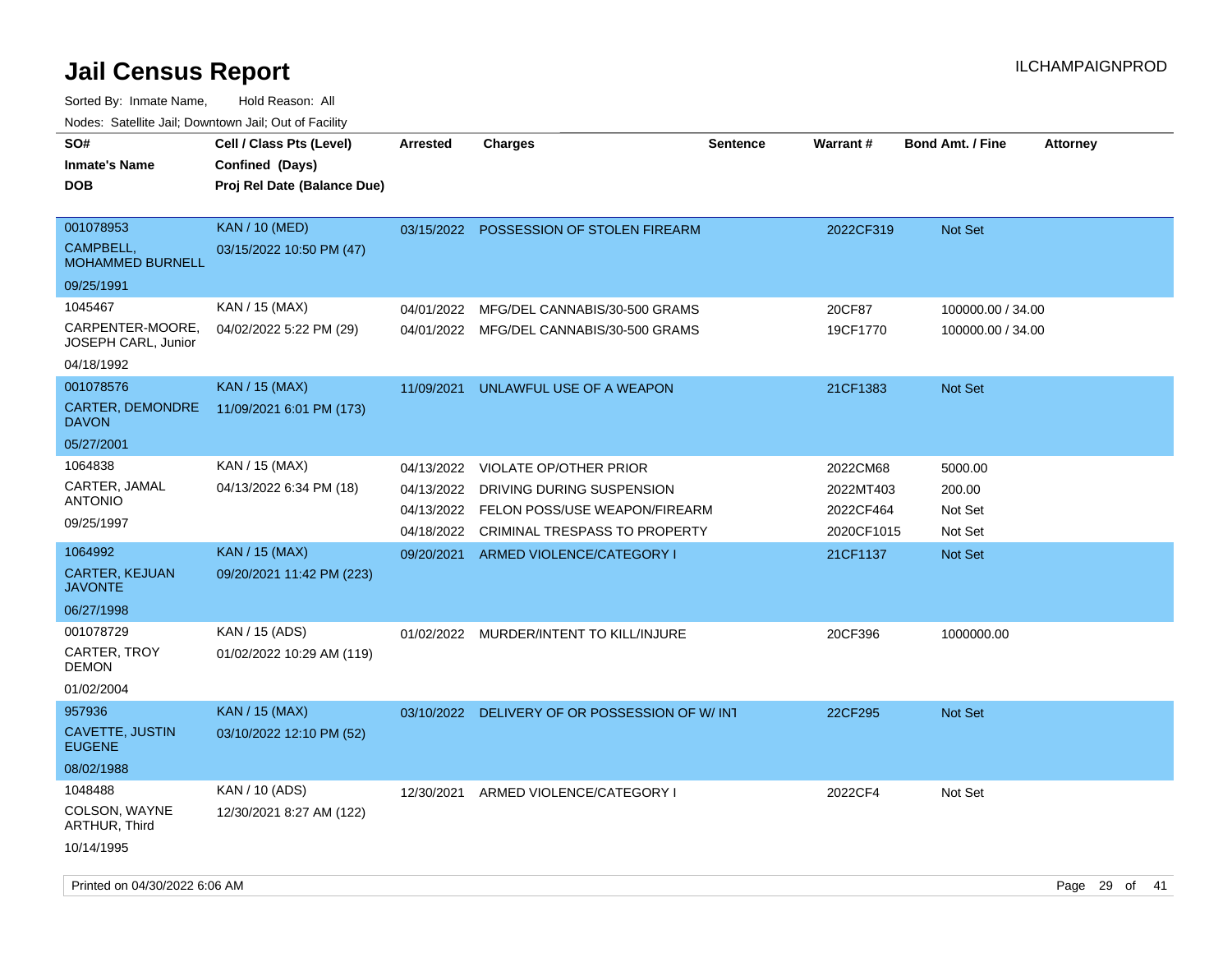| wacs. Calcillic Jali, Downtown Jali, Out of Facility |                             |                 |                                |                 |                 |                         |                 |
|------------------------------------------------------|-----------------------------|-----------------|--------------------------------|-----------------|-----------------|-------------------------|-----------------|
| SO#                                                  | Cell / Class Pts (Level)    | <b>Arrested</b> | <b>Charges</b>                 | <b>Sentence</b> | <b>Warrant#</b> | <b>Bond Amt. / Fine</b> | <b>Attorney</b> |
| <b>Inmate's Name</b>                                 | Confined (Days)             |                 |                                |                 |                 |                         |                 |
| DOB                                                  | Proj Rel Date (Balance Due) |                 |                                |                 |                 |                         |                 |
|                                                      |                             |                 |                                |                 |                 |                         |                 |
| 57733                                                | <b>KAN / 15 (SPH)</b>       | 02/25/2020      | <b>HOMICIDE</b>                |                 | 2020-CF250      | No Bond                 |                 |
| <b>CRAIG, ANTOINE</b><br><b>DARRELL</b>              | 02/25/2020 4:08 PM (796)    | 02/25/2020      | FELON POSS/USE WEAPON/FIREARM  |                 | 19CF-1827       | No Bond                 |                 |
| 10/09/1982                                           |                             |                 |                                |                 |                 |                         |                 |
| 001077939                                            | KAN / 10 (MED)              | 05/10/2021      | FIREARM/FOID INVALID/NOT ELIG  |                 | 21CF526         | No Bond                 |                 |
| <b>CROSS, PATRICK</b><br><b>DONTRELLE</b>            | 05/10/2021 7:31 PM (356)    | 06/02/2021      | POSS STOLEN VEHICLE > \$25,000 |                 | 21CF612         | Not Set                 |                 |
| 11/07/2001                                           |                             |                 |                                |                 |                 |                         |                 |
| 25022                                                | EHD / 10 (MED)              |                 | 02/17/2022 AGG DUI/2/PASS<16   |                 | 2021CF560       | No Bond                 |                 |
| <b>CRUMP, ROBERT</b><br><b>ANTHONY</b>               | 02/17/2022 11:48 AM (73)    |                 |                                |                 |                 |                         |                 |
| 02/06/1966                                           | 5/14/2022 (0.00)            |                 |                                |                 |                 |                         |                 |
| 001077214                                            | KAN / 15 (MAX)              | 12/20/2021      | <b>MURDER</b>                  |                 | 21CF1572        | Not Set                 |                 |
| DAVIS-MURDOCK,<br><b>ERION VASSHAD</b>               | 12/21/2021 10:13 AM (131)   |                 |                                |                 |                 |                         |                 |
| 06/22/1998                                           |                             |                 |                                |                 |                 |                         |                 |
| 001078538                                            | <b>KAN / 10 (ADS)</b>       | 10/26/2021      | <b>CRIM SEX ASSAULT/FORCE</b>  |                 | 21CF1301        | <b>Not Set</b>          |                 |
| DAWKINS, LEN                                         | 10/26/2021 8:18 PM (187)    |                 |                                |                 |                 |                         |                 |
| 03/23/1987                                           |                             |                 |                                |                 |                 |                         |                 |
| 64070                                                | KAN / 10 (MED)              |                 | 02/18/2022 BURGLARY            |                 | 21CF1176        | 20000.00                |                 |
| DECKER, ANTHONY V                                    | 02/18/2022 6:52 PM (72)     |                 |                                |                 |                 |                         |                 |
|                                                      |                             |                 |                                |                 |                 |                         |                 |
| 11/27/1982                                           |                             |                 |                                |                 |                 |                         |                 |
| 001078223                                            | <b>KAN / 5 (MIN)</b>        | 11/09/2021      | AGG DUI/NO VALID DL            |                 | 21CF1382        | <b>Not Set</b>          |                 |
| DIEGO-MATEO,<br><b>JOAQUIN</b>                       | 11/09/2021 10:52 PM (173)   |                 |                                |                 |                 |                         |                 |
| 01/23/2002                                           |                             |                 |                                |                 |                 |                         |                 |
| 1061304                                              | KAN / 15 (MAX)              | 10/11/2021      | ARMED HABITUAL CRIMINAL        |                 | 21CF1226        | No Bond                 |                 |
| DORRIS, KEMION                                       | 10/11/2021 7:30 PM (202)    | 10/11/2021      | ARMED HABITUAL CRIMINAL        |                 | 21CF1227        | No Bond                 |                 |
| <b>DAETOCE</b>                                       |                             | 10/11/2021      | HOME INVASION/FIREARM          |                 | 21CF1228        | No Bond                 |                 |
| 11/19/1997                                           |                             |                 |                                |                 |                 |                         |                 |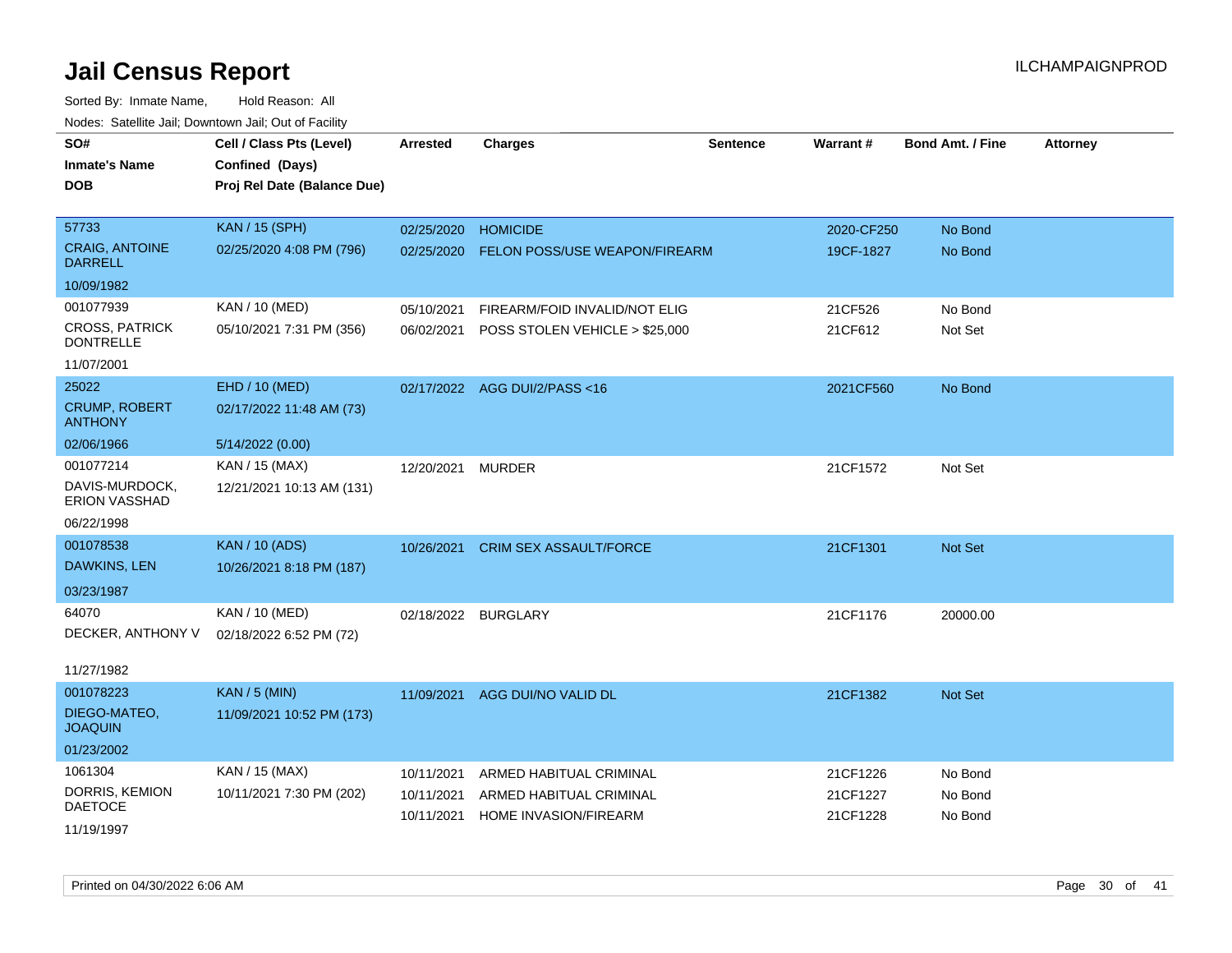Sorted By: Inmate Name, Hold Reason: All Nodes: Satellite Jail; Downtown Jail; Out of Facility

| SO#                                        | Cell / Class Pts (Level)    | <b>Arrested</b> | <b>Charges</b>                            | <b>Sentence</b> | <b>Warrant#</b> | <b>Bond Amt. / Fine</b> | <b>Attorney</b> |
|--------------------------------------------|-----------------------------|-----------------|-------------------------------------------|-----------------|-----------------|-------------------------|-----------------|
| <b>Inmate's Name</b>                       | Confined (Days)             |                 |                                           |                 |                 |                         |                 |
| <b>DOB</b>                                 | Proj Rel Date (Balance Due) |                 |                                           |                 |                 |                         |                 |
|                                            |                             |                 |                                           |                 |                 |                         |                 |
| 23802                                      | <b>EHD</b>                  |                 | 04/26/2022 AGG DUI/NO VALID DL            |                 | 2020CF1065      | Not Set                 |                 |
| DORSEY, JOHNNY<br><b>DUANE</b>             | 04/26/2022 10:00 AM (5)     |                 |                                           |                 |                 |                         |                 |
| 07/05/1962                                 | 5/2/2022 (0.00)             |                 |                                           |                 |                 |                         |                 |
| 959292                                     | KAN / 15 (ADS)              | 04/01/2021      | ATTEMPT (FIRST DEGREE MURDER)             |                 | 2020CF565       | 2000000.00              |                 |
| DUNCAN, COREYON<br><b>ANTHONY</b>          | 04/01/2021 8:46 PM (395)    | 12/17/2021      | <b>MURDER</b>                             |                 | 21CF1542        | Not Set                 |                 |
| 01/17/1989                                 |                             |                 |                                           |                 |                 |                         |                 |
| 1053207                                    | <b>KAN / 15 (SPH)</b>       |                 | 06/06/2019 MURDER/INTENT TO KILL/INJURE   |                 | 2019-CF849      | 2000000.00              |                 |
| FAUST, JAQUAVEON<br><b>LAVELL</b>          | 06/06/2019 2:24 PM (1,060)  |                 |                                           |                 |                 |                         |                 |
| 07/25/1996                                 |                             |                 |                                           |                 |                 |                         |                 |
| 001079018                                  | <b>EHD</b>                  | 04/05/2022      | DRIVING RVK/SUSP DUI/SSS 4-9              |                 | 2022CF22        | Not Set                 |                 |
| FINLEY, KEITH DAVID                        | 04/05/2022 10:38 AM (26)    |                 |                                           |                 |                 |                         |                 |
|                                            |                             |                 |                                           |                 |                 |                         |                 |
| 08/23/1963                                 | 10/1/2022 (0.00)            |                 |                                           |                 |                 |                         |                 |
| 1075614                                    | <b>KAN / 15 (MAX)</b>       | 03/19/2022      | <b>AGGRAVATED DOMESTIC BATTERY</b>        |                 | 22CF333         | Not Set                 |                 |
| <b>GANT, TEVIN</b><br><b>ODELROW</b>       | 03/19/2022 5:29 PM (43)     |                 | 03/19/2022 PAROLE REVOCATION              |                 | CM2201590       | No Bond                 |                 |
| 03/03/1991                                 |                             |                 |                                           |                 |                 |                         |                 |
| 1013012                                    | KAN / 15 (MAX)              | 07/08/2021      | ATTEMPT (FIRST DEGREE MURDER)             |                 | 2021CF790       | 1000000.00              |                 |
| GARY, XAVIER LAMAR                         | 07/08/2021 9:24 AM (297)    | 07/08/2021      | FELON POSS/USE FIREARM PRIOR              |                 | 2020CF650       | 25000.00                |                 |
|                                            |                             | 07/08/2021      | FELON POSS/USE FIREARM PRIOR              |                 | 21CF798         | Not Set                 |                 |
| 12/14/1991                                 |                             |                 |                                           |                 |                 |                         |                 |
| 1065946                                    | <b>KAN / 10 (MED)</b>       | 09/04/2021      | AGG BATTERY/DISCHARGE FIREARM             |                 | 21CF1057        | 750000.00               |                 |
| <b>GODBOLT, DESMOND</b><br><b>DEVONTAE</b> | 09/04/2021 1:17 AM (239)    | 09/04/2021      | <b>RESIST/OBSTRUCTING A PEACE OFFICEF</b> |                 | 21CM407         | Not Set                 |                 |
| 11/15/1997                                 |                             |                 |                                           |                 |                 |                         |                 |
| 1070118                                    | KAN / 15 (MAX)              | 08/31/2021      | AGGRAVATED DOMESTIC BATTERY               |                 | 21CF1049        | No Bond                 |                 |
| GRAHAM, CORTEZ<br><b>LAMON</b>             | 08/31/2021 9:32 PM (243)    | 09/02/2021      | PROBATION VIOLATION                       |                 | 21CF55          | Not Set                 |                 |

03/31/1976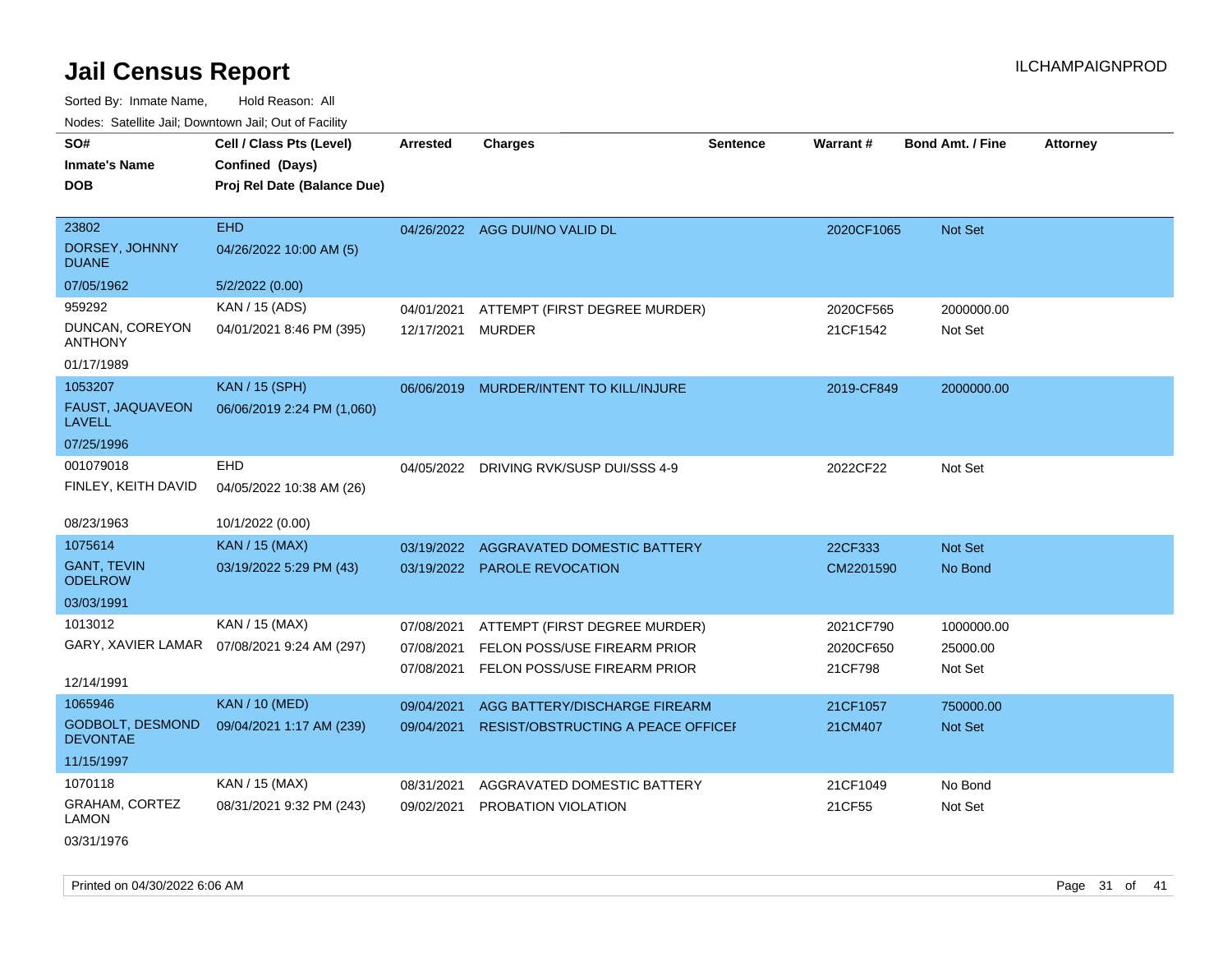| SO#                                           | Cell / Class Pts (Level)                     | <b>Arrested</b>      | <b>Charges</b>                        | <b>Sentence</b> | Warrant#   | <b>Bond Amt. / Fine</b> | <b>Attorney</b> |
|-----------------------------------------------|----------------------------------------------|----------------------|---------------------------------------|-----------------|------------|-------------------------|-----------------|
| <b>Inmate's Name</b>                          | Confined (Days)                              |                      |                                       |                 |            |                         |                 |
| <b>DOB</b>                                    | Proj Rel Date (Balance Due)                  |                      |                                       |                 |            |                         |                 |
|                                               |                                              |                      |                                       |                 |            |                         |                 |
| 1076506                                       | <b>KAN / 15 (MAX)</b>                        | 09/17/2021           | AGG UUW/PERSON/CM THREAT VIOL         |                 | 21CF1131   | <b>Not Set</b>          |                 |
|                                               | GRAY, JAMARH EMERE 09/17/2021 10:41 AM (226) | 09/20/2021           | <b>DOMESTIC BATTERY</b>               |                 | 21CM430    | Not Set                 |                 |
|                                               |                                              |                      |                                       |                 |            |                         |                 |
| 06/21/2003                                    |                                              |                      |                                       |                 |            |                         |                 |
| 1055117                                       | <b>EHD</b>                                   |                      | 02/15/2022 AGG BATTERY/PUBLIC PLACE   |                 | 2021CM47   | Not Set                 |                 |
| GREAM, JOHN<br><b>ROBERT LEE</b>              | 02/15/2022 10:44 AM (75)                     |                      |                                       |                 |            |                         |                 |
| 08/23/1996                                    |                                              |                      |                                       |                 |            |                         |                 |
| 001078871                                     | <b>KAN / 5 (MIN)</b>                         | 02/22/2022           | <b>RESIDENTIAL BURGLARY</b>           |                 | 2020JD14   | No Bond                 |                 |
| <b>HARRIS, MARTELL</b>                        | 02/22/2022 3:44 PM (68)                      | 02/22/2022           | <b>INDIRECT CRIMINAL CONTEMPT</b>     |                 | 2020CC9    | 20000.00                |                 |
| <b>TE'SHAWN</b>                               |                                              | 02/22/2022           | <b>ESCAPE/VIOLATE ELEC MONITORING</b> |                 | 22CF316    | 150000.00               |                 |
| 07/02/2003                                    |                                              |                      |                                       |                 |            |                         |                 |
| 1037683                                       | <b>EHD</b>                                   | 02/23/2022           | AGG DUI/LIC SUSP OR REVOKED           |                 | 2020CF350  | Not Set                 |                 |
| HARRISON, HAROLD<br><b>RAY</b>                | 02/23/2022 10:01 AM (67)                     | 02/23/2022 AGG DUI/3 |                                       |                 | 2020CF1351 | Not Set                 |                 |
| 11/30/1963                                    | 5/22/2022 (0.00)                             |                      |                                       |                 |            |                         |                 |
| 1073611                                       | <b>KAN / 5 (MIN)</b>                         | 02/09/2021           | DELIVERY OF OR POSSESSION OF W/INT    |                 | 21CF160    | Not Set                 |                 |
| <b>HAYES, CAMERON</b><br><b>TAYLOR MALEEK</b> | 02/09/2021 3:10 PM (446)                     | 02/09/2021           | MFG 15>100 GR ECSTASY/ANALOG          |                 | 21CF121    | 500000.00               |                 |
| 08/10/1998                                    |                                              |                      |                                       |                 |            |                         |                 |
| 1045186                                       | KAN / 15 (MAX)                               | 08/16/2021           | ARMED VIOLENCE/CATEGORY I             |                 | 21CF934    | 1000000.00              |                 |
| HOLBROOK, JOHNNIE                             | 08/16/2021 11:07 AM (258)                    | 08/16/2021           | FELON POSS/USE WEAPON/FIREARM         |                 | 19CF968    | Not Set                 |                 |
| <b>MATHIS</b>                                 |                                              | 08/16/2021           | AGG FLEEING POLICE/21 MPH OVER        |                 | 21CF988    | Not Set                 |                 |
| 07/19/1996                                    |                                              | 08/16/2021           | FELON POSS/USE WEAPON/FIREARM         |                 | 21CF989    | Not Set                 |                 |
|                                               |                                              | 03/30/2022           | <b>MURDER</b>                         |                 |            | 2000000.00              |                 |
| 972300                                        | <b>KAN / 10 (MED)</b>                        | 12/22/2021           | <b>RESIDENTIAL BURGLARY</b>           |                 | 18CF1691   | 25000.00                |                 |
| HOLT, MICHAEL<br><b>TERRELL</b>               | 12/22/2021 8:36 AM (130)                     | 12/22/2021           | AGG CRIM SEX ABUSE/VICTIM <9          |                 | 19CF1277   | 250000.00               |                 |
| 12/25/1989                                    |                                              |                      |                                       |                 |            |                         |                 |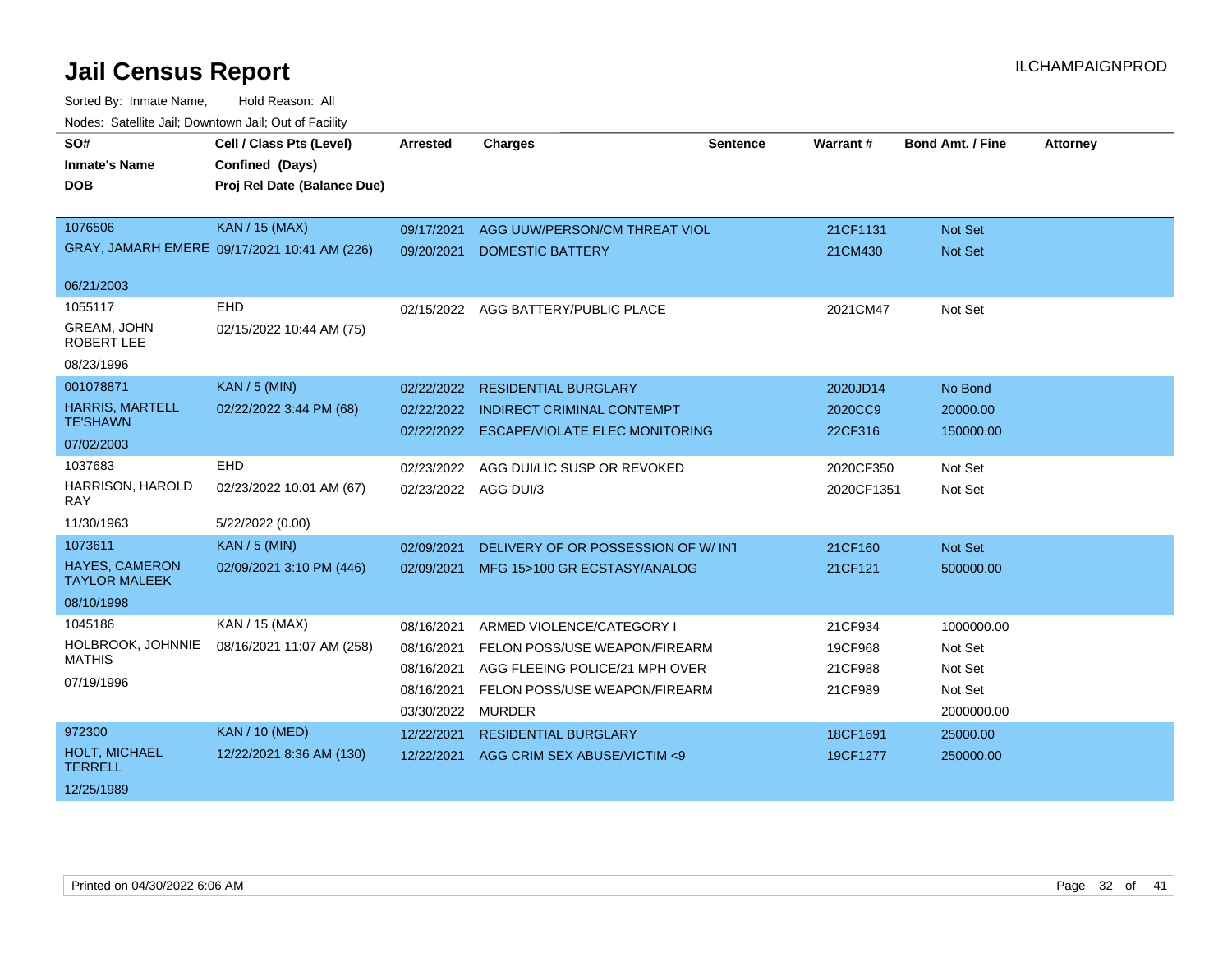Sorted By: Inmate Name, Hold Reason: All

| Nodes: Satellite Jail; Downtown Jail; Out of Facility |                             |                          |                                                               |                 |                       |                         |                 |  |
|-------------------------------------------------------|-----------------------------|--------------------------|---------------------------------------------------------------|-----------------|-----------------------|-------------------------|-----------------|--|
| SO#                                                   | Cell / Class Pts (Level)    | <b>Arrested</b>          | <b>Charges</b>                                                | <b>Sentence</b> | Warrant#              | <b>Bond Amt. / Fine</b> | <b>Attorney</b> |  |
| <b>Inmate's Name</b>                                  | Confined (Days)             |                          |                                                               |                 |                       |                         |                 |  |
| <b>DOB</b>                                            | Proj Rel Date (Balance Due) |                          |                                                               |                 |                       |                         |                 |  |
|                                                       |                             |                          |                                                               |                 |                       |                         |                 |  |
| 001078146                                             | <b>KAN</b> / 15 (MAX)       | 07/09/2021               | AGG BATTERY/DISCHARGE FIREARM                                 |                 | 21CF795               | 1000000.00              |                 |  |
| HUNT, TEIGAN<br><b>JAZAIREO</b>                       | 07/09/2021 12:41 PM (296)   | 07/09/2021               | ARMED ROBBERY/ARMED W/FIREARM                                 |                 | 21CF806               | Not Set                 |                 |  |
| 05/14/2003                                            |                             |                          |                                                               |                 |                       |                         |                 |  |
| 989743                                                | KAN / 15 (ADS)              | 04/13/2021               | AGGRAVATED DOMESTIC BATTERY                                   |                 | 21CF399               | Not Set                 |                 |  |
| JACKSON, STEVE<br>ALLEN                               | 04/13/2021 2:45 AM (383)    |                          |                                                               |                 |                       |                         |                 |  |
| 06/04/1991                                            |                             |                          |                                                               |                 |                       |                         |                 |  |
| 001078788                                             | <b>KAN / 5 (ADS)</b>        |                          | 01/21/2022 AGGRAVATED BATTERY                                 |                 | 22CF93                | <b>Not Set</b>          |                 |  |
| <b>JOHNSON, BRENTON</b><br>ZAE                        | 01/21/2022 8:33 PM (100)    |                          |                                                               |                 |                       |                         |                 |  |
| 08/07/1987                                            |                             |                          |                                                               |                 |                       |                         |                 |  |
| 57271                                                 | <b>EHD</b>                  | 03/08/2022               | DRIVING RVK/SUSP DUI/SSS 4-9                                  |                 | 2021CF34              | Not Set                 |                 |  |
| <b>KEYS, CAPREE</b><br><b>REMONE</b>                  | 03/08/2022 9:17 AM (54)     |                          | 03/08/2022 DRIVING RVK/SUSP DUI/SSS 4-9                       |                 | 2020CF1116            | Not Set                 |                 |  |
| 11/23/1982                                            | 9/3/2022 (0.00)             |                          |                                                               |                 |                       |                         |                 |  |
| 1064445                                               | <b>KAN</b> / 15 (MAX)       | 04/23/2021               | FELON POSS/USE FIREARM/PAROLE                                 |                 | 21CF899               | Not Set                 |                 |  |
| LARUE, TERENCE<br><b>TRAMEL</b>                       | 04/23/2021 11:18 AM (373)   | 04/23/2021<br>04/23/2021 | AGG DISCHARGE FIREARM/OCC VEH<br>POSSESS 15<100 GRAMS COCAINE |                 | 2021CF295<br>19CF1052 | 500000.00<br>10000.00   |                 |  |
| 12/23/1998                                            |                             |                          |                                                               |                 |                       |                         |                 |  |
| 001078237                                             | KAN / 15 (ADS)              | 08/03/2021               | AGG DISCHARGE FIREARM/OCC VEH                                 |                 | 21CF928               | No Bond                 |                 |  |
| LAWS, TERON<br><b>RAMONTE</b>                         | 08/03/2021 6:29 PM (271)    |                          |                                                               |                 |                       |                         |                 |  |
| 04/03/2001                                            |                             |                          |                                                               |                 |                       |                         |                 |  |
| 001078470                                             | <b>KAN / 15 (MAX)</b>       | 10/10/2021               | MURDER/INTENT TO KILL/INJURE                                  |                 | 21CF1221              | Not Set                 |                 |  |
| LEE, AMAHRION<br><b>JA'MERE</b>                       | 10/10/2021 1:23 PM (203)    |                          |                                                               |                 |                       |                         |                 |  |
| 11/05/2002                                            |                             |                          |                                                               |                 |                       |                         |                 |  |
| 1052425                                               | <b>EHD</b>                  | 04/26/2022               | DRIVING ON SUSPENDED LICENSE                                  |                 | 2021TR9328            | Not Set                 |                 |  |
| LEO, MICHAEL JAMES                                    | 04/26/2022 9:13 AM (5)      |                          |                                                               |                 |                       |                         |                 |  |
| 04/09/1994                                            | 5/25/2022 (0.00)            |                          |                                                               |                 |                       |                         |                 |  |
| Printed on 04/30/2022 6:06 AM                         |                             |                          |                                                               |                 |                       |                         | Page 33 of 41   |  |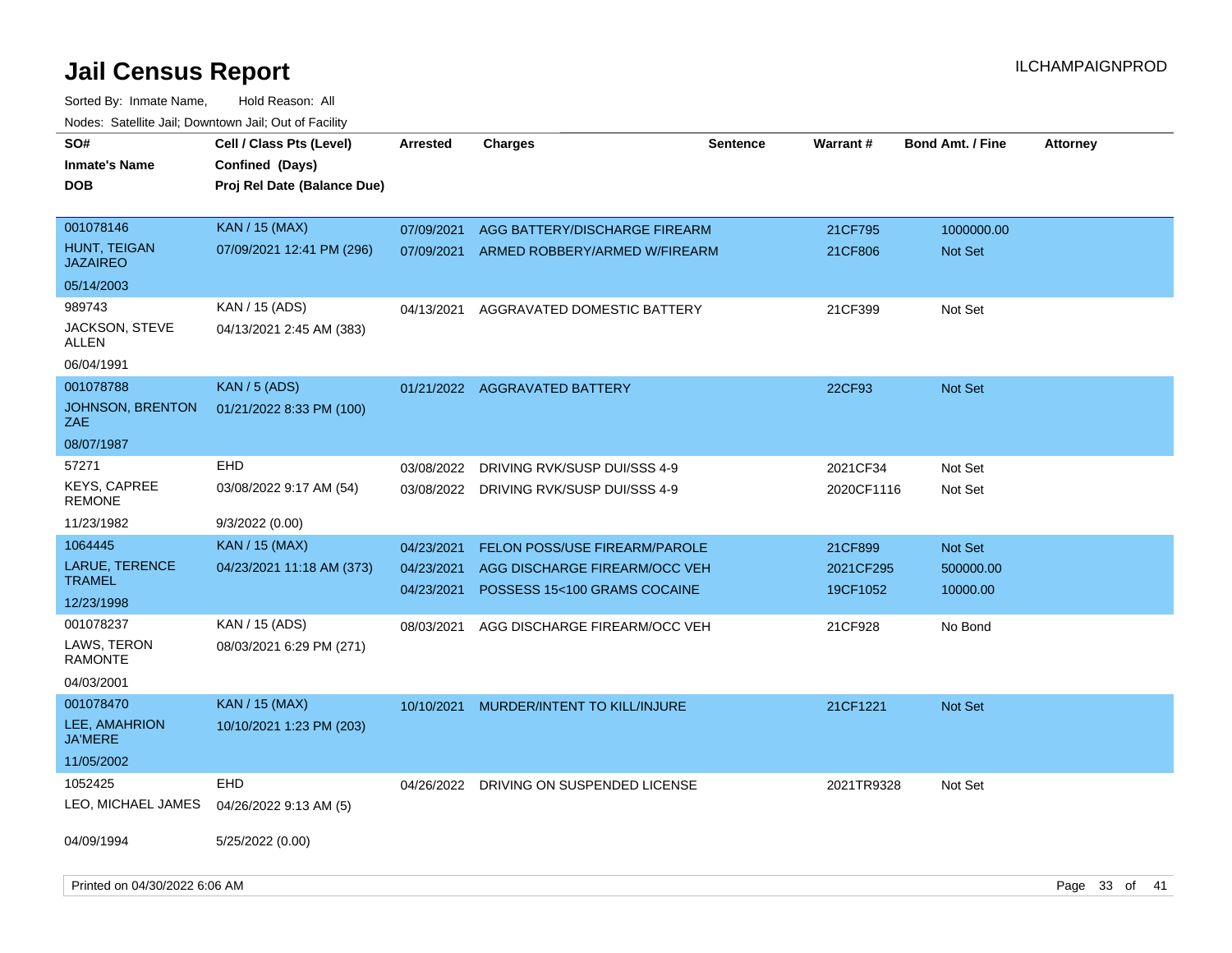| rougs. Calcing Jan, Downtown Jan, Out of Facility |                                           |                      |                                         |                 |           |                         |                 |
|---------------------------------------------------|-------------------------------------------|----------------------|-----------------------------------------|-----------------|-----------|-------------------------|-----------------|
| SO#                                               | Cell / Class Pts (Level)                  | <b>Arrested</b>      | <b>Charges</b>                          | <b>Sentence</b> | Warrant#  | <b>Bond Amt. / Fine</b> | <b>Attorney</b> |
| <b>Inmate's Name</b>                              | Confined (Days)                           |                      |                                         |                 |           |                         |                 |
| <b>DOB</b>                                        | Proj Rel Date (Balance Due)               |                      |                                         |                 |           |                         |                 |
|                                                   |                                           |                      |                                         |                 |           |                         |                 |
| 1005717                                           | <b>KAN / 5 (MIN)</b>                      | 03/31/2022 AGG DUI/3 |                                         |                 | 22CF372   | 100000.00               |                 |
| LEWIS, ORLANDO<br><b>DESHONE</b>                  | 03/31/2022 1:56 PM (31)                   | 03/31/2022 AGG DUI/3 |                                         |                 | 22CF373   | 100000.00               |                 |
| 01/31/1987                                        |                                           |                      |                                         |                 |           |                         |                 |
| 56792                                             | KAN / 10 (MED)                            | 02/02/2021           | ARMED HABITUAL CRIMINAL                 |                 | 2021CF141 | 500000.00               |                 |
| LILLARD, LAWRENCE<br><b>TYRONE</b>                | 02/02/2021 2:11 PM (453)                  | 02/22/2021           | DRIVING ON REVOKED LICENSE              |                 | 21TR426   | 5000.00                 |                 |
| 10/20/1982                                        |                                           |                      |                                         |                 |           |                         |                 |
| 40877                                             | <b>EHD</b>                                | 02/01/2022 AGG DUI/3 |                                         |                 | 2020CF986 | <b>Not Set</b>          |                 |
| MABRY-HALL,<br><b>REBECCA SUE</b>                 | 02/01/2022 9:32 AM (89)                   |                      |                                         |                 |           |                         |                 |
| 03/21/1971                                        | 5/1/2022 (0.00)                           |                      |                                         |                 |           |                         |                 |
| 001078896                                         | KAN / 15 (MAX)                            |                      | 03/01/2022 ARMED HABITUAL CRIMINAL      |                 | 22CF239   | Not Set                 |                 |
| MANN, DAVID<br>WILBERT, Junior                    | 03/01/2022 4:35 AM (61)                   |                      |                                         |                 |           |                         |                 |
| 04/02/1976                                        |                                           |                      |                                         |                 |           |                         |                 |
| 1004137                                           | <b>KAN / 15 (MAX)</b>                     |                      | 02/14/2022 AGG CRIM SEX ABUSE/VIC 13-17 |                 | 22CF165   | 250000.00               |                 |
|                                                   | MCDONALD, DAVON D 02/14/2022 4:21 PM (76) |                      |                                         |                 |           |                         |                 |
| 11/08/1992                                        |                                           |                      |                                         |                 |           |                         |                 |
| 001078575                                         | KAN / 10 (MED)                            | 11/09/2021           | <b>GUNRUNNING</b>                       |                 | 21CF1330  | 750000.00               |                 |
| MCLAURIN, KEYON A                                 | 11/09/2021 12:41 PM (173)                 |                      |                                         |                 |           |                         |                 |
| 11/19/2002                                        |                                           |                      |                                         |                 |           |                         |                 |
| 1011046                                           | <b>KAN / 15 (ADS)</b>                     | 04/10/2021           | ATTEMPT (FIRST DEGREE MURDER)           |                 | 21CF392   | <b>Not Set</b>          |                 |
| <b>MILES, DARRION</b><br><b>ANTONIO KEVONTA</b>   | 04/11/2021 12:46 AM (385)                 | 03/24/2022 MURDER    |                                         |                 | 22CF346   | <b>Not Set</b>          |                 |
| 03/18/1990                                        |                                           |                      |                                         |                 |           |                         |                 |
| 1075635                                           | KAN / 10 (ADS)                            | 05/11/2021           | AGG DISCHARGE FIREARM/OCC VEH           |                 | 21CF538   | Not Set                 |                 |
| MILES, DEVLON VON,                                | 05/11/2021 10:39 PM (355)                 | 05/11/2021           | MFG/DEL CANNABIS/30-500 GRAMS           |                 | 20CF1402  | 100000.00               |                 |
| Junior                                            |                                           | 02/23/2022 MURDER    |                                         |                 | 22CF219   | Not Set                 |                 |
| 11/04/2000                                        |                                           |                      |                                         |                 |           |                         |                 |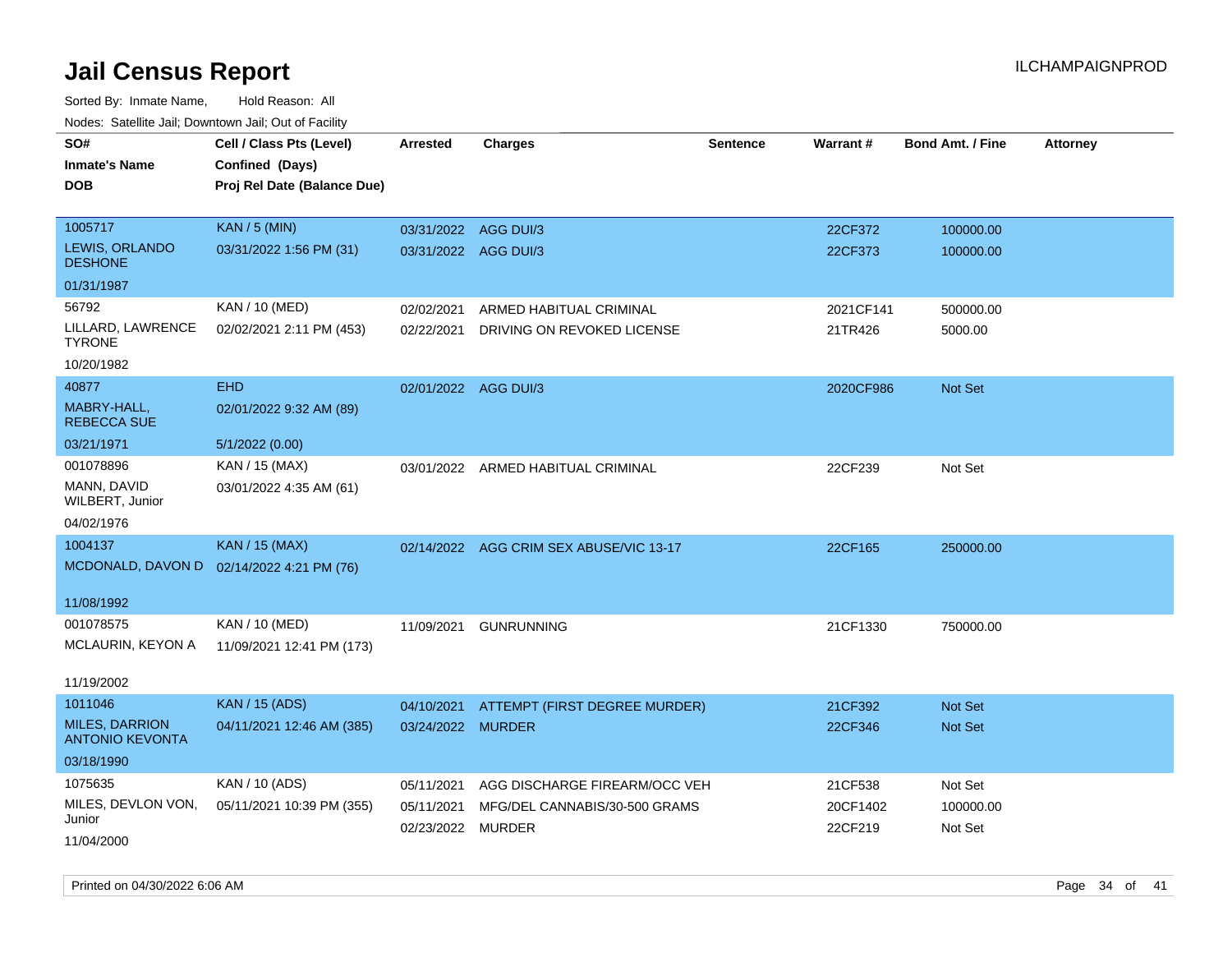Sorted By: Inmate Name, Hold Reason: All Nodes: Satellite Jail; Downtown Jail; Out of Facility

| SO#                                | Cell / Class Pts (Level)                      | <b>Arrested</b> | <b>Charges</b>                     | <b>Sentence</b> | Warrant#    | <b>Bond Amt. / Fine</b> | <b>Attorney</b> |
|------------------------------------|-----------------------------------------------|-----------------|------------------------------------|-----------------|-------------|-------------------------|-----------------|
| <b>Inmate's Name</b>               | Confined (Days)                               |                 |                                    |                 |             |                         |                 |
| <b>DOB</b>                         | Proj Rel Date (Balance Due)                   |                 |                                    |                 |             |                         |                 |
|                                    |                                               |                 |                                    |                 |             |                         |                 |
| 001077278                          | <b>KAN / 15 (MAX)</b>                         | 10/06/2020      | MURDER/INTENT TO KILL/INJURE       |                 | 2020CF146   | 2000000.00              |                 |
| MILLER, D'ANDRE                    | 10/06/2020 12:49 PM (572)                     | 10/06/2020      | AGG FLEEING POLICE/21 MPH OVER     |                 | 2019CF1171  | 50000.00                |                 |
| 09/08/1986                         |                                               |                 |                                    |                 |             |                         |                 |
| 1019458                            | <b>EHD</b>                                    | 04/27/2022      | AGG DUI/LIC SUSP OR REVOKED        |                 | 2021CF573   | Not Set                 |                 |
| MILLER, LAWRENCE<br>TOBBY, Junior  | 04/27/2022 9:08 AM (4)                        |                 |                                    |                 |             |                         |                 |
| 07/15/1993                         |                                               |                 |                                    |                 |             |                         |                 |
| 001078712                          | <b>KAN / 10 (MED)</b>                         | 12/23/2021      | AGG DISCH FIREARM/1ST AID PERS     |                 | 21CF1581    | Not Set                 |                 |
| MONTGOMERY,<br><b>RASHARD MYKI</b> | 12/23/2021 4:27 PM (129)                      |                 |                                    |                 |             |                         |                 |
| 11/05/2001                         |                                               |                 |                                    |                 |             |                         |                 |
| 1026477                            | KAN / 15 (ADS)                                | 09/21/2021      | AGG DISCHARGE FIREARM/OCC VEH      |                 | 21CF1138    | Not Set                 |                 |
| NEWBILL, DEVONTRE<br><b>LAMONT</b> | 09/21/2021 2:27 AM (222)                      | 09/22/2021      | PROBATION VIOLATION                |                 | 20CF577     | Not Set                 |                 |
| 11/22/1993                         |                                               |                 |                                    |                 |             |                         |                 |
| 1072907                            | <b>KAN</b>                                    | 07/14/2021      | CRIMINAL DAMAGE <\$500/SCHOOL      |                 | 2021CF840   | 5000.00                 |                 |
| NIKOLAEV, YEVGENIY                 | 07/14/2021 10:10 PM (291)                     | 07/14/2021      | ATTEMPT (FIRST DEGREE MURDER)      | 10y (DOC)       | 2021-CF-832 | 2000000.00              |                 |
| 10/06/1983                         |                                               |                 |                                    |                 |             |                         |                 |
| 001078063                          | KAN / 15 (MAX)                                | 06/15/2021      | AGG CRIM SEX ASSAULT/WEAPON        |                 | 2021CF678   | 1000000.00              |                 |
|                                    | PERRY, ROBERT Junior 06/15/2021 4:37 PM (320) | 06/15/2021      | <b>ROBBERY</b>                     |                 | 2021CF159   | 25000.00                |                 |
| 12/21/1990                         |                                               |                 |                                    |                 |             |                         |                 |
| 1059512                            | <b>KAN / 10 (MED)</b>                         | 04/12/2022      | <b>DOMESTIC BATTERY</b>            | 2y (DOC)        | 2019-CF-589 | <b>Not Set</b>          |                 |
| PHILLIPS, LAMAR<br><b>DESHAWN</b>  | 04/12/2022 5:15 PM (19)                       | 04/12/2022      | <b>RESIST/OBSTRUCT WITH INJURY</b> |                 | 22CF451     | Not Set                 |                 |
| 04/02/1996                         |                                               |                 |                                    |                 |             |                         |                 |
| 1015033                            | KAN / 10 (MED)                                | 03/05/2022      | POSSESSION OF STOLEN FIREARM       |                 | 21CF1172    | 500000.00               |                 |
| PICKENS, DANTE<br><b>DEVON</b>     | 03/05/2022 4:01 AM (57)                       | 03/05/2022      | POSS AMT CON SUB EXCEPT(A)/(D)     |                 | 20CF109     | 20000.00                |                 |

01/05/1993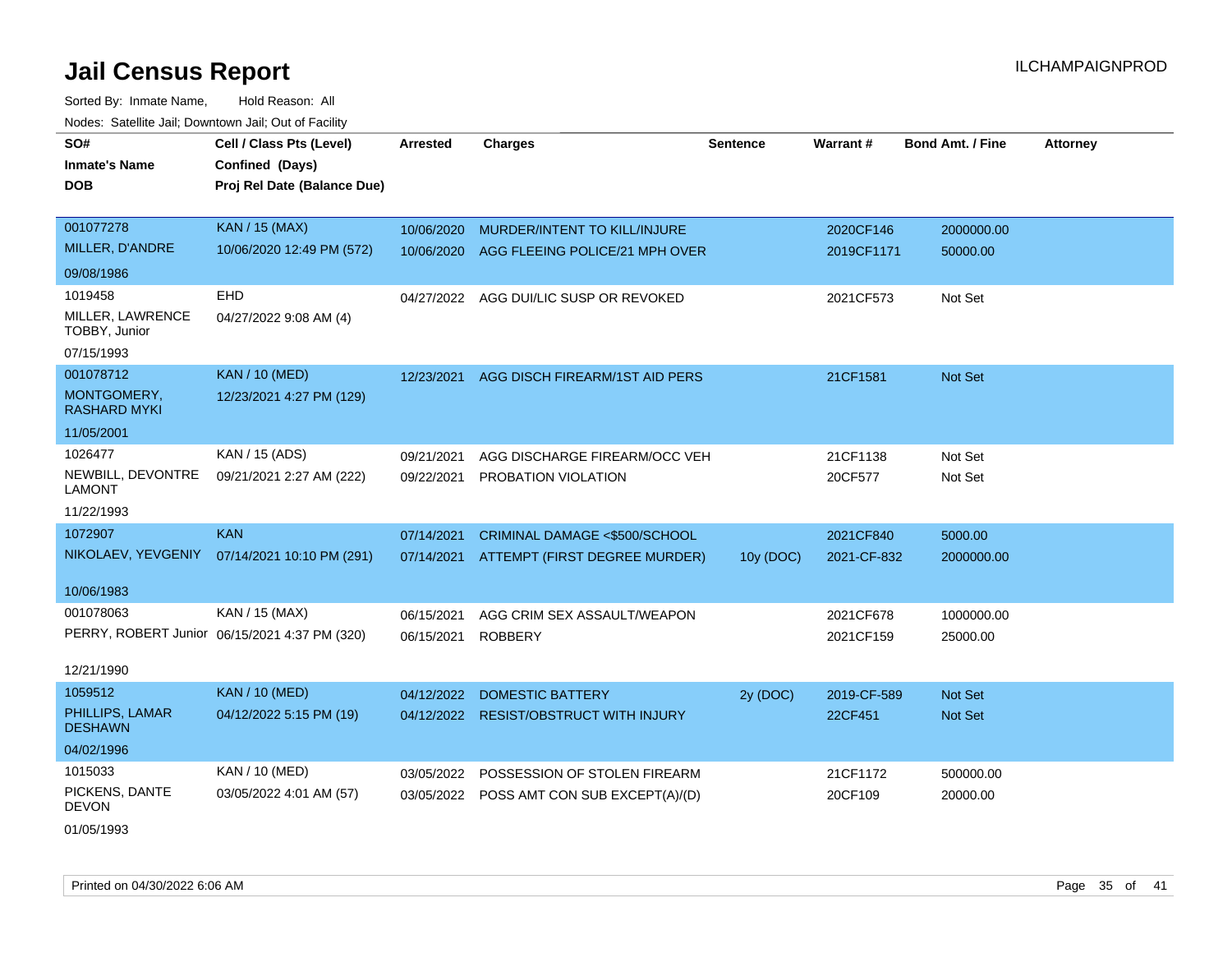Sorted By: Inmate Name, Hold Reason: All

Nodes: Satellite Jail; Downtown Jail; Out of Facility

| SO#                                     | Cell / Class Pts (Level)                    | Arrested   | <b>Charges</b>                            | <b>Sentence</b> | Warrant#    | <b>Bond Amt. / Fine</b> | <b>Attorney</b> |
|-----------------------------------------|---------------------------------------------|------------|-------------------------------------------|-----------------|-------------|-------------------------|-----------------|
| <b>Inmate's Name</b>                    | Confined (Days)                             |            |                                           |                 |             |                         |                 |
| <b>DOB</b>                              | Proj Rel Date (Balance Due)                 |            |                                           |                 |             |                         |                 |
|                                         |                                             |            |                                           |                 |             |                         |                 |
| 001078799                               | <b>KAN / 10 (MED)</b>                       |            | 01/27/2022 FIREARM/FOID INVALID/NOT ELIG  |                 | 22CF116     | Not Set                 |                 |
| PURNELL, MARKISE<br><b>MONROE</b>       | 01/27/2022 9:50 AM (94)                     |            |                                           |                 |             |                         |                 |
| 07/13/2002                              |                                             |            |                                           |                 |             |                         |                 |
| 001078942                               | KAN / 5 (MIN)                               | 03/13/2022 | MFG/DEL CANNABIS/500<2000 GR              |                 | 22CF307     | Not Set                 |                 |
| QATTOUM, ADHAM M                        | 03/13/2022 11:31 PM (49)                    |            |                                           |                 |             |                         |                 |
| 07/22/1994                              |                                             |            |                                           |                 |             |                         |                 |
| 982660                                  | <b>KAN / 10 (MED)</b>                       |            | 03/22/2022 BURGLARY                       |                 | 22CF339     | No Bond                 |                 |
| REYNOLDS, DAVID<br><b>ALLEN</b>         | 03/22/2022 4:11 AM (40)                     |            |                                           |                 |             |                         |                 |
| 03/27/2002                              |                                             |            |                                           |                 |             |                         |                 |
| 001077614                               | KAN / 15 (MAX)                              | 01/17/2021 | ATTEMPT (FIRST DEGREE MURDER)             |                 | 21CF66      | Not Set                 |                 |
| <b>DEVON</b>                            | ROBINSON, DONTRELL 01/17/2021 3:08 PM (469) |            |                                           |                 |             |                         |                 |
| 09/22/2002                              |                                             |            |                                           |                 |             |                         |                 |
| 1061216                                 | <b>KAN / 10 (MED)</b>                       | 06/22/2021 | HOME INVASION/FIREARM                     |                 | 21CF727     | Not Set                 |                 |
| <b>RUNGE, ANDRE</b><br><b>MARSEAN</b>   | 06/22/2021 4:42 PM (313)                    |            |                                           |                 |             |                         |                 |
| 12/05/1997                              |                                             |            |                                           |                 |             |                         |                 |
| 650295                                  | PIA / 50 (MAX)                              | 04/22/2020 | <b>CRIMINAL SEXUAL ASSAULT</b>            |                 | 2020-CF407  | 750000.00               |                 |
| SANDAGE, JERALD                         | 04/22/2020 6:30 AM (739)                    | 04/22/2020 | <b>CRIMINAL SEXUAL ASSAULT</b>            |                 | 2020-CF408  | 750000.00               |                 |
| <b>EUGENE</b>                           |                                             | 04/22/2020 | <b>CRIMINAL SEXUAL ABUSE</b>              |                 | 2020-CF409  | 750000.00               |                 |
| 06/07/1971                              |                                             | 04/22/2020 | CRIMINAL SEXUAL ASSAULT                   |                 | 2020-CF410  | 750000.00               |                 |
|                                         |                                             | 04/22/2020 | OFFICIAL MISCONDUCT                       |                 | 2019-CF1811 | 25000.00                |                 |
| 1075386                                 | <b>KAN / 15 (MAX)</b>                       |            | 04/13/2022 AGG UNLAWFUL USE OF WEAPON/VEH |                 | 2022CF463   | No Bond                 |                 |
| <b>SANDERS, MARQUIS</b><br><b>JOVON</b> | 04/13/2022 7:18 PM (18)                     |            |                                           |                 |             |                         |                 |
| 01/19/2002                              |                                             |            |                                           |                 |             |                         |                 |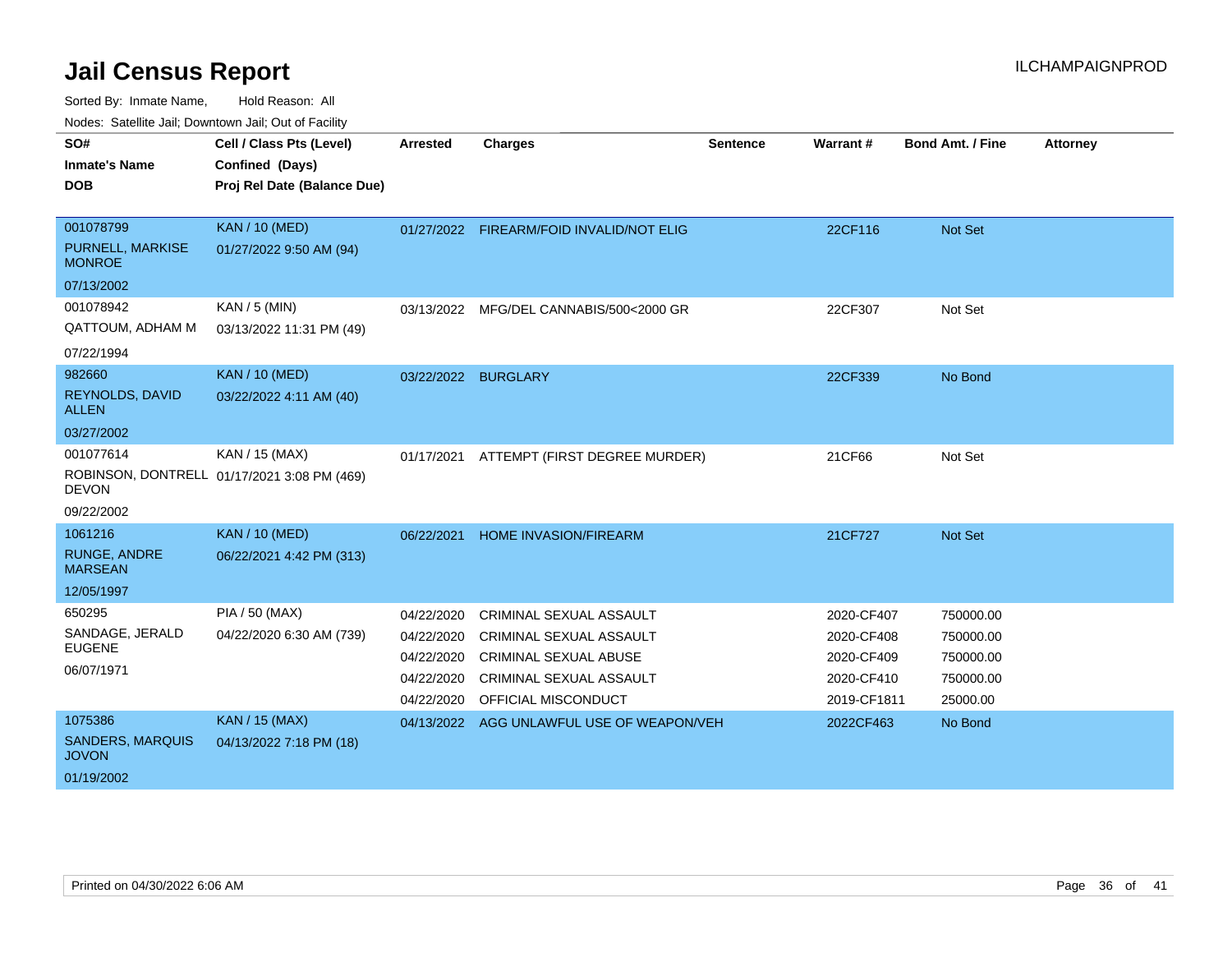Sorted By: Inmate Name, Hold Reason: All

| Nodes: Satellite Jail; Downtown Jail; Out of Facility |                             |                 |                                        |                 |                 |                  |                 |  |
|-------------------------------------------------------|-----------------------------|-----------------|----------------------------------------|-----------------|-----------------|------------------|-----------------|--|
| SO#                                                   | Cell / Class Pts (Level)    | <b>Arrested</b> | <b>Charges</b>                         | <b>Sentence</b> | <b>Warrant#</b> | Bond Amt. / Fine | <b>Attorney</b> |  |
| <b>Inmate's Name</b>                                  | Confined (Days)             |                 |                                        |                 |                 |                  |                 |  |
| <b>DOB</b>                                            | Proj Rel Date (Balance Due) |                 |                                        |                 |                 |                  |                 |  |
|                                                       |                             |                 |                                        |                 |                 |                  |                 |  |
| 59178                                                 | <b>KAN / 15 (MAX)</b>       | 12/13/2021      | AGG DISCHARGE FIREARM/OCC VEH          |                 | 21CF1274        | 1500000.00       |                 |  |
| <b>SANDERS, MICHAEL</b><br><b>JEAN</b>                | 12/13/2021 4:17 PM (139)    |                 |                                        |                 |                 |                  |                 |  |
| 12/22/1967                                            |                             |                 |                                        |                 |                 |                  |                 |  |
| 001078898                                             | KAN / 15 (MAX)              | 03/02/2022      | AGG DISCHARGE FIREARM                  |                 | 22CF254         | Not Set          |                 |  |
| SAROLAS, JONATHAN<br>F                                | 03/02/2022 9:20 AM (60)     |                 |                                        |                 |                 |                  |                 |  |
| 07/16/1988                                            |                             |                 |                                        |                 |                 |                  |                 |  |
| 1000820                                               | <b>KAN / 15 (MAX)</b>       | 01/24/2022      | FELON POSS/USE WEAPON/FIREARM          |                 | 22CF105         | Not Set          |                 |  |
| <b>SCHNEIDER, SONGAN</b><br><b>MICHAEL</b>            | 01/24/2022 8:20 AM (97)     |                 | 01/24/2022 AGGRAVATED DOMESTIC BATTERY |                 | 21CF1433        | 25000.00         |                 |  |
| 08/18/1992                                            |                             |                 |                                        |                 |                 |                  |                 |  |
| 001078704                                             | KAN / 15 (MAX)              | 12/21/2021      | MURDER/INTENT TO KILL/INJURE           |                 | 21CF1575        | Not Set          |                 |  |
| SHORTER, JAQUAN<br><b>MAURICE</b>                     | 12/23/2021 1:23 AM (129)    |                 |                                        |                 |                 |                  |                 |  |
| 10/08/1998                                            |                             |                 |                                        |                 |                 |                  |                 |  |
| 47195                                                 | <b>KAN / 5 (MIN)</b>        | 12/27/2021      | <b>RESIDENTIAL BURGLARY</b>            |                 | 2020CF1222      | 10000.00         |                 |  |
| SIMMONS, JAMES<br><b>ROBERT</b>                       | 12/27/2021 8:42 AM (125)    | 12/28/2021      | <b>RESIDENTIAL BURGLARY</b>            |                 | 2021CF1596      | Not Set          |                 |  |
| 03/13/1975                                            |                             |                 |                                        |                 |                 |                  |                 |  |
| 1062194                                               | KAN / 15 (MAX)              | 02/27/2020      | MURDER/OTHER FORCIBLE FELONY           |                 | 20CF-247        | 1000000.00       |                 |  |
| SIMMONS, MICHAEL<br>JAMAL                             | 02/27/2020 1:11 PM (794)    | 09/23/2020      | AGG BATTERY/DISCHARGE FIREARM          |                 | 20CF1061        | Not Set          |                 |  |
| 11/03/1997                                            |                             |                 |                                        |                 |                 |                  |                 |  |
| 1038158                                               | <b>KAN / 10 (MED)</b>       | 02/04/2022      | CRIMINAL SEX ASSAULT/CONSENT           |                 | 22CF146         | Not Set          |                 |  |
| SMITH, RASHAD<br><b>JARECE</b>                        | 02/04/2022 11:42 PM (86)    |                 |                                        |                 |                 |                  |                 |  |
| 09/16/1995                                            |                             |                 |                                        |                 |                 |                  |                 |  |
| 001077868                                             | KAN / 15 (MAX)              | 04/21/2021      | ARMED ROBBERY/ARMED W/FIREARM          |                 | 21CF445         | Not Set          |                 |  |
| SPEARMENT,<br><b>KENTRELL</b>                         | 04/21/2021 9:48 PM (375)    | 08/19/2021      | FLEEING/ATTEMPT ELUDE OFFICER          |                 | 2021TR1053      | 1000.00          |                 |  |
| 01/21/2002                                            |                             |                 |                                        |                 |                 |                  |                 |  |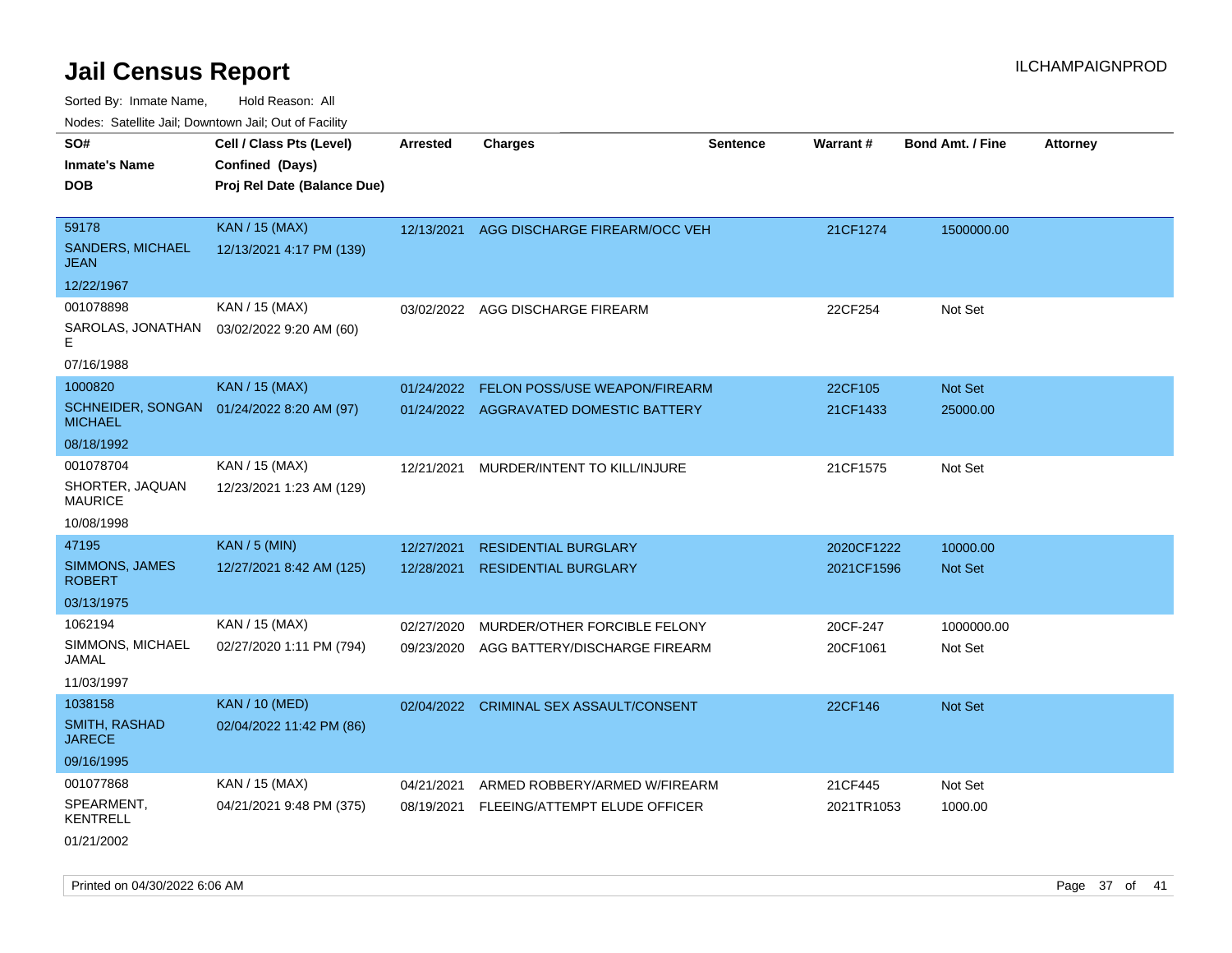| SO#<br><b>Inmate's Name</b><br><b>DOB</b>      | Cell / Class Pts (Level)<br>Confined (Days)<br>Proj Rel Date (Balance Due) | Arrested   | <b>Charges</b>                          | <b>Sentence</b> | Warrant#   | <b>Bond Amt. / Fine</b> | Attorney |
|------------------------------------------------|----------------------------------------------------------------------------|------------|-----------------------------------------|-----------------|------------|-------------------------|----------|
| 001078182<br>STRONG, KEVIN<br><b>GARDNER</b>   | EHD / 5 (MIN)<br>12/20/2021 4:34 PM (132)                                  | 12/20/2021 | DRIVING ON REVOKED LICENSE              |                 | 2021CF800  | No Bond                 |          |
| 02/12/1963                                     | 6/18/2022 (0.00)                                                           |            |                                         |                 |            |                         |          |
| 65920<br>TAPSCOTT,<br><b>CORNELIUS</b>         | KAN / 15 (MAX)<br>12/21/2021 10:57 PM (131)                                | 12/21/2021 | ARMED ROBBERY/ARMED W/FIREARM           |                 | 21CF1543   | 100000.00               |          |
| 07/14/1985                                     |                                                                            |            |                                         |                 |            |                         |          |
| 1046632                                        | <b>KAN / 15 (MAX)</b><br>TATE, JAVON MARQUIS 09/14/2021 12:10 PM (229)     | 09/14/2021 | ARMED VIOLENCE/CATEGORY II              |                 | 21CF912    | 750000.00               |          |
| 08/10/1996                                     |                                                                            |            |                                         |                 |            |                         |          |
| 64779<br>TERRY, MICHAEL<br><b>DWAYNE</b>       | EHD<br>04/27/2022 9:57 AM (4)                                              | 04/27/2022 | DRIVING RVK/SUSP DUI/SSS 4-9            |                 | 2021CF864  | Not Set                 |          |
| 03/02/1963                                     | 10/23/2022 (0.00)                                                          |            |                                         |                 |            |                         |          |
| 001079064                                      | <b>KAN / 10 (MED)</b>                                                      |            | 04/15/2022 AGG UUW/VEHICLE/NO FOID      |                 | 2022CFAWOW | <b>Not Set</b>          |          |
| <b>TOLBERT, ERIC</b><br><b>LAMONT</b>          | 04/15/2022 6:29 PM (16)                                                    |            |                                         |                 |            |                         |          |
| 05/27/1997                                     |                                                                            |            |                                         |                 |            |                         |          |
| 1033031<br>TOMS, ANDREW<br><b>CHUCKY</b>       | KAN / 15 (MAX)<br>08/19/2020 5:59 PM (620)                                 | 08/19/2020 | *AGG BATTERY W/FIREARM/PERSON           |                 | 2020-CF923 | 500000.00               |          |
| 09/28/1978                                     |                                                                            |            |                                         |                 |            |                         |          |
| 1004142                                        | <b>KAN / 15 (MAX)</b>                                                      | 10/27/2021 | POSSESSION OF METH/15<100GRAMS          |                 | 2021CF1298 | 1500000.00              |          |
| TOY, KAYON LARENZ                              | 10/22/2021 1:01 PM (191)                                                   |            |                                         |                 |            |                         |          |
| 09/12/1991                                     |                                                                            |            |                                         |                 |            |                         |          |
| 001078250                                      | KAN / 10 (ADS)                                                             |            | 08/07/2021 FELON POSS WEAPON/BODY ARMOR |                 | 21CF950    | Not Set                 |          |
| TRAVIS, JORDAN<br><b>TESHAUN</b><br>03/03/1996 | 08/07/2021 10:27 AM (267)                                                  |            |                                         |                 |            |                         |          |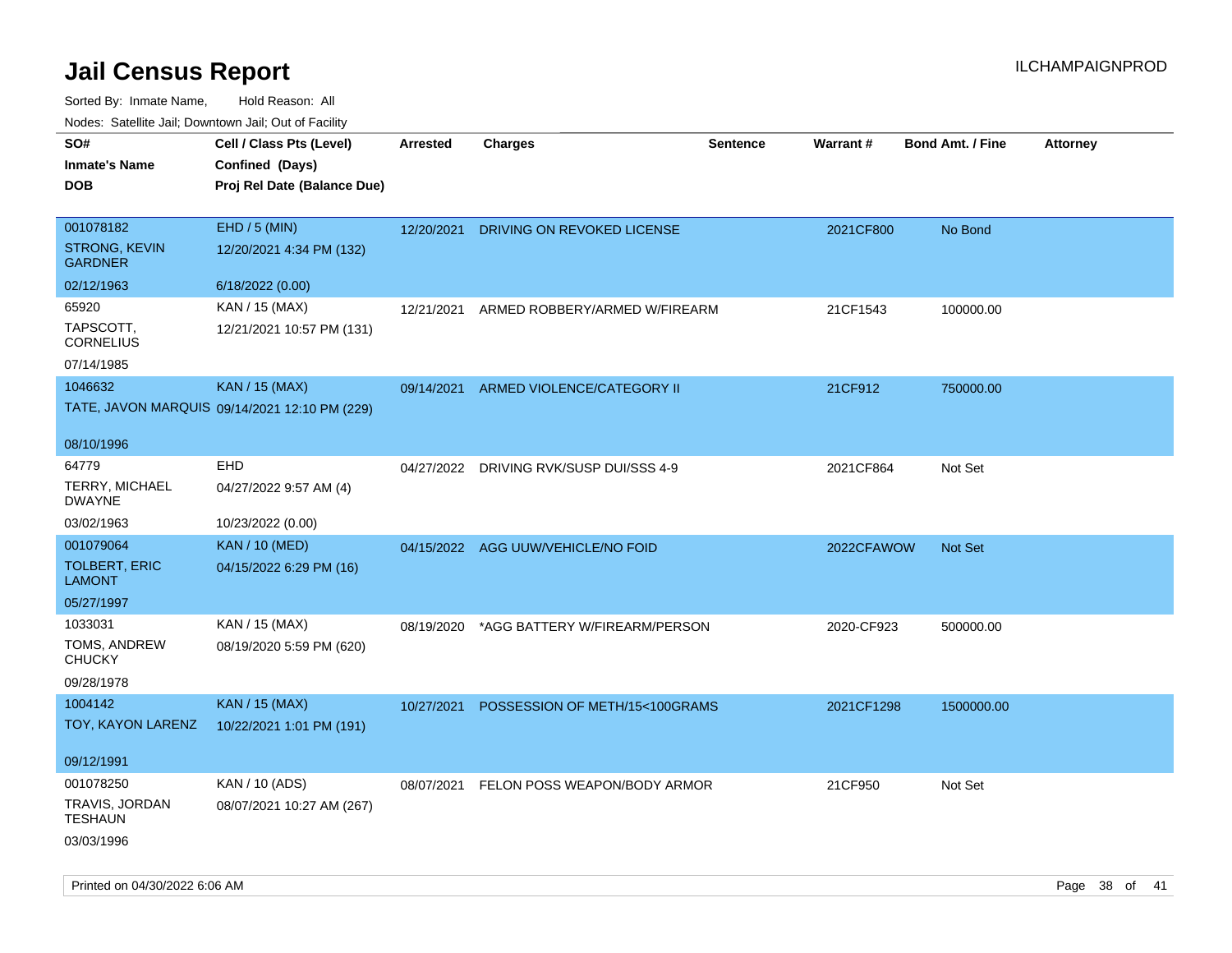| SO#<br><b>Inmate's Name</b><br><b>DOB</b> | Cell / Class Pts (Level)<br>Confined (Days)<br>Proj Rel Date (Balance Due) | <b>Arrested</b> | <b>Charges</b>                           | Sentence | Warrant#      | <b>Bond Amt. / Fine</b> | <b>Attorney</b> |
|-------------------------------------------|----------------------------------------------------------------------------|-----------------|------------------------------------------|----------|---------------|-------------------------|-----------------|
| 512160                                    | <b>KAN / 15 (MAX)</b>                                                      |                 | 03/10/2022 ARMED HABITUAL CRIMINAL       |          | 22CF296       | <b>Not Set</b>          |                 |
| <b>TURNER, CHARLES</b><br><b>EDWARD</b>   | 03/10/2022 12:00 PM (52)                                                   |                 | 03/11/2022 PAROLE REVOCATION             |          | CH2201422     | No Bond                 |                 |
| 09/05/1986                                |                                                                            |                 |                                          |          |               |                         |                 |
| 001077992                                 | KAN / 15 (MAX)                                                             |                 | 03/31/2022 ARMED ROBBERY/NO FIREARM      |          | 21CF590       | 100000.00               |                 |
| WADE, DONTE<br><b>LAMONT</b>              | 03/31/2022 1:25 PM (31)                                                    |                 |                                          |          |               |                         |                 |
| 09/05/1986                                |                                                                            |                 |                                          |          |               |                         |                 |
| 001079004                                 | <b>KAN / 15 (MED)</b>                                                      |                 | 04/02/2022 FELON POSS/USE WEAPON/FIREARM |          | 22CF391       | No Bond                 |                 |
| <b>WALLS, MICHAEL</b><br><b>DIANSIO</b>   | 04/02/2022 4:16 AM (29)                                                    |                 |                                          |          |               |                         |                 |
| 06/21/1991                                |                                                                            |                 |                                          |          |               |                         |                 |
| 961786                                    | KAN / 15 (ADS)                                                             |                 | 01/24/2022 ARMED HABITUAL CRIMINAL       |          | 22CF104       | Not Set                 |                 |
| <b>WARREN, DESIE</b><br><b>ARNEZ</b>      | 01/24/2022 7:23 AM (97)                                                    |                 |                                          |          |               |                         |                 |
| 04/28/1988                                |                                                                            |                 |                                          |          |               |                         |                 |
| 1035462                                   | <b>KAN / 15 (MAX)</b>                                                      |                 | 03/25/2022 ARMED HABITUAL CRIMINAL       |          | 22CF186       | 750000.00               |                 |
| <b>WASHINGTON, MARK</b><br><b>ANTHONY</b> | 03/25/2022 8:47 AM (37)                                                    |                 |                                          |          |               |                         |                 |
| 01/06/1994                                |                                                                            |                 |                                          |          |               |                         |                 |
| 1062558                                   | KAN / 10 (MED)                                                             | 10/02/2021      | FELON POSS/USE WEAPON/FIREARM            |          | 21CF1185      | Not Set                 |                 |
| <b>WELLS, JIAMANTE</b><br><b>AMORE</b>    | 10/02/2021 8:29 PM (211)                                                   |                 |                                          |          |               |                         |                 |
| 09/02/1995                                |                                                                            |                 |                                          |          |               |                         |                 |
| 1002033                                   | KAN / 15 (MAX)                                                             | 09/08/2021      | DRIVING ON SUSPENDED LICENSE             |          | 2019-TR-11944 | 5000.00                 |                 |
| <b>WEST, ANTONIO</b>                      | 09/08/2021 11:01 PM (235)                                                  | 09/08/2021      | ARMED ROBBERY/ARMED W/FIREARM            |          | 2020-CF-1406  | 500000.00               |                 |
| <b>DEONTA</b>                             |                                                                            | 09/08/2021      | AGG UNLAWFUL USE OF WEAPON/VEH           |          | 2021-CF-AWOW  | <b>Not Set</b>          |                 |
| 04/15/1992                                |                                                                            | 09/08/2021      | OBSTRCT JUSTICE/LEAVE STATE              |          | 2021-CF-AWOW  | <b>Not Set</b>          |                 |
|                                           |                                                                            | 09/08/2021      | ARMED VIOLENCE/CATEGORY I                |          | 2021-CF-AWOW  | <b>Not Set</b>          |                 |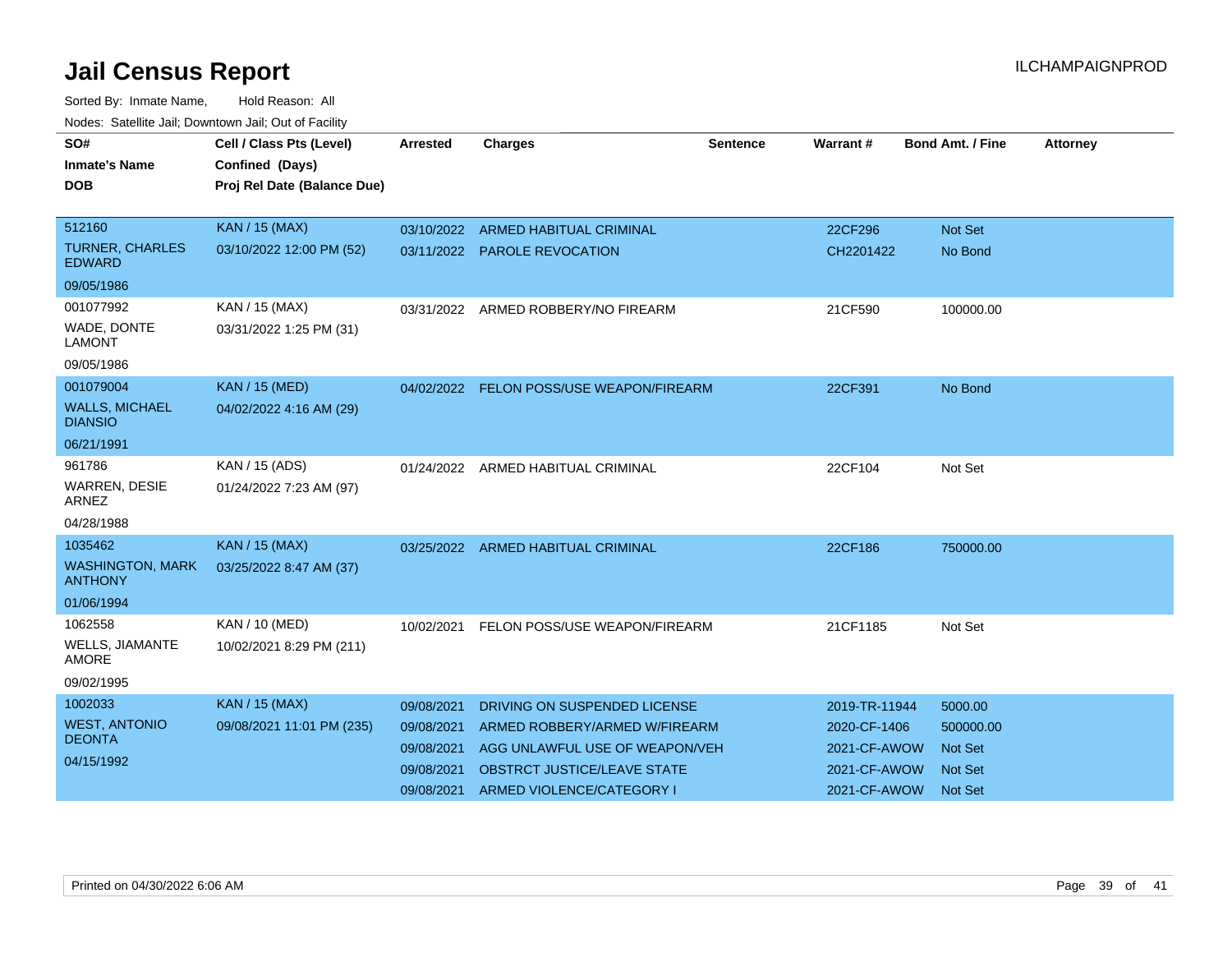| <b>HOUGO:</b> GUIGHING DUIN, DOWNTHOWN DUIN, OUI OF FUGHIN<br>SO# | Cell / Class Pts (Level)    | Arrested   | <b>Charges</b>                         | <b>Sentence</b> | <b>Warrant#</b> | <b>Bond Amt. / Fine</b> | <b>Attorney</b> |
|-------------------------------------------------------------------|-----------------------------|------------|----------------------------------------|-----------------|-----------------|-------------------------|-----------------|
| <b>Inmate's Name</b>                                              | Confined (Days)             |            |                                        |                 |                 |                         |                 |
| <b>DOB</b>                                                        | Proj Rel Date (Balance Due) |            |                                        |                 |                 |                         |                 |
|                                                                   |                             |            |                                        |                 |                 |                         |                 |
| 1022068                                                           | <b>KAN / 15 (ADS)</b>       | 10/10/2021 | <b>FELON POSS/USE WEAPON/FIREARM</b>   |                 | 21CF1212        | <b>Not Set</b>          |                 |
| <b>WILKINS, MICHAEL</b><br><b>CARL</b>                            | 10/10/2021 5:07 AM (203)    |            |                                        |                 |                 |                         |                 |
| 07/10/1992                                                        |                             |            |                                        |                 |                 |                         |                 |
| 001078709                                                         | KAN / 15 (MAX)              | 12/22/2021 | ARMED VIOLENCE/CATEGORY I              |                 | 21CF1586        | Not Set                 |                 |
| WILLIAMS, DAVID LEE                                               | 12/22/2021 11:00 AM (130)   |            |                                        |                 |                 |                         |                 |
| 12/18/1989                                                        |                             |            |                                        |                 |                 |                         |                 |
| 1049234                                                           | <b>KAN / 10 (MED)</b>       |            | 01/22/2022 AGGRAVATED DOMESTIC BATTERY |                 | 22CF94          | <b>Not Set</b>          |                 |
| <b>WILLIAMS, KHAMRON</b><br><b>MARCELL</b>                        | 01/22/2022 9:30 AM (99)     |            |                                        |                 |                 |                         |                 |
| 08/15/1995                                                        |                             |            |                                        |                 |                 |                         |                 |
| 1037579                                                           | KAN / 10 (MED)              | 08/17/2021 | FELON POSS/USE WEAPON/FIREARM          |                 | 2019CF73        | No Bond                 |                 |
| WILLIAMS, STEVEN<br>PATRICK, Second                               | 08/17/2021 8:16 PM (257)    |            |                                        |                 |                 |                         |                 |
| 11/25/1994                                                        |                             |            |                                        |                 |                 |                         |                 |
| 1020914                                                           | <b>KAN / 10 (MED)</b>       | 03/06/2022 | FELON POSS/USE WEAPON/FIREARM          |                 | 21CF1337        | 250000.00               |                 |
| <b>WILSON, BRANDON</b><br><b>LARON</b>                            | 03/06/2022 11:46 AM (56)    |            |                                        |                 |                 |                         |                 |
| 07/05/1994                                                        |                             |            |                                        |                 |                 |                         |                 |
| 545746                                                            | KAN / 15 (ADS)              | 08/07/2021 | FELON POSS/USE WEAPON/FIREARM          |                 | 21CF949         | Not Set                 |                 |
| WOODS, MICHAEL                                                    | 08/07/2021 8:40 AM (267)    | 08/07/2021 | <b>BURGLARY</b>                        |                 | 2020CF597       | 50000.00                |                 |
| <b>LACKENDRICK</b>                                                |                             | 08/07/2021 | WARRANT OUT OF COUNTY                  |                 | 2020TR9119      | 5000.00                 |                 |
| 10/06/1996                                                        |                             |            |                                        |                 |                 |                         |                 |
| 001078539                                                         | <b>KAN / 15 (MAX)</b>       | 10/27/2021 | AGG DISCHARGE FIREARM                  |                 | 21CF1296        | 750000.00               |                 |
| <b>WRIGHT, AMARION</b><br><b>MALIK</b>                            | 10/27/2021 7:31 AM (186)    |            |                                        |                 |                 |                         |                 |
| 10/31/2002                                                        |                             |            |                                        |                 |                 |                         |                 |
| <b>Total Out of Facility: 115</b>                                 |                             | Males: 113 | Females: 2<br>Unknown: 0               |                 |                 |                         |                 |